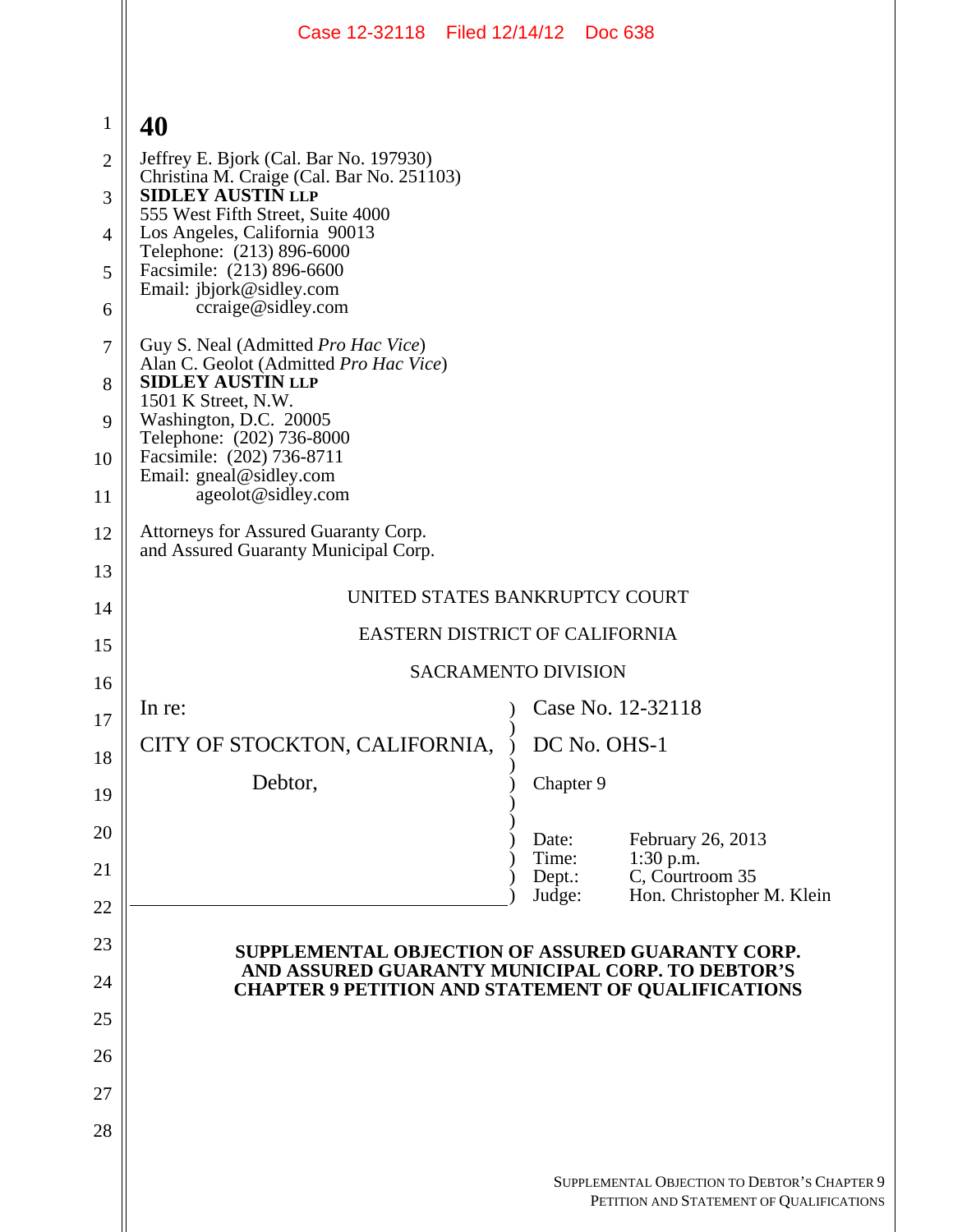| Case 12-32118 | Filed 12/14/12 | <b>Doc 638</b> |
|---------------|----------------|----------------|
|               |                |                |

1

2

# **TABLE OF CONTENTS**

# **Page(s)**

PETITION AND STATEMENT OF QUALIFICATIONS

| 3              | I. |    |    |       |                                                                                                             |  |
|----------------|----|----|----|-------|-------------------------------------------------------------------------------------------------------------|--|
| $\overline{4}$ | Π. |    |    |       |                                                                                                             |  |
| 5              |    | A. |    |       |                                                                                                             |  |
| 6              |    |    | 1. |       |                                                                                                             |  |
| 7              |    |    |    | a.    | Stockton Continues Its Practice Of Voluntary, Excessive                                                     |  |
| 8              |    |    |    |       | $\mathbf{i}$ .                                                                                              |  |
| 9              |    |    |    |       | ii.                                                                                                         |  |
| 10             |    |    |    |       | The City Has Not "Exhausted All Options" To Cut                                                             |  |
| 11<br>12       |    |    |    |       | iii.<br><b>Stockton Continues To Provide Excessive Wages</b>                                                |  |
| 13             |    |    |    |       | The City Has Not Explored Privatization, Shared<br>iv.                                                      |  |
| 14             |    |    |    |       | The City Has Undertaken Other Unnecessary<br>V.                                                             |  |
| 15             |    |    |    | b.    | Stockton Has Failed To Maximize Its Revenues 17                                                             |  |
| 16             |    |    |    |       |                                                                                                             |  |
| 17             |    |    |    |       | $\mathbf{i}$ .                                                                                              |  |
| 18             |    |    |    |       | ii.<br>The City Has Not Charged For Reimbursable                                                            |  |
| 19             |    |    |    |       | iii.<br>The City Has Not Evaluated Its Saleable Property 20                                                 |  |
| 20             |    |    | 2. |       |                                                                                                             |  |
| 21             |    |    |    | a.    | <b>Stockton Cannot Produce Timely Or Accurate Financial</b>                                                 |  |
| 22             |    |    |    | $b$ . |                                                                                                             |  |
| 23             |    |    |    |       | The FY 2010-11 CAFR Was Substantially Delayed And<br>Demonstrates Severe Problems With The City's Financial |  |
| 24             |    |    |    |       |                                                                                                             |  |
| 25             |    |    |    | c.    | Stockton's Current Financial Management Continues Past                                                      |  |
| 26             |    |    |    |       |                                                                                                             |  |
| 27             |    |    |    |       |                                                                                                             |  |
| 28             |    |    |    |       |                                                                                                             |  |
|                |    |    |    |       | $\mathbf{i}$<br>SUPPLEMENTAL OBJECTION TO DEBTOR'S CHAPTER 9                                                |  |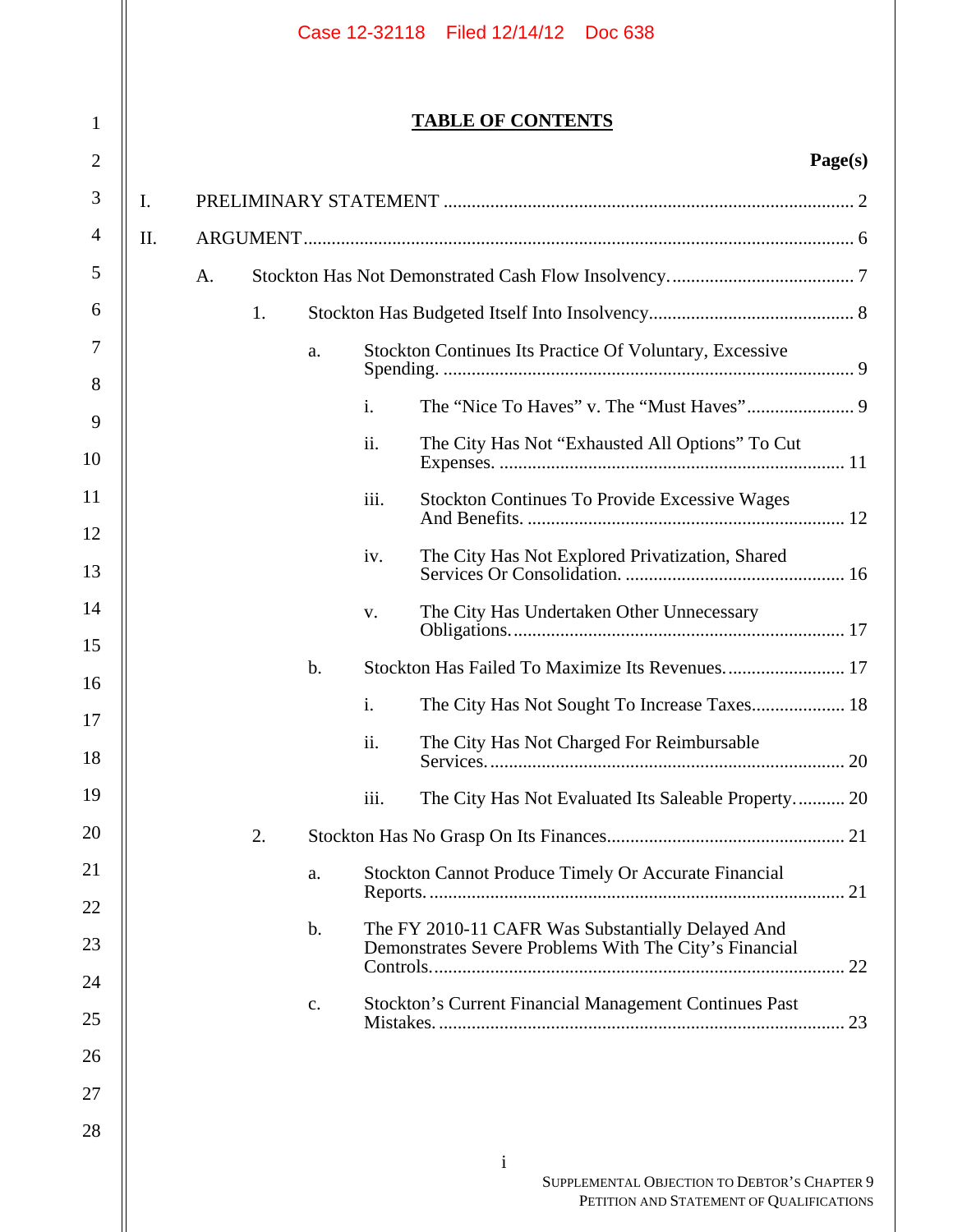|                   |      |                 |    |       |     | Case 12-32118 Filed 12/14/12 Doc 638                                                                                |    |                                                                                          |  |  |
|-------------------|------|-----------------|----|-------|-----|---------------------------------------------------------------------------------------------------------------------|----|------------------------------------------------------------------------------------------|--|--|
| $\mathbf{1}$      |      |                 |    |       | i.  | The City Council And City's Management Remain                                                                       |    |                                                                                          |  |  |
| $\mathbf{2}$<br>3 |      |                 |    |       | ii. | The City Still Cannot Produce Timely And Accurate                                                                   |    |                                                                                          |  |  |
| $\overline{4}$    |      | <b>B.</b>       |    |       |     | Stockton Has Failed To Satisfy The Negotiation Requirements For                                                     |    |                                                                                          |  |  |
| 5                 |      |                 |    |       |     |                                                                                                                     |    |                                                                                          |  |  |
| 6                 |      |                 | 1. |       |     |                                                                                                                     |    |                                                                                          |  |  |
| 7                 |      |                 |    | a.    |     | The City Manager's Ex Post Facto Concern Over A "Mass"<br>Exodus" And "Municipal Chaos" Is Unfounded and Mere       |    |                                                                                          |  |  |
| 8<br>9            |      |                 |    | $b$ . |     | The Evidence Refutes The City's Claim That It Cannot<br>Recruit New Officers Given The Uncertainty Over Pensions 30 |    |                                                                                          |  |  |
| 10                |      |                 | 2. |       |     |                                                                                                                     |    |                                                                                          |  |  |
| 11                |      |                 | 3. |       |     |                                                                                                                     |    |                                                                                          |  |  |
| 12                |      | $\mathcal{C}$ . |    |       |     | Stockton Did Not File Its Petition In Good Faith Under 11 U.S.C. § 921(c) 34                                        |    |                                                                                          |  |  |
| 13                | III. |                 |    |       |     |                                                                                                                     |    |                                                                                          |  |  |
| 14                |      |                 |    |       |     |                                                                                                                     |    |                                                                                          |  |  |
| 15                |      |                 |    |       |     |                                                                                                                     |    |                                                                                          |  |  |
| 16                |      |                 |    |       |     |                                                                                                                     |    |                                                                                          |  |  |
| 17                |      |                 |    |       |     |                                                                                                                     |    |                                                                                          |  |  |
| 18                |      |                 |    |       |     |                                                                                                                     |    |                                                                                          |  |  |
| 19                |      |                 |    |       |     |                                                                                                                     |    |                                                                                          |  |  |
| 20                |      |                 |    |       |     |                                                                                                                     |    |                                                                                          |  |  |
| 21                |      |                 |    |       |     |                                                                                                                     |    |                                                                                          |  |  |
| 22                |      |                 |    |       |     |                                                                                                                     |    |                                                                                          |  |  |
| 23                |      |                 |    |       |     |                                                                                                                     |    |                                                                                          |  |  |
| 24                |      |                 |    |       |     |                                                                                                                     |    |                                                                                          |  |  |
| 25                |      |                 |    |       |     |                                                                                                                     |    |                                                                                          |  |  |
| 26                |      |                 |    |       |     |                                                                                                                     |    |                                                                                          |  |  |
| 27                |      |                 |    |       |     |                                                                                                                     |    |                                                                                          |  |  |
| 28                |      |                 |    |       |     |                                                                                                                     |    |                                                                                          |  |  |
|                   |      |                 |    |       |     |                                                                                                                     | ii | SUPPLEMENTAL OBJECTION TO DEBTOR'S CHAPTER 9<br>PETITION AND STATEMENT OF QUALIFICATIONS |  |  |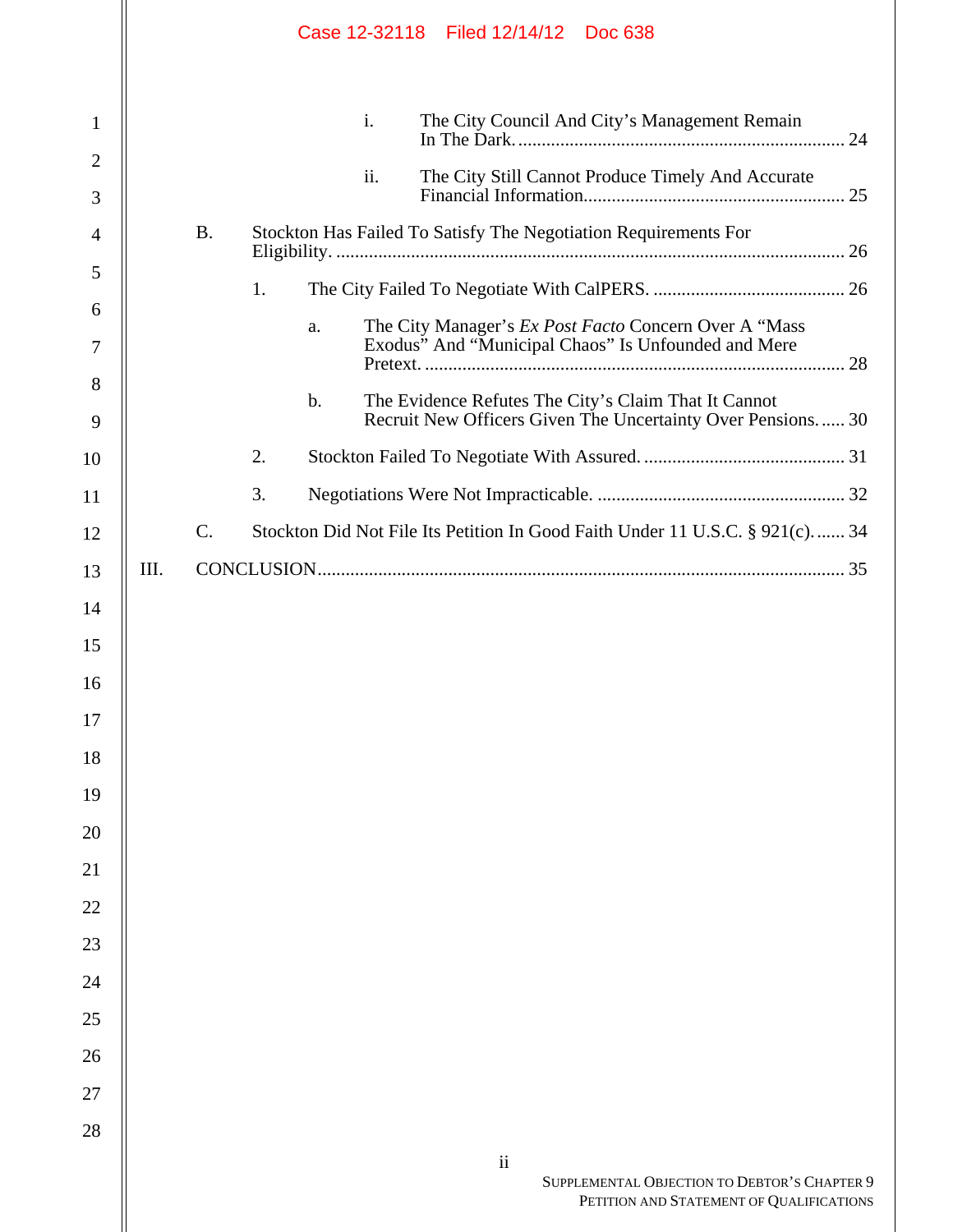|                   | Case 12-32118 Filed 12/14/12 Doc 638                                                                                                     |
|-------------------|------------------------------------------------------------------------------------------------------------------------------------------|
| $\mathbf{1}$      | <b>TABLE OF AUTHORITIES</b>                                                                                                              |
| $\mathbf{2}$<br>3 | Page(s)<br><b>FEDERAL CASES</b>                                                                                                          |
| $\overline{4}$    | Harris v. County of Orange,                                                                                                              |
| $\mathfrak{S}$    |                                                                                                                                          |
| 6                 | In re City of Bridgeport,                                                                                                                |
| $\boldsymbol{7}$  | In re City of Stockton,                                                                                                                  |
| 8                 |                                                                                                                                          |
| 9                 | In re City of Vallejo,                                                                                                                   |
| 10                | In re Cottonwood Water & Sanitation Dist.,                                                                                               |
| 11                |                                                                                                                                          |
| 12                | In re Ellicott School Building Auth.,                                                                                                    |
| 13                | In re N.Y. Off-Track Betting Corp.,                                                                                                      |
| 14                |                                                                                                                                          |
| 15                | In re Sullivan County Regional Refuse Disposal Dist.,                                                                                    |
| 16<br>17          | In re Town of Westlake,                                                                                                                  |
| 18                |                                                                                                                                          |
| 19                | In re Valley Health Sys.,                                                                                                                |
| 20                |                                                                                                                                          |
| 21                | Uecker & Assocs. v. Tenet Healthsystem Hosps., Inc. (In re West Contra Costa<br>Healthcare Dist.), No. 06-41774 T, 2010 Bankr. LEXIS 994 |
| 22                |                                                                                                                                          |
| 23                | <b>State Cases</b>                                                                                                                       |
| 24                | Retired Employees Assn. of Orange County, Inc. v. County of Orange,                                                                      |
| 25                | <b>Federal: Statutes, Rules, Regulations, Constitutional Provisions</b>                                                                  |
| 26                |                                                                                                                                          |
| 27                |                                                                                                                                          |
| 28                | iii                                                                                                                                      |
|                   |                                                                                                                                          |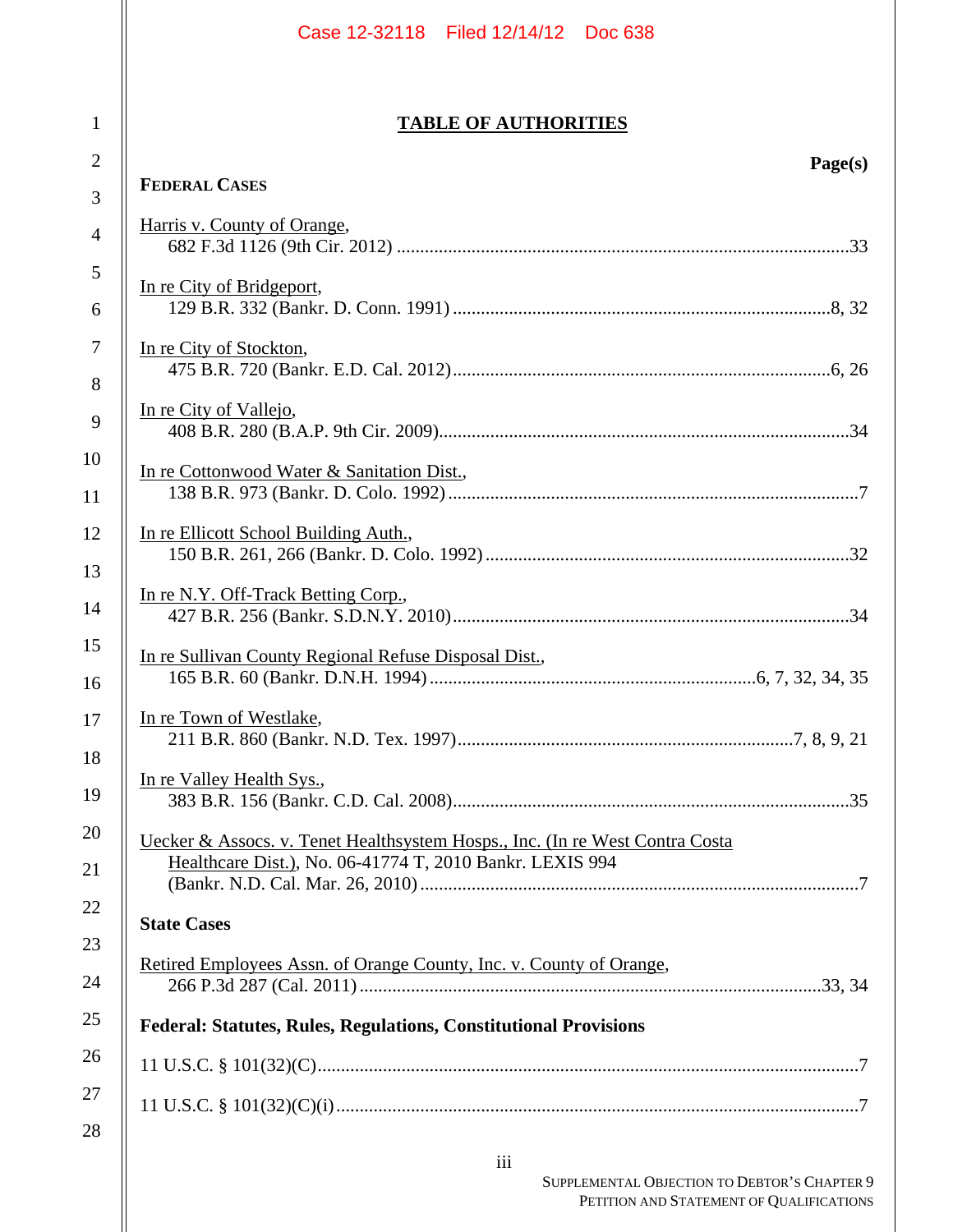| $\mathbf{1}$   |                                                          |
|----------------|----------------------------------------------------------|
| $\mathbf{2}$   |                                                          |
| 3              |                                                          |
| $\overline{4}$ |                                                          |
| 5              |                                                          |
| 6              | <b>State: Statutes, Rules, Regulations, Constitution</b> |
| 7              |                                                          |
| 8              |                                                          |
| 9              |                                                          |
| 10             | <b>Other Authorities</b>                                 |
| 11<br>12       | Collier On Bankruptcy [900.02[2][c][i] (16th ed.         |
| 13             | Collier on Bankruptcy [921.04[2] (16th ed. 2011)         |
| 14             |                                                          |
| 15             |                                                          |
| 16             | Record Number of Stockton Police Hopefuls, THE           |
| 17             | http://www.recordnet.com/apps/pbcs.dll/article           |
| 18             | Tod Newcombe, Tired of Service Cuts, California          |
| 19             |                                                          |
| 20             |                                                          |
| 21             |                                                          |
| 22             |                                                          |
| 23             |                                                          |
| 24             |                                                          |
| 25             |                                                          |
| 26             |                                                          |
| 27             |                                                          |
| 28             |                                                          |
|                | iv                                                       |

| <b>State: Statutes, Rules, Regulations, Constitutional Provisions</b>                                                                  |
|----------------------------------------------------------------------------------------------------------------------------------------|
|                                                                                                                                        |
|                                                                                                                                        |
|                                                                                                                                        |
| <b>Other Authorities</b>                                                                                                               |
|                                                                                                                                        |
|                                                                                                                                        |
|                                                                                                                                        |
|                                                                                                                                        |
| Record Number of Stockton Police Hopefuls, THE RECORD, Dec. 13, 2012,<br>http://www.recordnet.com/apps/pbcs.dll/article?AID=/20121213/ |
|                                                                                                                                        |
|                                                                                                                                        |
|                                                                                                                                        |
|                                                                                                                                        |
|                                                                                                                                        |
|                                                                                                                                        |
|                                                                                                                                        |
|                                                                                                                                        |
|                                                                                                                                        |
|                                                                                                                                        |
|                                                                                                                                        |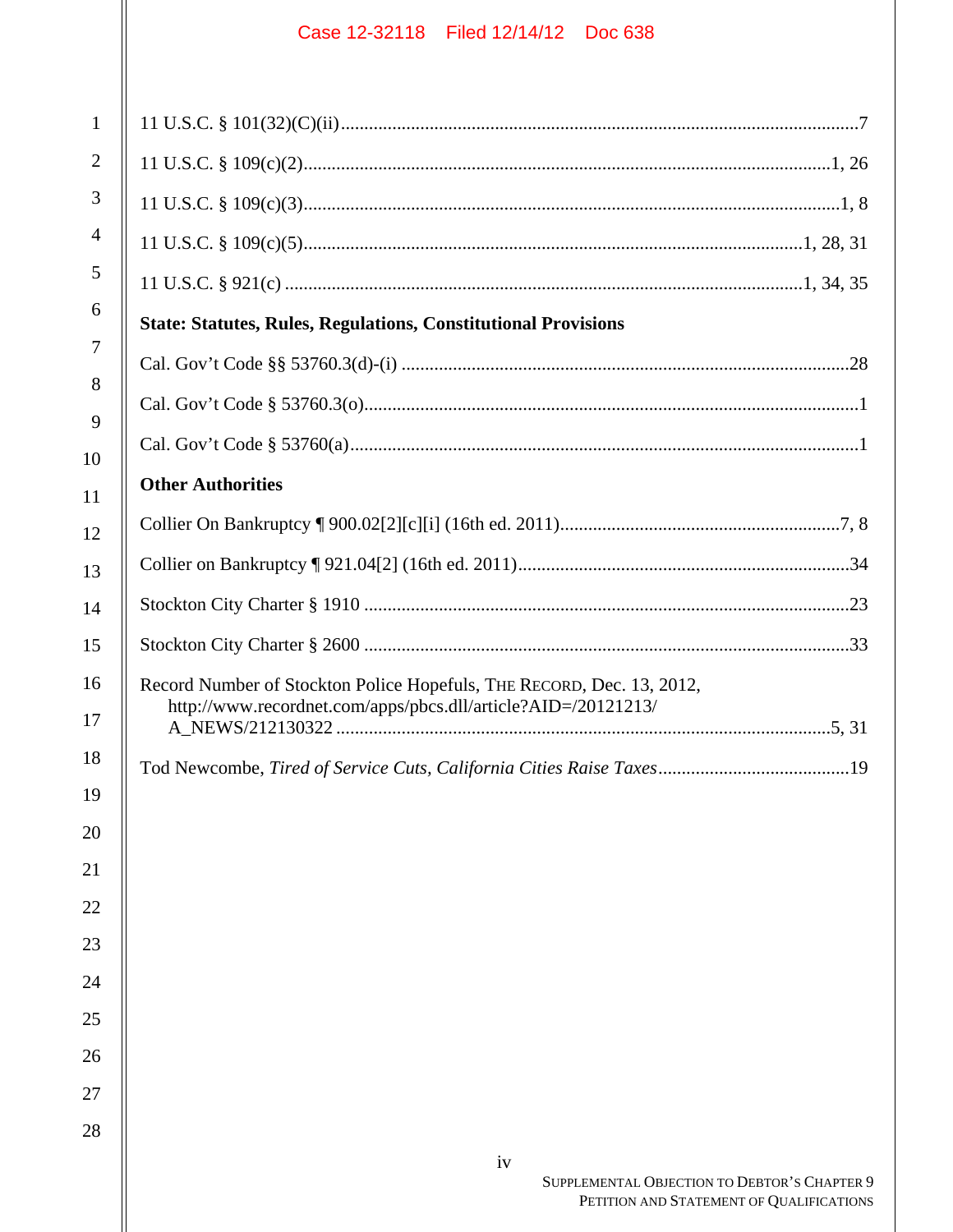Assured Guaranty Corp. and Assured Guaranty Municipal Corp. (collectively, "Assured")<sup>1</sup> hereby file this supplemental objection (the "Supplemental Objection") to the City of Stockton's ("Stockton" or the "City") Chapter 9 bankruptcy petition and, in particular, to the City's Statement of Qualifications under Section 109(c) of the Bankruptcy Code. The evidence at trial will show that the City cannot carry its burden of demonstrating it is eligible to be a debtor in this proceeding. In particular, Assured submits that the City will be unable to establish that it (i) is insolvent under 11 U.S.C. § 109(c)(3); (ii) has satisfied the negotiation requirement contained in 11 U.S.C. § 109(c)(5); (iii) has negotiated in "good faith" under Cal. Gov't Code § 53760.3(o), which is a requirement for specific authority under Cal. Gov't Code  $\S$  53760(a) to be a debtor under 11 U.S.C.  $§ 109(c)(2);$  and (iv) has filed its petition in "good faith" under 11 U.S.C. § 921(c).

This Supplemental Objection is based on the following Memorandum of Points and Authorities, along with all pleadings and papers on file in this action, the evidence developed during discovery, and four (4) expert reports filed contemporaneously herewith.<sup>2</sup> The Report of Nancy T. Zielke of Alvarez & Marsal (the "Zielke Report") demonstrates that (i) Stockton can achieve various budget efficiencies that, when combined with revenue enhancements, would allow the City to remain viable and cash flow solvent outside of bankruptcy and (ii) Stockton's financial reporting remains seriously flawed and inherently unreliable. The Report of Robert C. Bobb of The Robert Bobb Group (the "Bobb Report") addresses the City's poor operational decisions in response to the City's financial distress and demonstrates that the City could have and should have instituted certain cost-cutting and revenue-generating activities prior to seeking relief in Chapter 9. The Reports of Joseph Brann (the "Brann Report") and Professor David Neumark (the "Neumark Report"),<sup>3</sup> among other things, rebut the City's stated position that any effort to modify the existing

<sup>3</sup> The Neumark Report is being filed by National Public Finance Guarantee Corporation ("NPFG").

<sup>&</sup>lt;sup>1</sup> Capitalized terms not otherwise defined herein have the same meanings ascribed to such terms in the Preliminary Objection of Assured Guaranty Corp. and Assured Guaranty Municipal Corp. to Debtor's Chapter 9 Petition and Statement of Qualifications (the "Preliminary Objection") [D.I. 482].

 $2^2$  Copies of the materials cited herein and in the expert reports will be provided to the Court, the Debtor, and any other parties objecting to the Debtor's bankruptcy petition in advance of the scheduled pre-trial conference.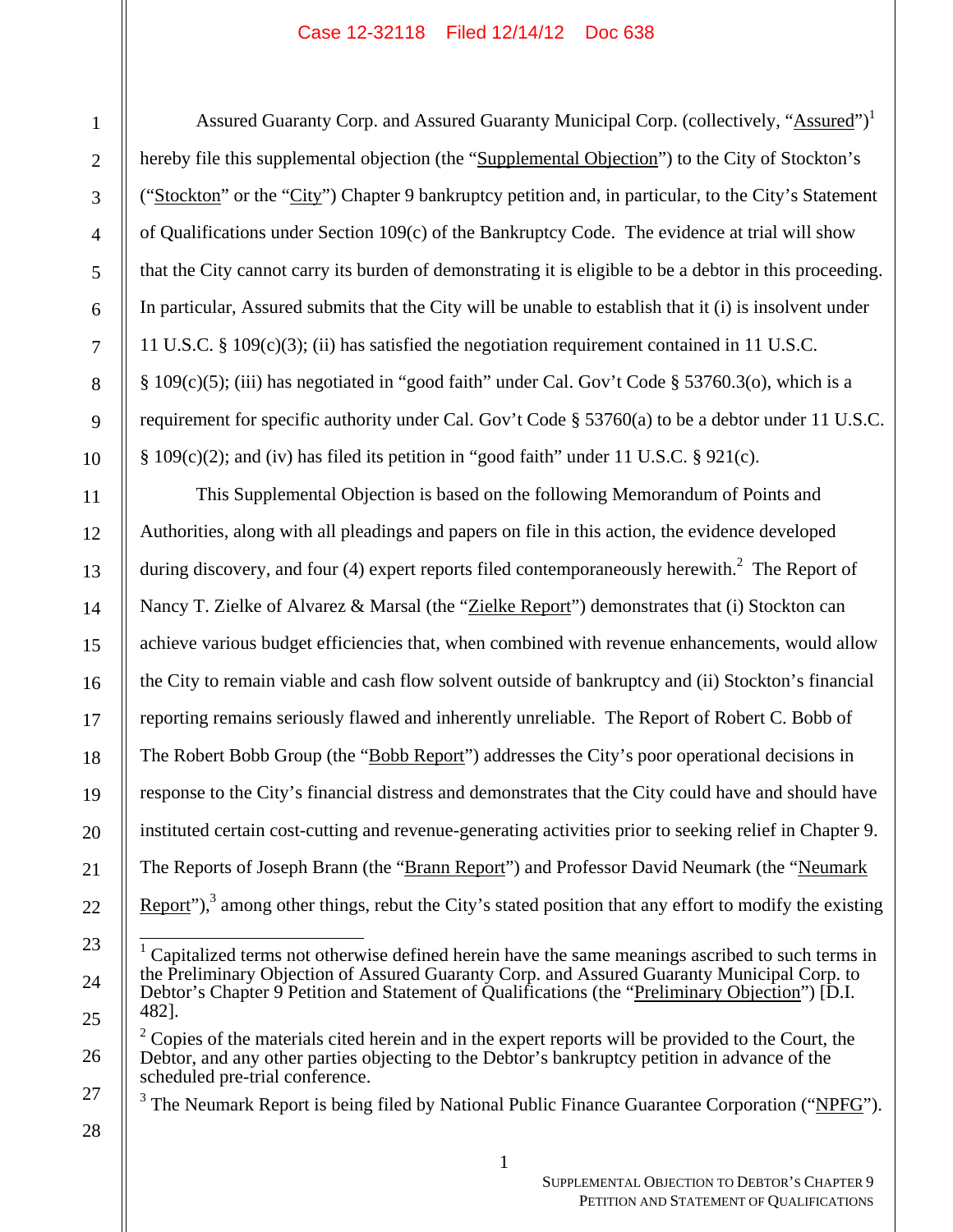pension benefits under or outside of the CalPERS system would result in a mass exodus of police officers or would adversely impact public safety or Stockton's crime rate.

For the reasons discussed below and in the expert reports, and because the City has not carried its burden that it has satisfied the requirements for eligibility under Chapter 9, Assured respectfully requests that the Court deny the City's Chapter 9 petition, dismiss this bankruptcy case, and grant such other further relief as the Court may deem proper.

# **I. PRELIMINARY STATEMENT**

In his February 2012 update to the City Council, Stockton's City Manager made one point very clear: "Our employees and the citizens of Stockton who receive city services have borne the entire brunt of our restructuring efforts so far and now [it's] time for others to do the same." Ex. 68 at 251.3 (Report, R. Deis to Mayor and City Council, Fiscal Condition Update for Fiscal Years 2010-11, 2011-12 and 2012-13, Feb. 28, 2012 (emphasis in original)). This has been the City's approach to its financial challenges and this Chapter 9 case. The agenda is clear – the City hopes to use the Chapter 9 plan process to impose permanent impairment, and to cram down a nonconsensual plan, on capital market creditors in order to free up cash to fund above-market labor and pension costs and non-essential services, while refusing to consider, much less implement, additional sources of revenue and much-needed expenditure reductions. This is not a legitimate use of Chapter 9, and the City should not be allowed to remain a debtor in this case.

Stockton has now reached short-term labor agreements with each of its ten (10) unions, which are subject to renegotiation starting in 2013. Through these new labor agreements (which enable labor to begin pressuring the City, once again, in just a matter of months), the City believes it has eliminated some of the excessive benefits, above-market compensation and other promises that the City made to its employees in past years, which the City acknowledges should never have been made in the first instance. These agreements could and should have been secured outside of bankruptcy and, in fact, nine (9) were inked shortly after the City filed its bankruptcy petition.

Yet, those agreements do not go nearly far enough. The City is seeking to leave intact and untouched all promised pension benefits and its obligations to CalPERS, the costs of which are projected to increase by 94% over the next 10 years. Ex. 50 at 9 (CITY OF STOCKTON'S PROPOSALS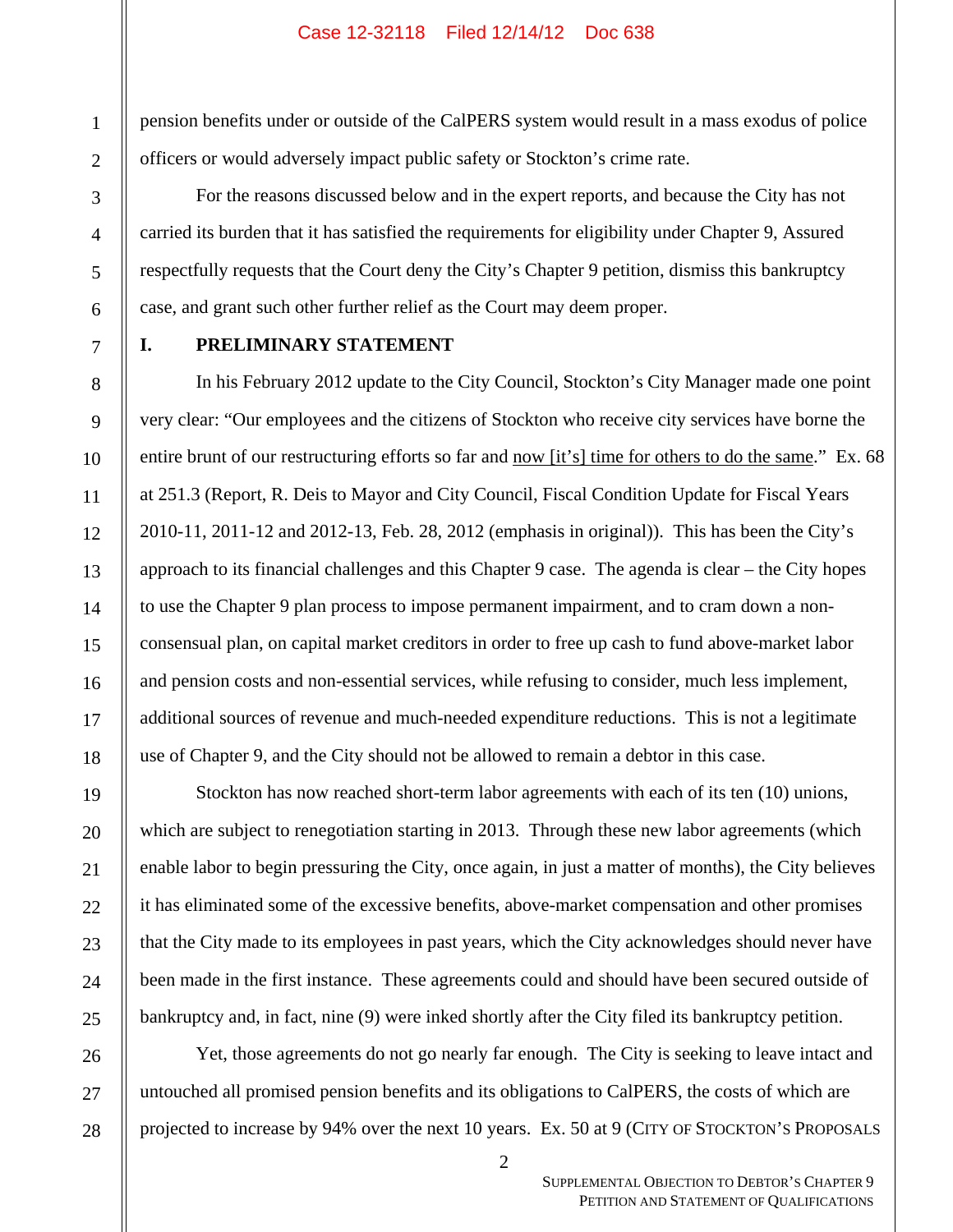FOR MODIFICATIONS TO OBLIGATIONS UNDER AB 506 PROCESS (May 7, 2012)) (the "Ask"). In other words, the City declines to use Chapter 9 to address its single largest liability – unfunded pension costs – or to seek relief or concessions from CalPERS to fix its pension funding problem.

That leaves the Capital Market Creditors,  $4$  which the City has targeted since the outset, and with whom it refused to negotiate.

As the City Manager's comments indicate, the City has every desire to fund its restructuring on the backs of those from whom it previously borrowed hundreds of millions of dollars. Rather than engaging the Capital Market Creditors in a constructive dialogue and taking every step it could to avoid filing for bankruptcy, the City, through its own inaction and indecision, budgeted itself into insolvency, hoping that it could cram down a plan on those it did not favor. See Ex. 238 at A7-A8 (CITY OF STOCKTON 2012-2013 PROPOSED ANNUAL BUDGET (May 12, 2012)) (refusing to make any cuts in light of budget shortfall).

Although the City points to its alleged insolvency as a basis for its approach to, and proposed treatment of, the Capital Market Creditors, the City had, and continues to have, multiple options to allow it to address its financial challenges outside of bankruptcy. As explained below, the City could have modified medical benefits for retirees (described by the City as the "Lamborghini" plan) outside of bankruptcy, as it has done in the past, in a manner that would make them affordable for the City and would provide medical benefit options for retirees. The City also failed to propose any tax or fee increases – or even poll its citizens on the topic of revenue raises – prior to filing. Rather, the City Manager advised the City Council that "[e]ven if the voters would approve such a proposal, we just don't think they should be asked to fix this problem, at least until we explore other alternatives, address our liquidation exposure and get our house in order." Ex. 68 at 251.3. The City even failed to seek a hardship exemption from CalPERS – which could have reduced its payments in the current fiscal year by approximately \$1.25 million. This involved an application, not a negotiation. Indeed, the City waited until December 4, 2012 – five months into

1

2

3

4

5

6

7

8

9

10

11

12

13

14

15

16

17

18

19

20

21

22

SUPPLEMENTAL OBJECTION TO DEBTOR'S CHAPTER 9 PETITION AND STATEMENT OF QUALIFICATIONS

<sup>&</sup>lt;sup>4</sup> "Capital Markets Creditors" refers to the following entities: (i) Assured, (ii) NPFG, (iii) Franklin High Yield Tax Free Income Fund and Franklin California High Yield Municipal Fund, and (iv) Wells Fargo Bank, National Association, in its capacity as indenture trustee.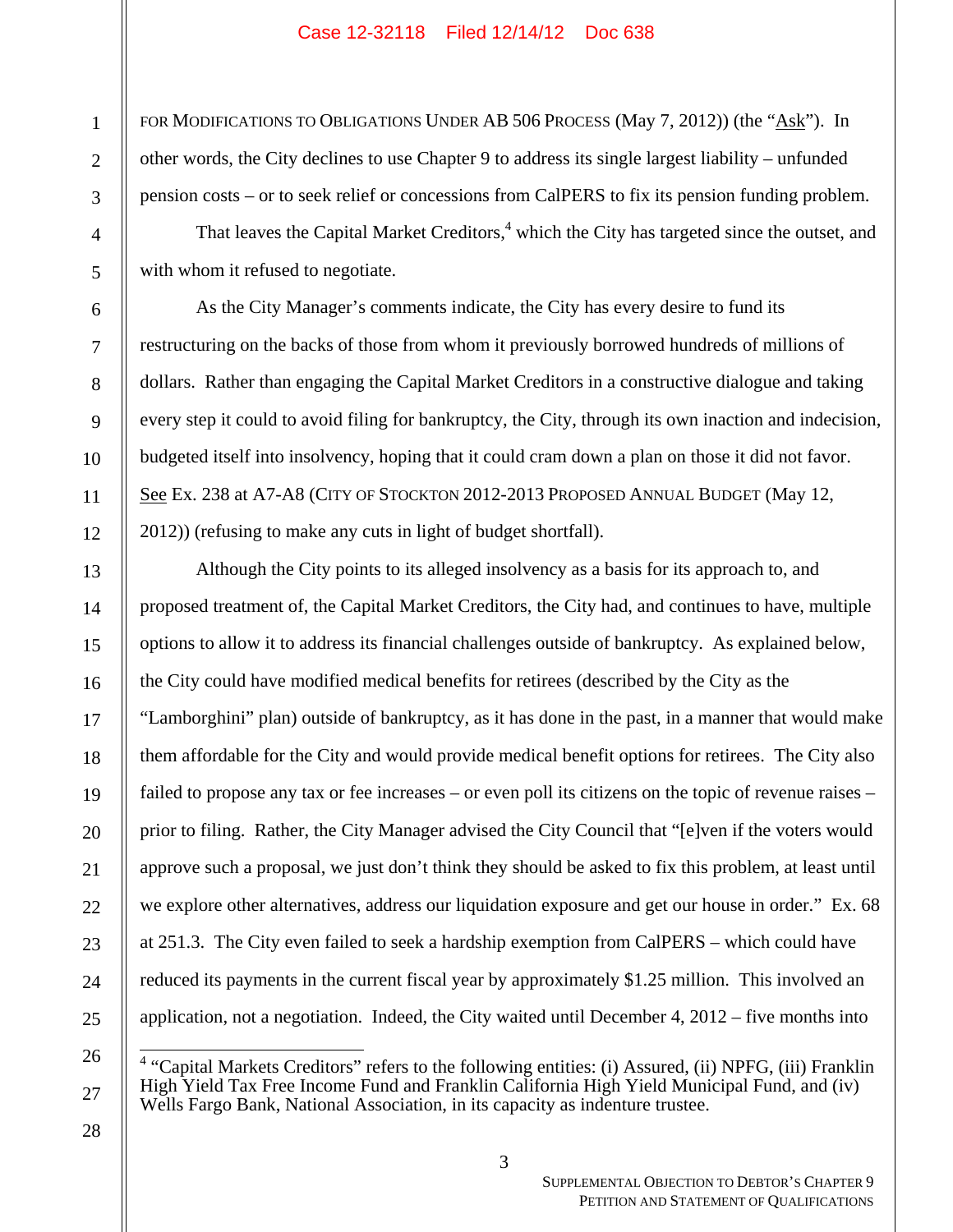bankruptcy – to request such an exemption. This was no oversight. Discovery has revealed that the City evaluated its "business case for remaining current and in good standing with CalPERS" only *after* it knew the Capital Market Creditors would be objecting to eligibility. The City's case for its "hands off CalPERS" approach is nothing but pretext and after-the-fact justification attempting to obscure the City's true politically-driven motivation of protecting labor. The evidence shows that the City only began to take a hard look at its eligibility for Chapter 9 *after* it filed for bankruptcy, including seeking to value non-essential assets for sale purposes and polling its citizens on revenue enhancement measures, and that the City left millions of dollars on the table in terms of additional budget efficiencies and revenue enhancements that could be achieved outside of bankruptcy without jeopardizing public safety.

Further, the City's own financial information cannot be trusted to demonstrate insolvency. Its long-delayed Comprehensive Annual Financial Report for the 2010-11 fiscal year ("FY 2010-11 CAFR") reports nearly forty (40) material weaknesses and significant deficiencies. And although the City had initially claimed it needed to file for bankruptcy in late June because it would be out of money in early July, the City now reports both that it beat its projections for the fiscal year ending June 2012 by *over \$6 million* and that its estimates were off on approximately ten (10) principal categories of revenues and expenses. The City just does not have a reliable handle on either its current finances or its future finances, continues to fund unneeded programs and services, and has refused to explore sources of available revenue and revenue enhancement measures through all relevant periods. The City thus cannot provide sufficient, persuasive and credible evidence of insolvency.

The facts show that the City also failed to negotiate in good faith with its creditors. Throughout the required mediation under AB 506 (the "AB 506 Process"), the City told the Capital Market Creditors to "trust us – we're insolvent and there is nothing more that can be done to repay your debt." Assured's efforts to negotiate off the "take-it-or-leave-it" offer contained in the Ask were met with the City's refusal to negotiate and with statements by the City that it had offered all it could afford, based upon 10 year projections the City cobbled together without the benefit of a completed CAFR for 2011 (even though that fiscal year had ended nearly a year before) and

1

2

3

4

5

6

7

8

9

10

11

12

13

14

15

16

17

18

19

20

21

22

23

24

25

26

27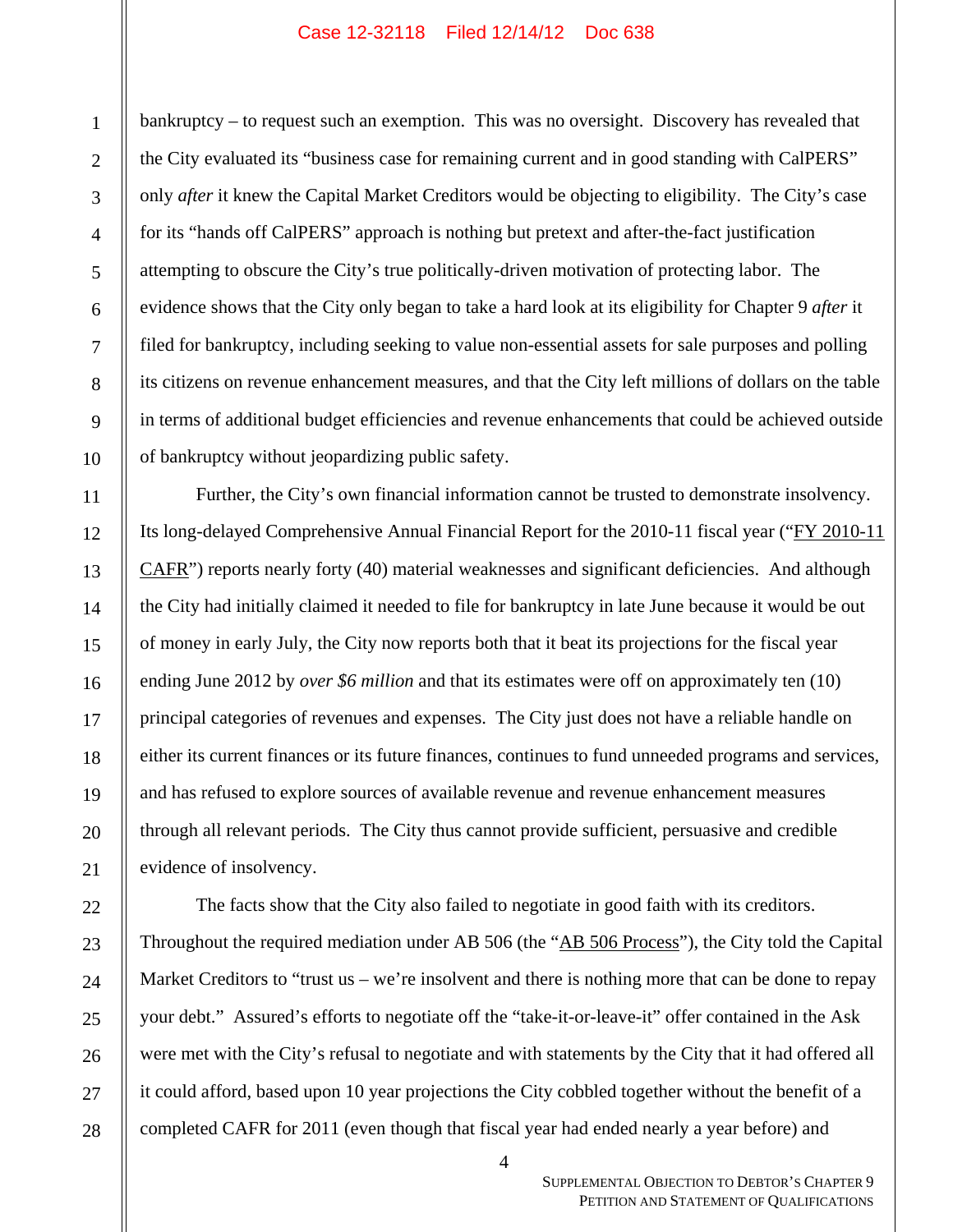without reliable financial controls. Indeed, the financial information the City released last week confirms that the City's statements about its fiscal position cannot be trusted, nor can its financial projections.

Although the City has targeted the Capital Market Creditors in its Chapter 9 case, they did not cause the City's financial predicament. To the contrary, the Capital Markets Creditors extended or made it possible for the City to obtain market-rate loans on market-based terms. In contrast, the City has admitted that, for many years, it provided unsustainable and above-market wages and benefits to employees. The City's recent, short-term deals with labor do nothing to brighten the City's long-term prospects, because the City refuses to tackle its most serious economic issue – rising pension costs under the CalPERS system. Stockton wants to double down on the CalPERS system, despite acknowledging a pension obligation that would leave the City nearly \$100 million dollars in the hole over the next ten years under its own (unreliable) projections.

The City has tried to excuse its approach by claiming that it cannot jeopardize its relationship with CalPERS if it wants to attract employees, specifically police officers. Yet Stockton has hired over 70 police officers this year alone, and "unprecedented numbers" of applicants  $-1,300$  – arrived just this week at a recruiting event for Stockton's police department.<sup>5</sup>

The consequences of Stockton's "hands off" approach to its CalPERS obligations could be severe. As of June 30, 2011, CalPERS estimated the aggregate actuarial value of the City's unfunded pension liability at \$172 million. See Ex. 422 at 6 (CalPERS Annual Valuation Report of the Miscellaneous Plan of the City of Stockton (as of June 30, 2011)) (listing the actuarial value of the unfunded liability for Stockton's Miscellaneous Plan at \$54.9 million); Ex. 423 at 6 (CalPERS Annual Valuation Report of the Safety Plan of the City of Stockton (as of June 30, 2011)) (listing the actuarial value of the unfunded liability for Stockton's Safety Plan at \$117 million). On a market value basis, CalPERS estimates the unfunded liability for both plans at

 $\overline{a}$ <sup>5</sup> *Record Number of Stockton Police Hopefuls*, THE RECORD, Dec. 13, 2012,

28

1

2

3

4

5

6

7

8

9

10

11

12

13

14

15

16

17

18

19

20

21

22

23

24

25

26

http://www.recordnet.com/apps/pbcs.dll/article?AID=/20121213/A\_NEWS/212130322 (quoting Stockton Police Department spokesman, Joe Silva).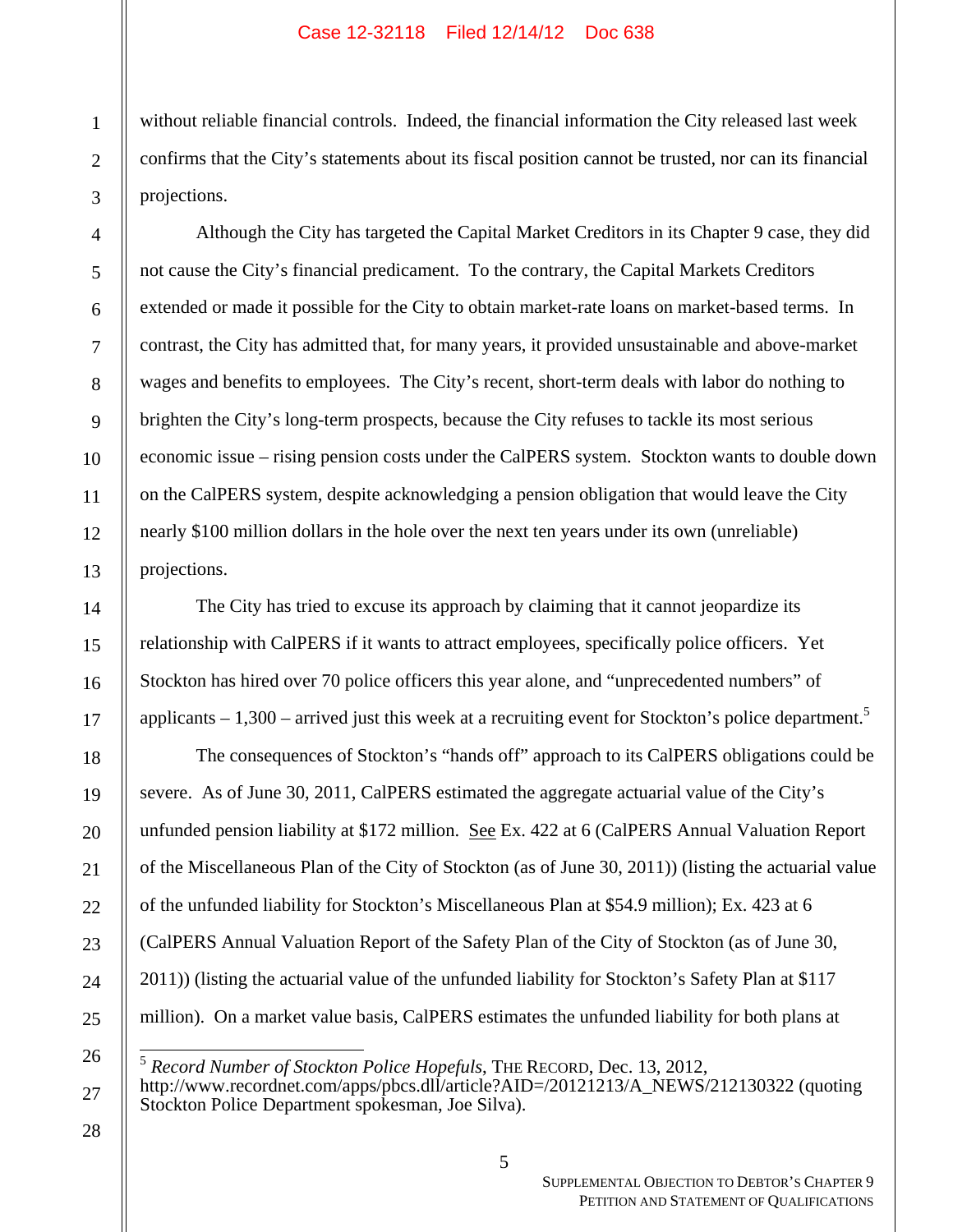\$322.5 million. Ex. 422 at 6; Ex. 423 at 6. Should the City be unable to satisfy its monumental CalPERS liability and thereby need to withdraw from the CalPERS system in the future – outside of bankruptcy – it could face a draconian termination liability (the unfunded portion of which CalPERS valued as of June 30, 2011 at \$946 million) and a lien on all of its assets. See Ex. 422 at 15 (unfunded termination liability for Miscellaneous Plan would be \$357.7 million); Ex. 423 at 15 (unfunded termination liability for Safety Plan would be \$588.4 million).

Unless the City is willing to tackle its pension liabilities and obligations to CalPERS, there is no legitimate purpose served by permitting it to remain in Chapter 9.

Trying to cram down a plan of adjustment on the funded debt will not fix the City's longterm financial problems and will only hinder the City's ability in the future to access the capital markets for improvements to the City's critical infrastructure. Moreover, Stockton's refusal to negotiate over its largest claim or to explore any pension alternatives – while seeking to substantially reduce payments to the Capital Market Creditors – prevents the City from showing it negotiated with creditors in good faith under the Bankruptcy Code or AB 506.

The law is clear. Chapter 9 is not a resort – it is the last resort. A municipality cannot budget itself into insolvency to gain access to Chapter 9 or use Chapter 9 to harass or target certain groups of creditors. Stockton has done both. Stockton did not need to file for bankruptcy in order to stay in the same broken CalPERS system and apply the same faulty budget principles that created its financial hardship in the first instance. If the City wants to bear the heavy weight of its CalPERS burden, its citizens should be required to fund that decision, not Assured or the other Capital Market Creditors. Upon dismissal, the City can and should pursue the revenue enhancements identified in the Zielke Report, implement the cost-savings measures listed in the Zielke and Bobb Reports, negotiate with its unions acceptable modifications to the retiree medical plan, and actually come to the table with the Capital Market Creditors to discuss reasonable terms for the repayment of the City's debt. It should be required to do so.

# **II. ARGUMENT**

A municipal debtor bears the burden of establishing it is eligible for relief under Chapter 9. See, e.g., In re City of Stockton, 475 B.R. 720, 725-26 (Bankr. E.D. Cal. 2012) (citing cases); In re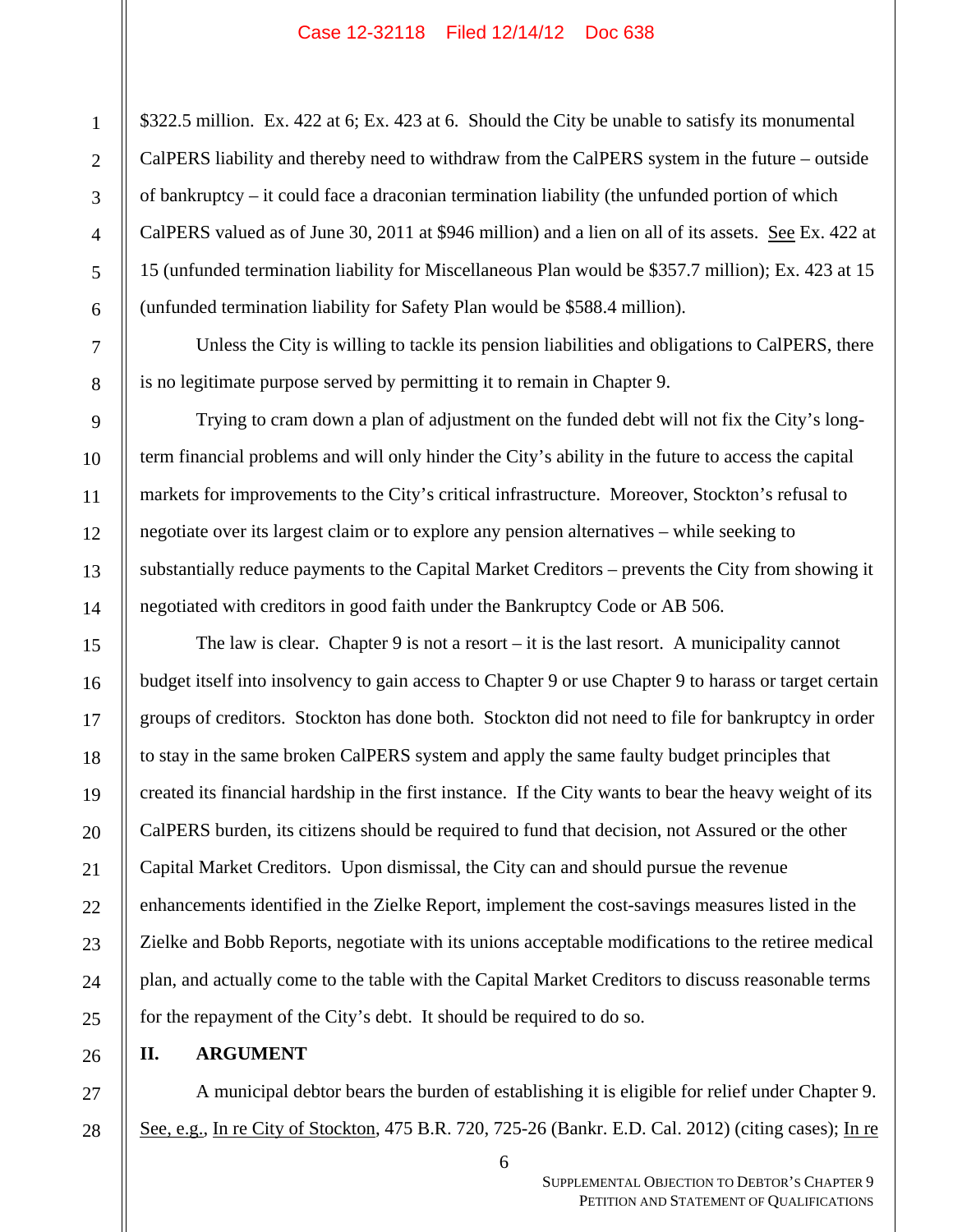Sullivan County Regional Refuse Disposal Dist., 165 B.R. 60, 72 (Bankr. D.N.H. 1994) ("Sullivan County"). "[A]ccess to chapter 9 relief has been designed to be an intentionally difficult task." Id. at 82; see also In re Cottonwood Water and Sanitation Dist., 138 B.R. 973, 979 (Bankr. D. Colo. 1992) ("Congress consciously sought 'to limit accessibility to the bankruptcy court' by municipalities."). As a result, "[t]he bankruptcy court's jurisdiction should not be exercised lightly in chapter 9 cases." Sullivan County, 165 B.R. at 82. As demonstrated below, the City has failed to carry its burden on multiple eligibility requirements.

# **A. Stockton Has Not Demonstrated Cash Flow Insolvency.**

In order to carry its burden on insolvency, the City must prove either that it is "(i) generally not paying its debts as they become due unless such debts are the subject of a bona fide dispute; or (ii) unable to pay its debts as they become due." 11 U.S.C.  $\S$  101(32)(C). Solvency is measured as of the petition date. See, e.g., In re Town of Westlake, 211 B.R. 860, 864 (Bankr. N.D. Tex. 1997) (citing cases).

The purposeful refusal to make a few payments comprising a relatively small part of the City's budget does not satisfy the definition of "insolvent" under 11 U.S.C.  $\S$  101(32)(C)(i). See, e.g., Uecker & Assocs. v. Tenet Healthsystem Hosps., Inc. (In re West Contra Costa Healthcare Dist.), No. 06-41774 T, 2010 Bankr. LEXIS 994, at \*8 (Bankr. N.D. Cal. Mar. 26, 2010) (failure to pay \$1.3 million out of \$10-\$11 million total operating expenses did not mean the debtor was "generally not paying its debts"). The City has not demonstrated it was unable to pay its debts as they came due as of the Petition Date under 11 U.S.C.  $\S$  101(32)(C)(ii) for two independent reasons.

First, the City "deliberately budget [ed and] spen<sup>[t]</sup> itself into insolvency (so as to qualify under § 101(32)(C)(ii)), when other realistic avenues and scenarios [were] possible." Town of Westlake, 211 B.R. at 867.

Second, "[t]he mere fact that a municipality has adopted a budget that reflects a cash flow shortfall is not independently sufficient to meet the requirement of the 'unable to pay' test." COLLIER ON BANKRUPTCY ¶ 900.02[2][c][i] (16th ed. 2011). Such a budget "must be evaluated in light of past and current practices, the practices of similar municipalities, and the extant facts and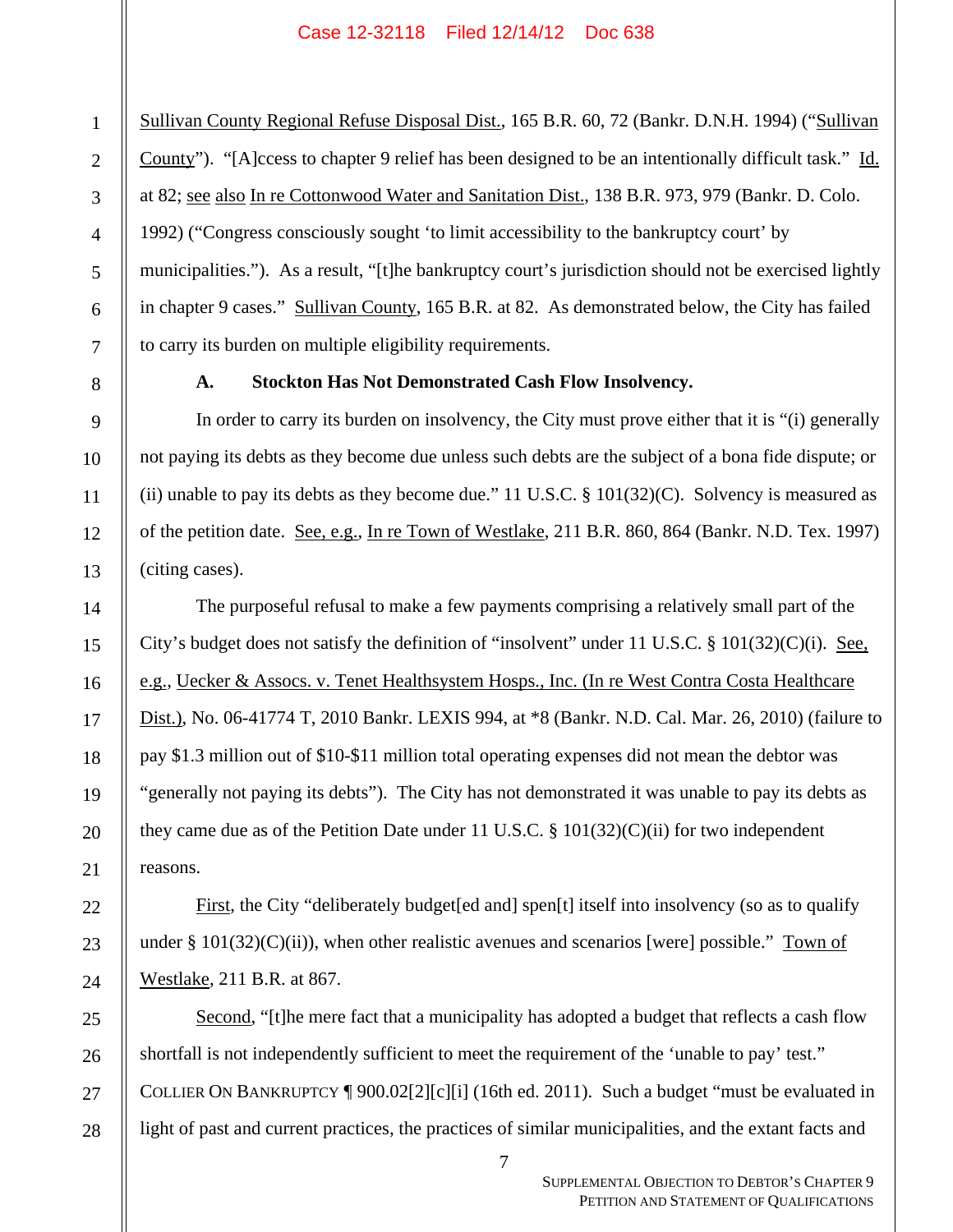circumstances." Id. Here, Stockton's past and current practices, as well as extant facts and circumstances, not only show that the City has many available (but unexplored) options to enable it to pay its debts as they become due, but also that the City simply has no reliable handle on its own finances. Thus, the information provided in the City's current budget is "insufficient credible proof" of insolvency. Town of Westlake, 211 B.R. at 867; see also In re City of Bridgeport, 129 B.R. 332, 338 (Bankr. D. Conn. 1991) (requiring concrete proof "that [the city] will be unable to pay its debts as they become due in its current fiscal year or, based on an adopted budget, in its next fiscal year" and noting that "[o]bviously, it is necessary for cities to make informed financial projections"). The City's poor grasp of its own finances not only calls into question the City's case on insolvency, it also illustrates why the City cannot carry its burden on negotiation or good faith.

# **1. Stockton Has Budgeted Itself Into Insolvency.**

Section  $109(c)(3)$  of the Bankruptcy Code requires that, before a city can demonstrate insolvency, city leaders must first behave with the necessary financial discipline and must first attempt to solve problems by making hard choices to cut services or raise fees. See, e.g., Town of Westlake, 211 B.R. at 867 For example, the Bridgeport court concluded that a city's budget gap and extraordinary financial difficulties – including a police force substantially below the minimum the chief felt necessary to provide basic, adequate service levels – did not satisfy the requirement of "insolvency" for Chapter 9. See 129 B.R. at 335-36. The Bridgeport court dismissed the petition because, although Bridgeport was in "deep financial trouble" and might soon become "insolvent," it failed to satisfy the Bankruptcy Code definition of "insolvent." Id. at 339. Like Bridgeport, Stockton may be able to show that it is in "deep financial trouble" and may need to seek bankruptcy protection in the future. However, it cannot be a Chapter 9 debtor now unless it can prove with detailed and reliable financial information that it could not access the cash needed to meet its enforceable payment obligations in the current fiscal year. See id. at 338 ("[A] a city must prove that it will be unable to pay its debts as they become due in its current fiscal year or, based on an adopted budget, in its next fiscal year."). The facts show that the City cannot carry that burden.

For example, the Zielke Report identifies over \$24 million in cost-cutting measures the City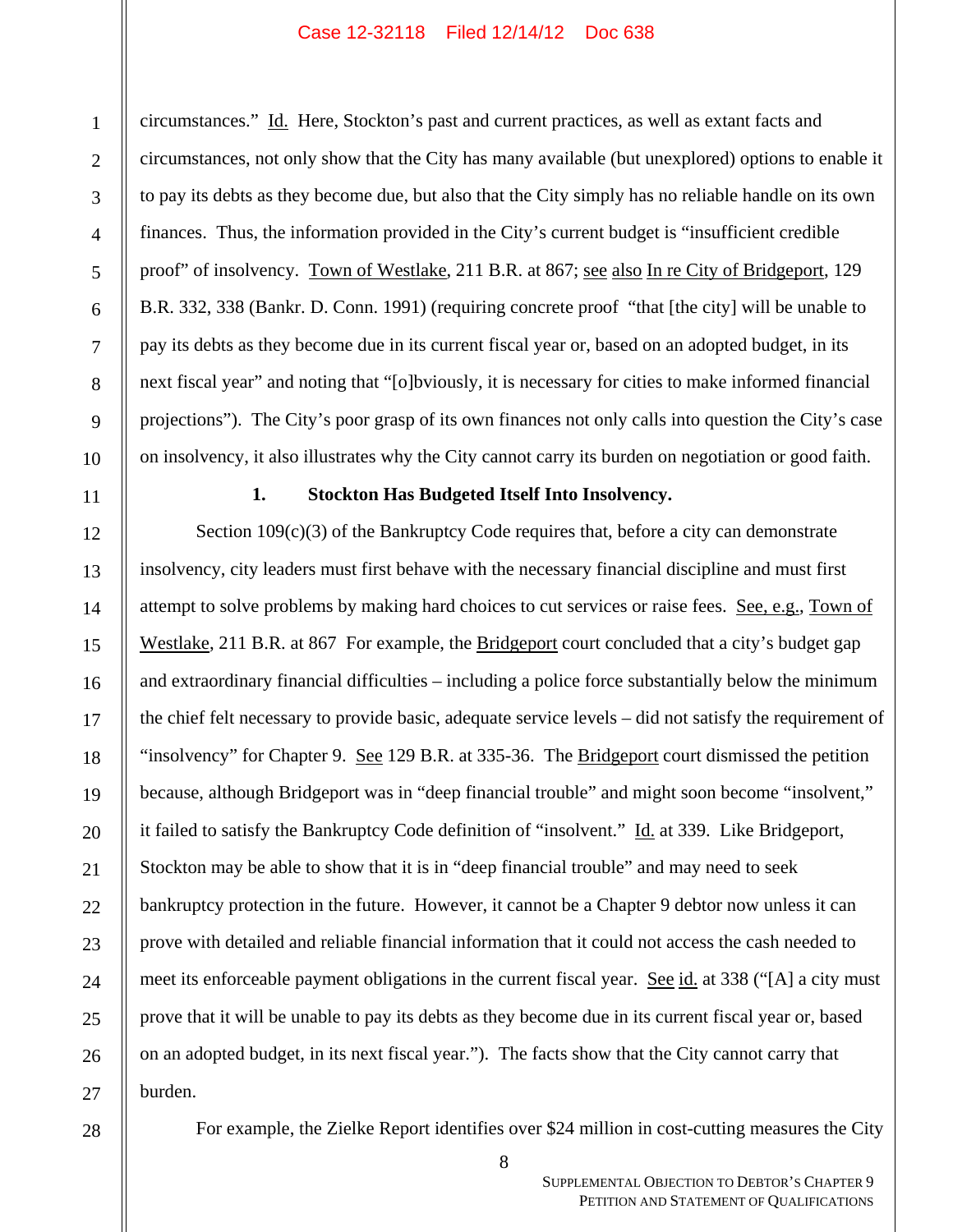could have implemented in its FY 2012-13 Budget and over \$9.5 million in combined revenuegenerating activities Stockton could have and should have pursued. Zielke Report at 6, 45. Even without Stockton's unexpected \$6 million surplus, the availability of these options to create a budget surplus undermines any evidence Stockton might submit to show insolvency as of the Petition Date.

### a. Stockton Continues Its Practice Of Voluntary, Excessive Spending.

The City has failed to undertake the politically-unpopular work of distinguishing between "essential" and "non-essential" expenses and separating mandated services from non-mandated services. The City maintains that every dollar called for in its recent budgets has been required for "essential" or mandated services – that not a single dollar could be spared without either violating a legal obligation of the City or jeopardizing the health, safety, or welfare of its citizens. <u>See</u> Deis Dep. 65:13-21, Nov. 28, 2012. The evidence is to the contrary. Even though the City knew that its finances were out of control no later than 2010, the City has taken the politically-expedient course of continuing popular, but patently non-essential, expenses, <u>see id.</u> 62:3-15, 64:25-65:14, and has continued to pay above-market wages and benefits in fiscal year ("FY") 2011-12.

Even a cursory review of the City's current budget reveals that Stockton has maintained its fiscally irresponsible spending practices. Although somewhat leaner than in years past, the City's continued spending decisions do not reflect an organization committed to making the difficult choices needed to address its financial distress. Rather, Stockton's budget illustrates that the City intends to maintain at least its existing level of services by using funds otherwise payable to certain targeted creditors. Like the Town of Westlake, Stockton should be denied access to Chapter 9 until it implements necessary cost-cutting activities. See Town of Westlake, 211 B.R. at 867 (dismissing Chapter 9 petition because the debtor had not first explored "refiguring road expenses . . . , negotiating with attorneys about fee contracts, approaching developers, seeking business relocations, conserving and maximizing remaining ample funds, etc.").

### i. The "Nice To Haves" v. The "Must Haves"

The manager of a city in crisis must distinguish between what Mr. Bobb calls the "Must Haves" and the "Nice to Haves." See Bobb Report at 19-22. That is, there are core services a city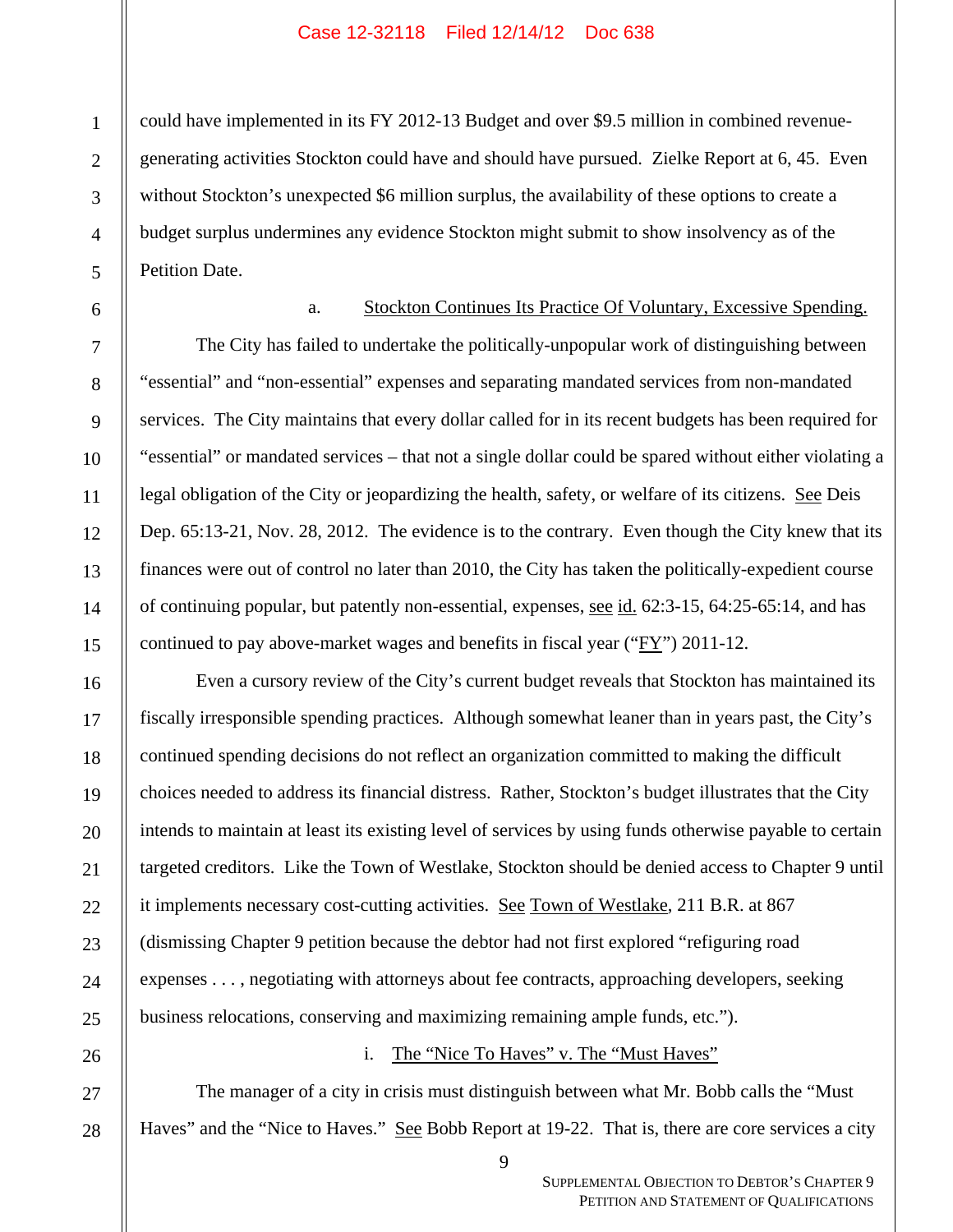must fund (the "Must Haves"), and there are other functions that may provide public benefits, but which must be cut if no longer affordable (the "Nice to Haves"). Stockton's City Manager has not drawn a distinction. The City's continued subsidies of its entertainment venues are prime examples of the City's failure to cut non-essential spending in FY 2011-2012 and FY 2012-2013. For example, the City budgeted \$2.4 million in FY 2011-2012 to subsidize its entertainment venues. Ex. 238 at D3. And in its FY 2012-2013 budget, Stockton transferred \$575,000 from the General Fund to the General Capital Improvements Fund to address the City's infrastructure needs. Ex. 27 at 163-64 (Report, R. Deis to Mayor and City Council, Staff Report and Recommendations for Adopting Proposed Fiscal Year 2012-2013 Budget, June 26, 2012); Report, D. Millican to Mayor and City Council, Budget Amendment and Fiscal Conditions Update for Fiscal Year 2012- 13, Sept. 11, 2012, at Ex. 1 ("Sept. 2012 Budget Update"). One asset specifically selected to receive a portion of these funds was a recreational facility. Ex. 238 at A6; Deis Dep. 82:24-83:17 (recounting funding recommendation).

The City's funding of non-essential assets does not begin and end with a single recreational facility. In December 2012, the City decided to increase its budgeted subsidies for entertainment venues and certain other recreational facilities by up to \$310,000 for the year, in addition to the over \$2 million budgeted for those purposes as of September 2012. Compare Sept. 2012 Budget Update at Ex. 1 with Report, V. Burke to Mayor and City Council, General Fund Results and Update for Fiscal Years 2011-12 and 2012-13, Dec. 11, 2012, at 701 ("Dec. 2012 Budget Update").

Other non-essential services also receive considerable funding. The City funds library services to the tune of almost \$4 million. Sept. 2012 Budget Update at Ex. 1. More than \$2.5 million is budgeted to the Recreation Fund. Id. Both of these services were not only deemed "essential" as a matter of policy, but so crucial that they require nearly \$6.5 million worth of General Fund support, in addition to the \$1,000,000 the City also approved to reorganize and restructure the Community Development Department. Ex. 238 at A6; Deis Dep. 83:22-84:1. Although the City might point to the elimination of the arts endowment fund as evidence of cutting non-essential programs, see Deis Dep. 106:4-7, it appears that the City continues to treat that

28

1

2

3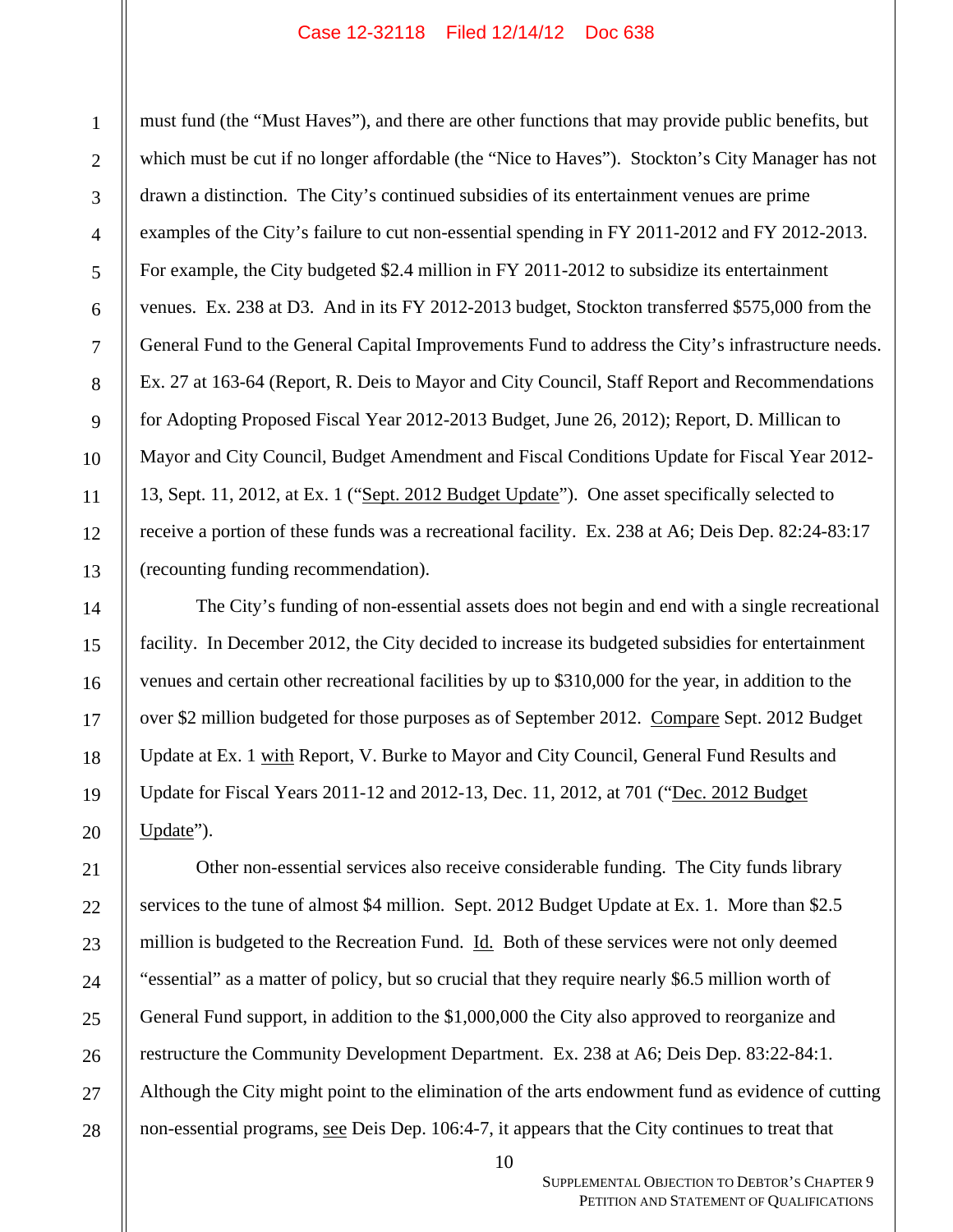money as a specially-designated subfund within the General Fund, to be used only for arts, see FY 2010-11 CAFR at 676. Thus, even the City's proclaimed "cuts" to non-essential programs cannot be relied upon as effectively changing its funding decisions.

ii. The City Has Not "Exhausted All Options" To Cut Expenses. In January 2012, having projected a General Fund deficit for FY 2012-13, the City's Chief Financial Officer ("CFO") directed each department head to propose the specific cuts needed to reduce that department's General Fund costs by "target reduction levels" of 5, 10, and 15%. Mem., S. Mayer to Dept. Heads and Dept. Budget Analysts, FY 2012-13 General Fund Targets and Budget Instructions, Jan. 18, 2012. This review afforded Stockton's leadership an inventory of available reductions within each City department and explained the effect of each proposed cut on City services. Ex. 68 at 251.40-251.52. And while they presented difficult choices, these recommendations gave Stockton's leaders a foundation for arriving at a balanced budget this year. Stunningly, Stockton's City Manager recommended that the City Council reject every cut identified by the department heads. See Deis Dep. 90:3-16; Ex. 68 at 251.26-27. The City Council obliged, and, outside a "very small" reduction of the Public Works budget, see Deis Dep. 97:16-18, adopted a budget that captured none of the proposed reductions, <u>see</u> Ex. 238. This approach left the City with no options except mediation under AB 506.

In his contemporaneous report to the City Council, made on the eve of embarking on the AB 506 Process, the City Manager made the point very clearly: "Our employees and the citizens of Stockton who receive city services have borne the entire brunt of our restructuring efforts so far and now its [sic] time for others to do the same." Ex. 68 at 251.3 (emphasis in original). In fact, his remarks in the lead-up to bankruptcy illustrate why the City ultimately failed to make any hard decisions: "the Council has expressed no interest in going here, [and] *I am not going to put the organization through the process of cutting an extra \$3.2 million*." Ex. 238 at A7-A8 (emphasis added). These statements are not the hallmark of a City leader who views bankruptcy as the "last resort." They do, however, explain why the budget reduction scenarios studied in January and February 2012 – and rejected by the City Council in June – never addressed the City's total projected shortfall for FY 2012-13 or forced the City to consider how it could reach a level budget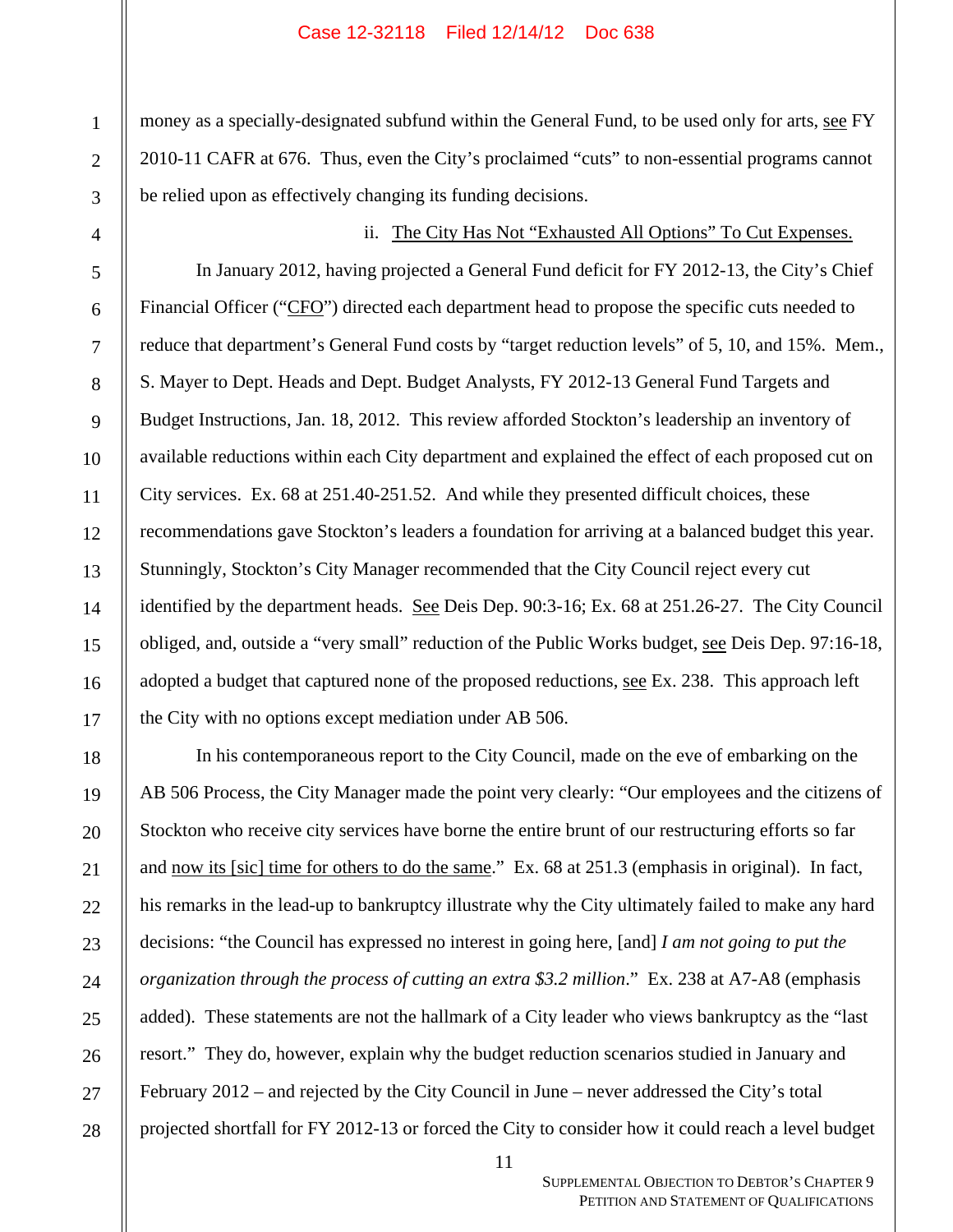for FY 2012-13. As bankruptcy was predetermined, they did not need to.

The City cannot credibly say that not one of the reductions proposed in February 2012 could be implemented. As described above, Stockton has not distinguished, in any systematic way, its essential and non-essential services. The City has not eliminated funding of entertainment venues and recreational facilities at a time of fiscal distress; it has increased non-essential budgets. Id. at D3. Nor did the City realize savings by eliminating vacant positions or explore any number of other cost-cutting measures that would save it nearly \$8.9 million in the first year alone. See, e.g., Zielke Report at 49. It just did not want to make the effort.

iii. Stockton Continues To Provide Excessive Wages And Benefits.

As the City wrestled with budget shortfalls in 2010 and 2011, it was forced to acknowledge that principal among its many spending excesses were the unsustainable wages and benefits provided to its labor force. Ex. 62 at 1 (Action Plan For Fiscal Sustainability, June 22, 2010) (noting "immediate and long term challenges caused in part by escalating and unfunded costs in its labor agreements"). In fact, the City estimates that historical wages were inflated by more than 25%. See, e.g., Ex. 410 at 1 (Katherine Miller, Transcript of Video Presentation re: Stockton Bankruptcy).

Stockton has since made some strides to reduce or eliminate certain problematic compensation practices, and the City has tried to reposition itself near the median of its (handpicked) "comparable" labor market. Deis Dep. 251:11. However, Stockton has not addressed the structural causes of its persistent budget problems – the "overly generous wages and benefits . . . [that] are the most significant financial problems facing the City." See Bobb Report at 26. Indeed, in a recent round of negotiations with labor, the City freely admits that it agreed to "things that are above the labor market average" in order to reach agreements. Ask at 25; see also Deis Dep. 183:13-14 (estimating the value of that concession at \$3 million). Nor has the City adequately addressed long-term pension benefit costs, which are expected to increase by 94% over ten years. See Ask at 9.

28 The City's basic approach to setting compensation also remains fundamentally flawed, because it continues to use an unjustified "comparable city" approach that does nothing but drive

1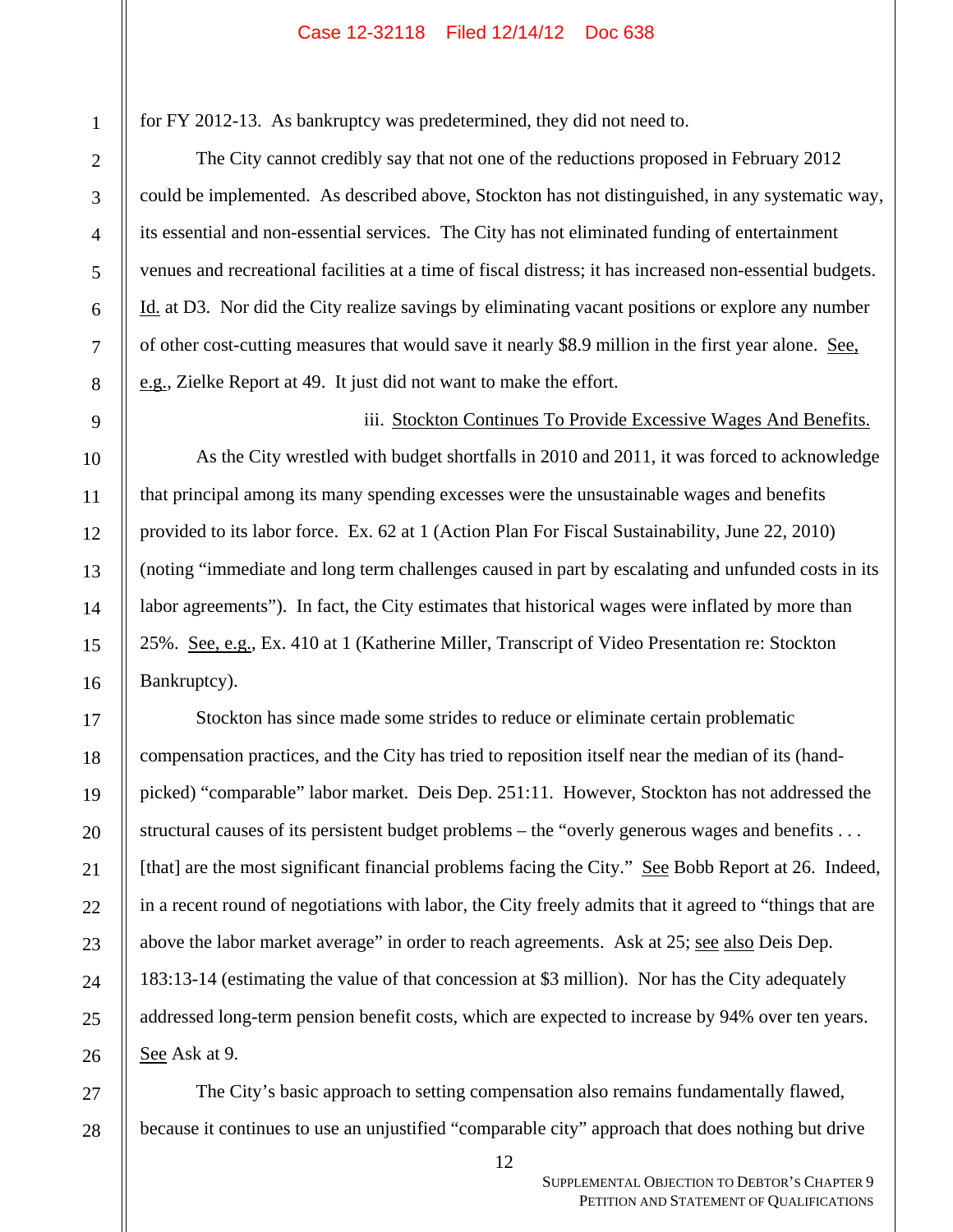labor costs higher without any quantifiable benefit in terms of employee retention or recruitment. Stockton continues to commit to paying each category of employee "competitive" wages that are completely unmoored from (i) the City's ability to pay, see Miller Dep. 44:1-46:6, Nov. 9, 2012; (ii) its tax base, Deis Dep.  $167:17-168:11$ ; (iii) the skills needed to fulfill a particular position; (iv) the demand for particular skills in the marketplace; and (v) the actual total cost of the employee to the City, Deis Dep. 160:11-12, 164:21-165:24. Rather than implementing viable, but politically unpopular, long-term structural reform, the City Council continues to put band-aids on a much larger problem involving its cost of labor.

> (a) The City Admits That The Wages And Benefits It Has Now Cut Were "Luxurious" And "Extreme."

The City has made very clear that its past compensation practices were unsustainable. First, the retiree medical insurance program, described by Vice Mayor and Councilmember Kathy Miller as a "Lamborghini plan," Ex. 410 at 1, was "if not the most generous, one of the most generous in the state," Deis Dep. 129:17-18. It conferred "luxurious" benefits that were unlike anything available to average Stockton residents: "*This was free medical care for a retiree and a dependent for* [*the*] *rest of their lives. No co-pays, no generic requirements, no HMOs, and no premiums. See any doctor, stay in any hospital, purchase any drug, and just send the bill to the City of Stockton*." Ex. 410 at 1 (emphasis added).

Second, the wage and benefit packages were determined by salary comparisons with other cities that had "marginal relevance" to Stockton, see Deis Dep. 161:24-162:2; see also Ex. 64 at 158 (Report, R. Deis to Mayor and City Council, Emergency Measures for Fiscal Year 2011-12, May 17, 2011), or were based on "irrational comparisons" to the City, see Ex. 62 at 3; see also Deis Dep. 161:11-164:1.

Third, Stockton offered additional pay ("add-pay") categories to safety employees that were "extreme and not supportable in the labor market," Deis Dep. 157:3-4; 158:11-24, and were available for "almost everything imaginable," Ex. 410 at 1. For instance, "If you drove the front of a fire truck, if you drove the back of a fire truck, if you got a degree or certificate, even if it was for something that had nothing to do with your job. And longevity pay was granted that began after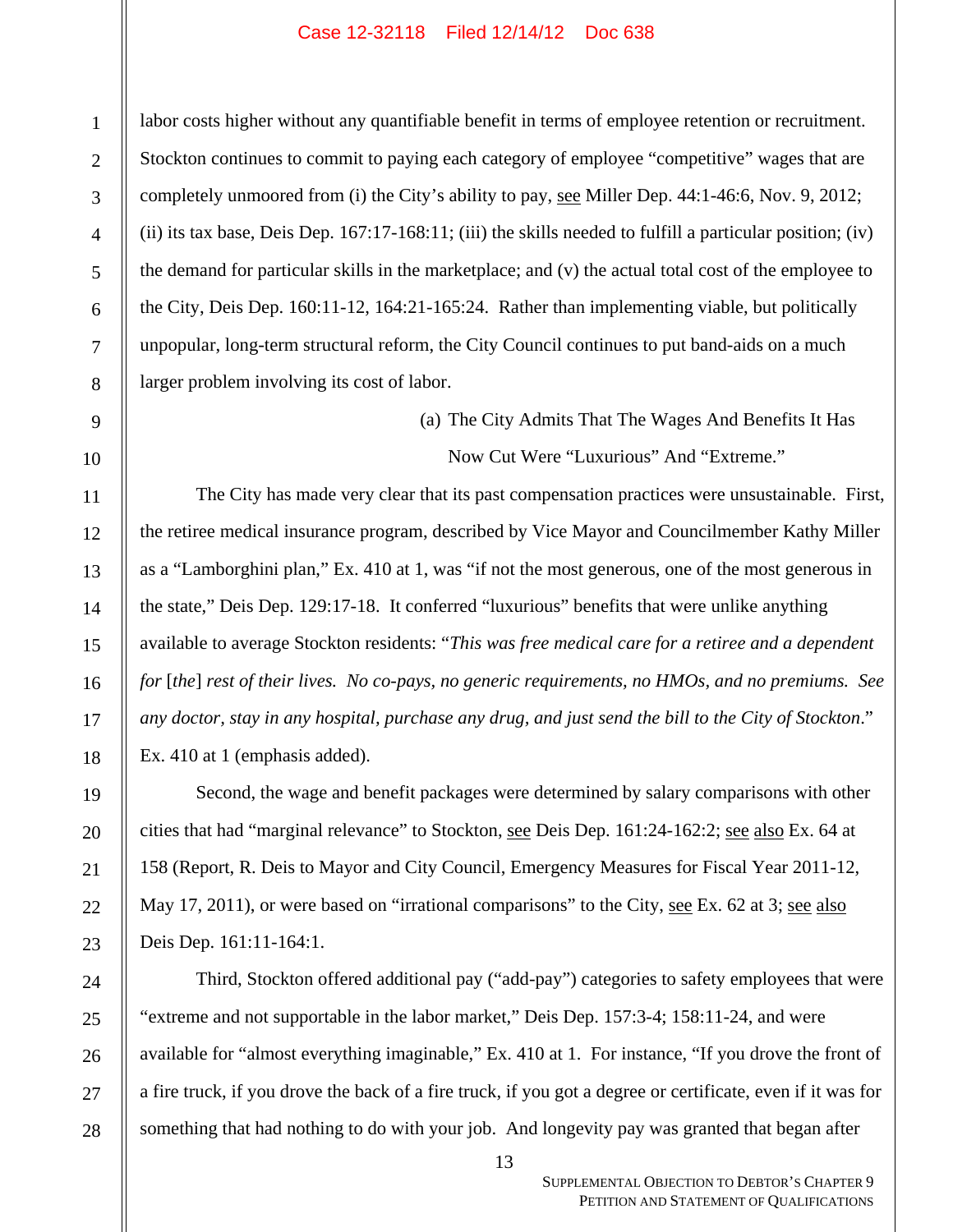only three years on the job. Gradually, *these ad*[*d*]*-pays resulted in some of our employees earning more than 25% over the statewide job market*." Id. (emphasis added).

Finally, the City offered overly rich pension benefits and early retirement to its employees, with some retirees riding off into the sunset at fifty years old with 90% to 100% of their highest year's pay for the rest of their lives, plus a 5% annual cost-of-living adjustment. See id. Vacation and sick time that were available to be "cashed out" without limit, plentiful overtime, and lucrative add-pays enabled Stockton government employees to realize enormous salaries and "make . . . pension spiking into an art form, using overtime and add-pays in their final working years to secure much larger pensions for the rest of their lives." Id. It was from this inflated status quo that the City approached labor for "concessions."

(b) The City's Deals Only Reduce A Windfall To Employees. Although the City claims it has cut the excessive benefits out of its most recent labor agreements, the City has made no cuts to the base wages of any City employee. It merely stopped giving above-market "add-pay" and "premium pay" to its public safety employees in an effort to return Stockton employee compensation levels to alleged market levels. These "deep cuts to employee compensation and benefits in recent years . . . have left Stockton, for the most part, at the labor market average." Ex. 109 at 3 (Letter, R. Deis to Hon. Jerry Brown et al., Reform of Public Pension Law and Practices, Aug. 15, 2012). That is, Stockton city employees – *over 150 of whom have received \$200,000 or more in annual compensation in recent years*, see Zielke Report at 18- 19 – have "borne the entire brunt" of being returned to somewhere near the alleged market average for salary and benefits. In scrapping the "luxurious" benefits of the "Lamborghini" health plan, in eliminating overly generous add-pays that were "extreme," in preventing certain means of abusing the pension system via "spiking," the City has simply returned compensation to more appropriate levels.<sup>6</sup> What the affected Stockton employee, therefore, has "given up" (at least temporarily) is a

 $\frac{6}{\sqrt{6}}$  Accord Deis Dep. 250:18-251:1 (Q: "[I]t would seem, Mr. Deis, that what the current employees have done is receive years of above-market pay and what they are now doing is now being dropped down to the labor market average, or for the most part the labor market average; isn't that a fair statement? . . . . A: For the most part."); Miller Dep. 97:8-20 (Q: "[W]hat you've done is you've reduced the compensation to what you understand to be the appropriate marketplace, correct? A: Yes. Q: So prior to that time, the employees of the City . . . including the safety employees, had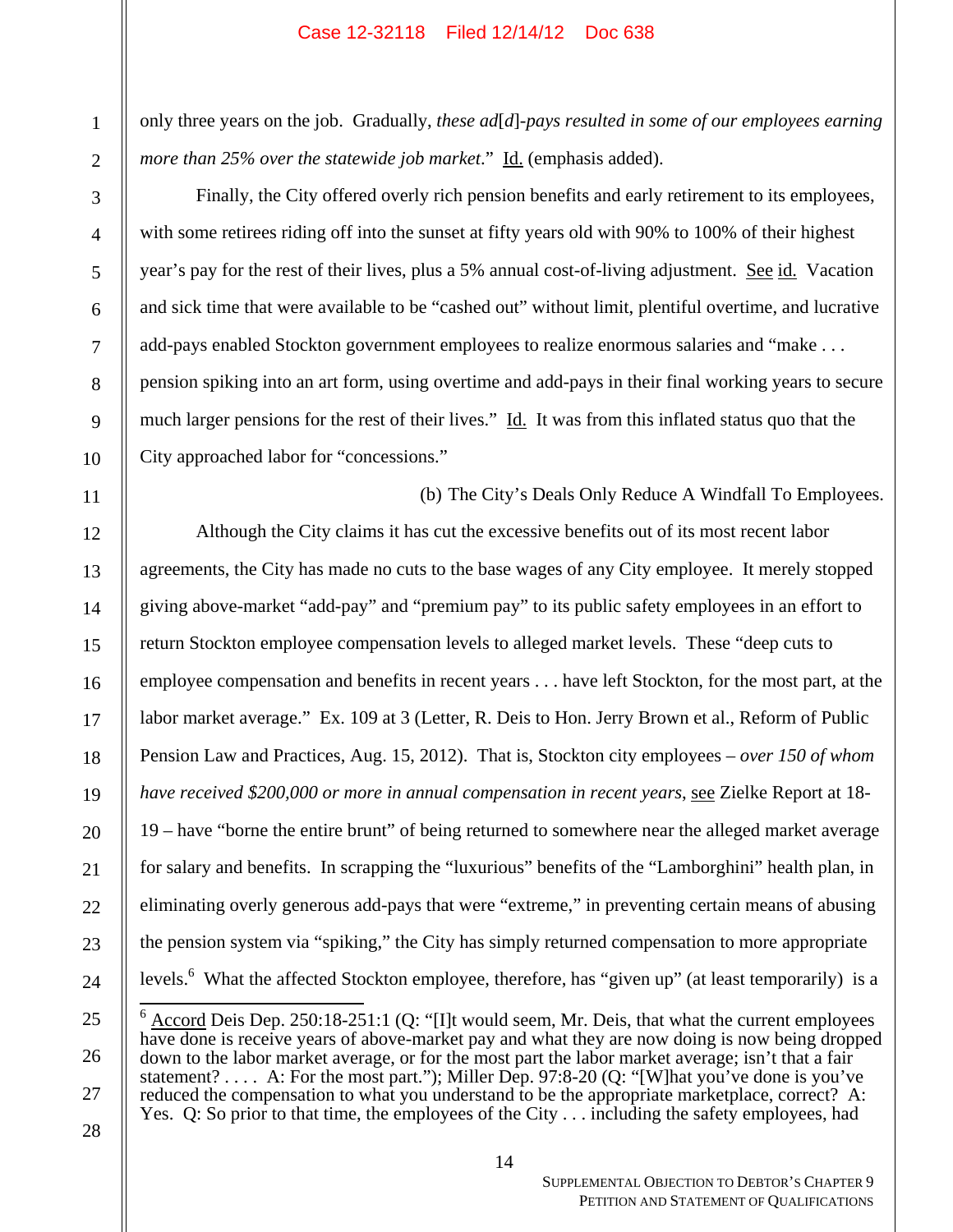continued inflation of pay. That employee gets to keep his unearned windfalls paid in the past. And because the City refuses to negotiate with CalPERS, the City has made no effort to clawback the pension windfall that was awarded to its retirees.

(c) The City Uses The Same Flawed "Comparable City"

Analysis That Led To Its "Unsustainable" Compensation.

Although its compensation practices have improved, the City still cannot establish that it can maintain its current compensation structure over the long-term. To the contrary, even though no longer baked into its collective bargaining agreements, the City continues to embrace the "comparable city" analysis that led directly to its unsustainable wage structure in recent years.

The City has reiterated time and again its goal to "remain in the middle of the job market for comparable cities." See, e.g., Miller Dep. 47:8-9. However, many of these so-called comparable cities are hundreds of miles away and have no clear connection to Stockton's employment market.<sup>7</sup> For example, Chula Vista, a city approximately 465 miles south of Stockton near the Mexican border, is used by Stockton as a comparable city. Neither the City Manager nor its HR Director could provide any evidence that Stockton is competing with Chula Vista or any other "comparable city" in recruiting new employees or retaining its existing employees. See Deis Dep. 174:24-175:20; Haase Dep. 45:11-24, Nov. 14, 2012. As described by Mr. Bobb, the comparable city approach is inappropriate for most non-safety jobs, with the exception of department heads and other specialized positions, and should be abandoned. See Bobb Report at 29.

More importantly, using comparable cities as the basis for employee compensation in Stockton works to disconnect the City's decision-making from market wages in Stockton – and from what Stockton can *afford* to pay. As described in the Bobb Report at pages 26-27, the

 $\overline{a}$ 

1

2

3

4

5

been receiving for some period of time above-market compensation, correct? . . . A: In my understanding, yeah.")

<sup>26</sup>   $<sup>7</sup>$  For example, the Ask provides several "comparable cities" that are hundreds of miles away from</sup> Stockton. See Ask at 37 (including as comparable cities Salinas [131 miles from Stockton], Bakersfield [233 miles], Riverside [388 miles], Fresno [127 miles] Chula Vista [465 miles], San Bernardino [386 miles]).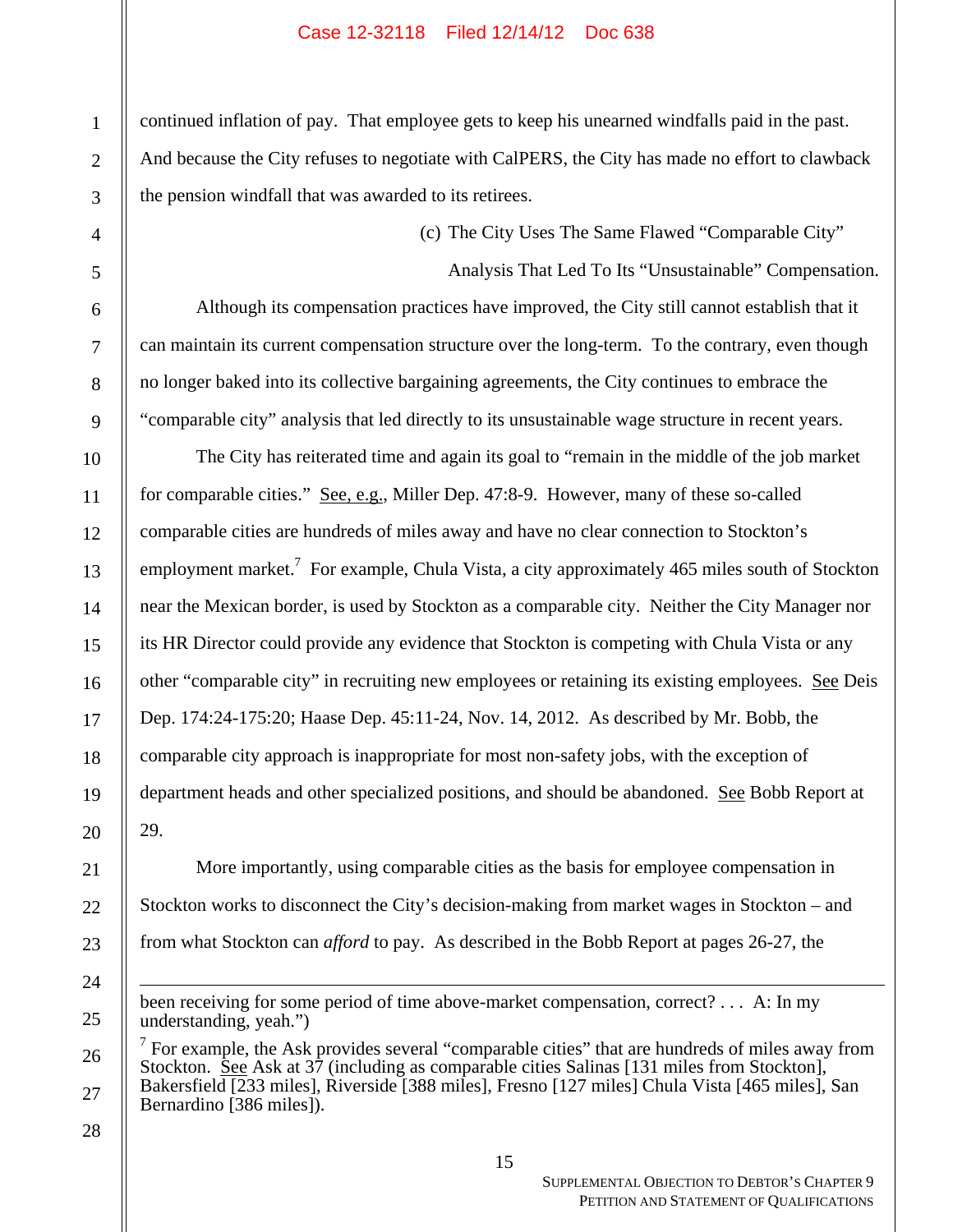comparable city method allows a union that secures a concession for its members in one jurisdiction to exact a similar concession from other cities seeking to remain "competitive." With frequent contract negotiations between unions and local jurisdictions, and through the use of the "salary comparison" mechanism, the concessions approved in one jurisdiction are adopted by other jurisdictions, which causes a perpetual "ratcheting up" phenomenon of ever-increasing compensation. Neumark Report at 21. The City is in no position to compete in the "comparable cities" arms race that is largely responsible for its current fiscal predicament. Indeed, the City's commitment to maintaining unsustainable labor practices illustrates that it has not yet been willing to seek the labor concessions it needs on a long-term basis. The City cannot claim it has cut-to-the bone based on temporary cuts that were only ever intended to make its compensation average (at best) when compared to a set of "comparable cities" that often bear little or no relationship to Stockton geographically, demographically, or financially.

# iv. The City Has Not Explored Privatization, Shared Services Or Consolidation.

Numerous opportunities for cost savings by outsourcing, consolidating, or sharing services are also available across City departments, but the City has failed to take advantage of many of them. For example, the City has not exploited opportunities to share or consolidate services with the surrounding county governments, school districts, or other public or private entities. Bobb Report at 24. Opportunities to improve efficiencies, including consolidating the police and fire departments into a single public safety department or instituting a four-day work week for nonsafety personnel, were never considered. See Deis Dep. 52:6-12; Jones Dep. 73:13-14, Nov. 7, 2012. One idea that has showed promise elsewhere – merging a city's police department with that of the surrounding county<sup>8</sup> – was rejected all too quickly in Stockton. <u>See</u> Bobb Report at 25-26. The City has not attempted other means of reducing costs by privatizing functions such as code enforcement, building inspections, building maintenance, and grants management – all services

 $\frac{1}{2}$ 

<sup>8</sup> See Ex. 384 (Kate Zernike, *To Fight Crime, a Poor City Will Trade In Its Police*, N.Y. TIMES, Sept. 28, 2012).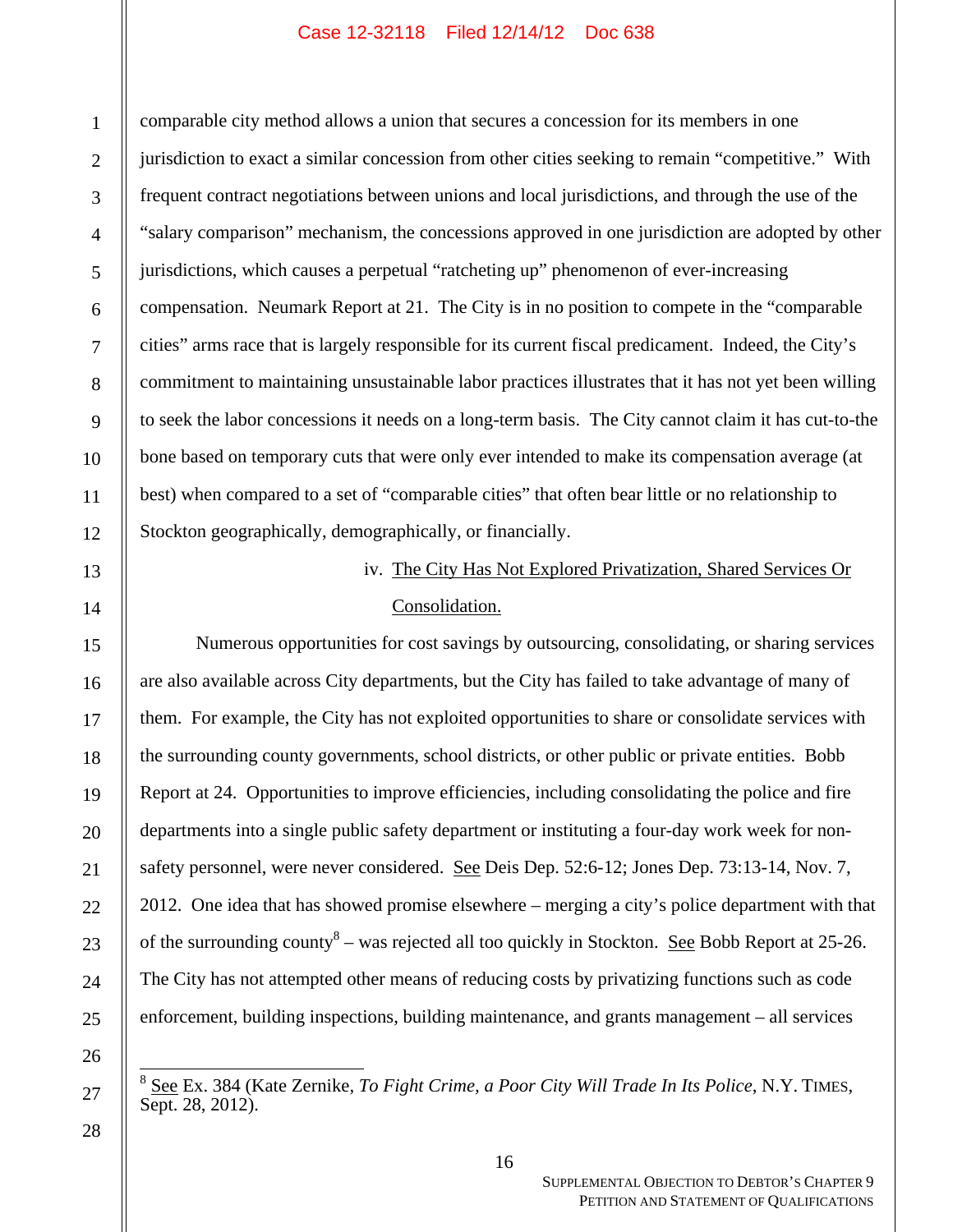that can be done less expensively through contracting with private sector companies. See id. at 24. Indeed, the City has for years sat on millions in unpaid parking tickets, see Ex. 105; collection of these tickets could be turned over to a private collector. While forgoing these opportunities to date has cost the City, they remain available to reduce expenses going forward.

v. The City Has Undertaken Other Unnecessary Obligations. The City also made and continues to make bad decisions about what obligations to incur. For example, in August 2011, the City volunteered to obligate itself as the successor agency to the Stockton Redevelopment Agency ("RDA"). Other cities, recognizing the additional financial burden associated with assuming such successor agency responsibilities, refused to do so and allowed their respective counties to assume that role. But Stockton chose to obligate itself to "absorbing the cost of RDA staff and having to pay former RDA obligations that lack sufficient tax increment," Ask at 8, despite its own acknowledged financial difficulties and the fact that the City had already extended approximately \$81 million in advances to the RDA over the years, which it ultimately had to write off its own balance sheet. See FY 2010-11 CAFR at 651. The City has continued its trend of bad decision-making post-petition, including by seeking to settle and pay disputed claims held by tort claimants and police outside the court's review and without notice to creditors. All of this is consistent with the City's determination to make "others" bear the "brunt" of the restructuring, but fundamentally inconsistent with the purpose and intent of Chapter 9 itself.

19

1

2

3

4

5

6

7

8

9

10

11

12

13

14

15

16

17

18

20

21

22

23

24

25

26

27

# b. Stockton Has Failed To Maximize Its Revenues.

Even though it recognized years before seeking Chapter 9 relief that the City's spending was outpacing its revenues, Stockton has refused to act. Since 2010, the City has neither afforded its citizens an opportunity to vote on new taxes, nor included discussion of a tax increase on the City Council's public agenda, nor sought to charge for various services currently being afforded to its residents for free. And, in its sixth month of operating under its pendency plan, the City has not yet completed an appraisal of what it deems "nonessential" real property. In short, the City stubbornly refused to explore revenue-generating opportunities prior to requesting relief in bankruptcy and cannot now use this failure to justify its eligibility for Chapter 9.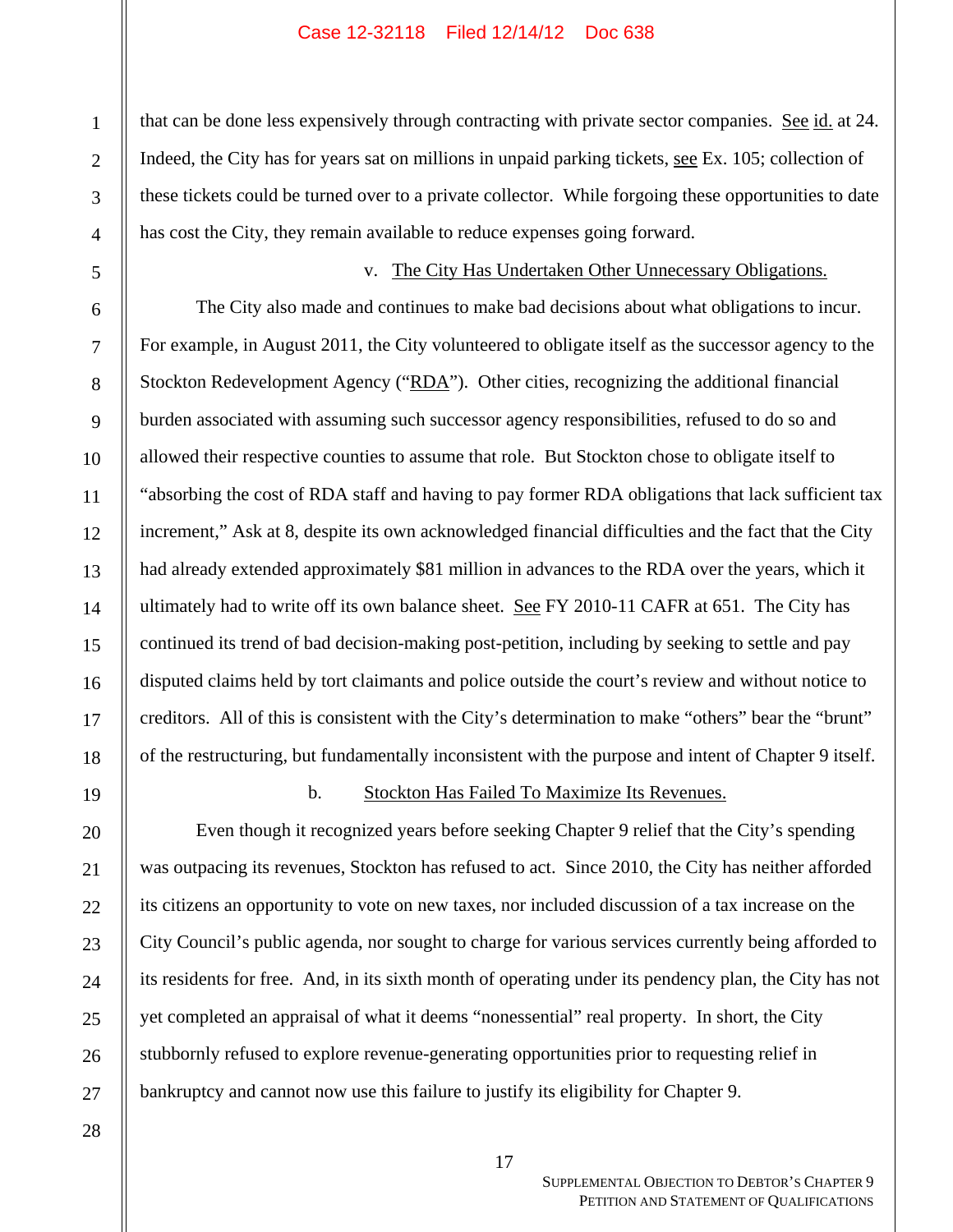| 1              |
|----------------|
| $\overline{2}$ |
| 3              |
| $\overline{4}$ |
| 5              |
| 6              |
| $\overline{7}$ |
| 8              |
| 9              |
| 10             |
| 11             |
| 12             |
| 13             |
| 14             |
| 15             |
| 16             |
| 17             |
| 18             |
| 19             |
| 20             |
| 21             |
|                |
|                |
|                |
|                |
| 26             |
|                |
| 2              |

# i. The City Has Not Sought To Increase Taxes.

The City commissioned a voter survey in 2010 on the topic of taxes and conducted a formal poll this year after filing for Chapter 9 relief – both showed that the City's voters would support new tax measures. See Ex. 106 at 2 (Report, Fairbank, Maslin, Maullin, Metz & Assoc. to R. Deis, Summary of Key Survey Findings from 2012 Voter Survey, Sept. 26, 2012) (concluding that "[a] 3/4 cent sales tax measure remains viable, even if it is put forward while the City remains in bankruptcy"); <u>see also</u> Ex. 214 at 4-5 (Report, 2010 Open Poll re: Stockton Budget Priority). However, to date no initiative has been put before the City's voters. Worse yet, no tax increase has even been *considered* as part of the City Council's public agenda during that two-year period. Miller Dep. 24:8-27:22. Although a majority of voters supported a 1/4 cent sales tax increase in 2010 – and over two-thirds of Stockton voters surveyed in 2012 supported a larger, 1/2 cent increase9 – the City Manager actually recommended *against* any tax increase during the 2011-12 and 2012-13 fiscal years. Deis Dep. 129:21-130:2. A 1/2 cent sales tax increase alone could increase the City's revenues by \$18 million on an annual basis. <u>See</u> Zielke Report at 36-37.

Early this year, at the time the City most needed to search for new ways to raise revenues, the City Manager dismissed the idea of recommending a somewhat modest sales tax increase (which, presumably, had the best prospect of voter approval) because "it wasn't going to help out with that size of a deficit for [20]12/13 even if it did get passed." Deis Dep. 126:2-3. Even with bankruptcy looming and citizens approaching him to raise taxes, id. 137:21-24, Mr. Deis claimed (without any supporting analytical or polling data) that "[w]e didn't have a good position to sell the community," id. 131:22-23. The City's refusal to consider increasing taxes is entirely consistent with its intention of filing this case to eliminate funded debt: "[e]ven if the voters would approve such a proposal, we just don't think they should be asked to fix this problem, at least until we explore other alternatives, address our liquidation exposure and get our house in order." Ex. 68 at

 $\frac{1}{2}$  $9 \text{ Compare Ex. 214 at 4-5 (showing majority support for sales, users utility, and 911 emergency tax.}$ increases to maintain service levels and for employee pay and benefit cuts) with Ex. 411 at 4 (70% support for a measure to improve and maintain essential City services, including public safety, street repair, libraries and parks).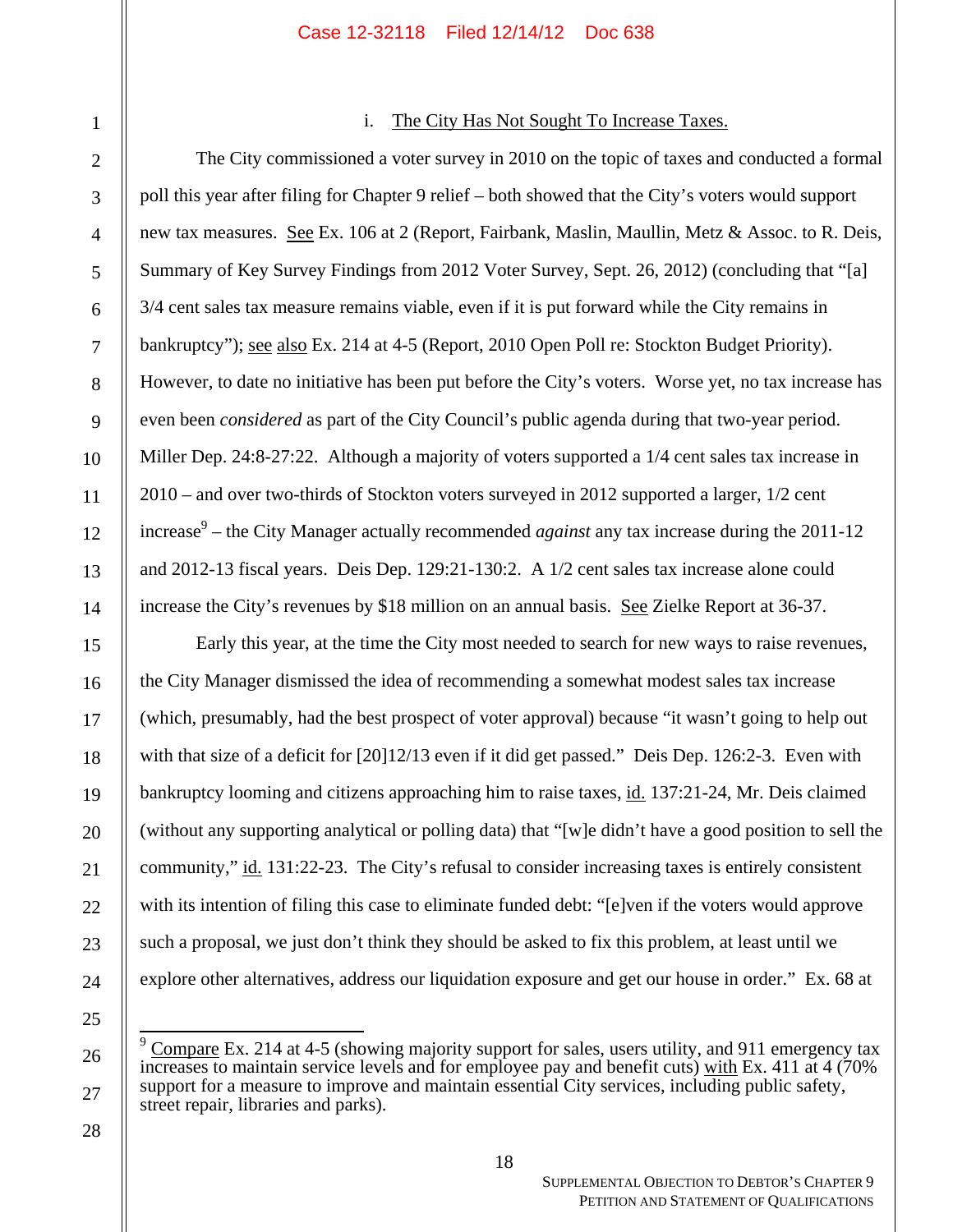251.3.

1

2

3

4

5

6

7

8

9

10

11

12

13

14

15

16

17

18

19

20

21

22

23

24

25

The City also has declined to contemplate other tax increases. The City Council failed to consider a possible increase in the City's user utility tax or the creation of a parcel tax. See Miller Dep. 27:11-19; Deis Dep. 132:18-24, 142:6-10. Its transient occupancy tax rate – which has not increased since 2009 – is over 20% lower than that of seven peer cities. See Zielke Report at 38. Perhaps most importantly, the City did not explain to voters that an increase in an existing dedicated tax or creation of a new dedicated tax could be directed to specific purposes, such as improving public safety. See Deis Dep. 133:20-135:12. Instead, it actively discouraged citizens who came forward to suggest increased taxes to improve or restore services, see id. 137:25-138:4, and ignored polling results from 2010 that showed enough support to pass a measure dedicated specifically to public safety, see Ex. 411 at 3 (Report, Fairbank, Maslin, Maullin, Metz & Assoc., Results of Fiscal Issues Survey, Sept. 16-18, 2012) (78% support for a 3/4 cent sales tax increase dedicated only to public safety improvements).

Notably, the City's foot-dragging took place amid a groundswell of support within California for local tax increases. The City wrongly assumed that the citizens of Stockton would prefer bankruptcy to a sales tax increase and would not vote to raise revenue to stabilize the City's financial condition. Although Stockton shied away from testing *any* ballot initiative in recent years, 171 cities and counties in California passed tax and bond measures in last month's election alone, including 80% percent of the general tax measures proposed.<sup>10</sup> Stockton never gave its citizens a chance to vote for a measure that would avoid bankruptcy by raising revenue, or for a tax that would fund additional public safety or public improvements.

The City's failure to explore these options led in part to the state of financial affairs the City used in June 2012 to justify its bankruptcy petition. As the Zielke Report demonstrates, a combination of a 1/2 cent sales tax increase, 2% user utility tax increase, \$48 parcel tax, and 2% transient occupancy tax increase, if passed, could have increased the City's annual revenues by

 See Tod Newcombe, Tired of Service Cuts, California Cities Raise Taxes, GOVERNING, Nov. 21, 2012, http://www.governing.com/templates/gov\_print\_article?id=180367291 (noting that some of these ballot measures passed with 60 to 70% of the vote).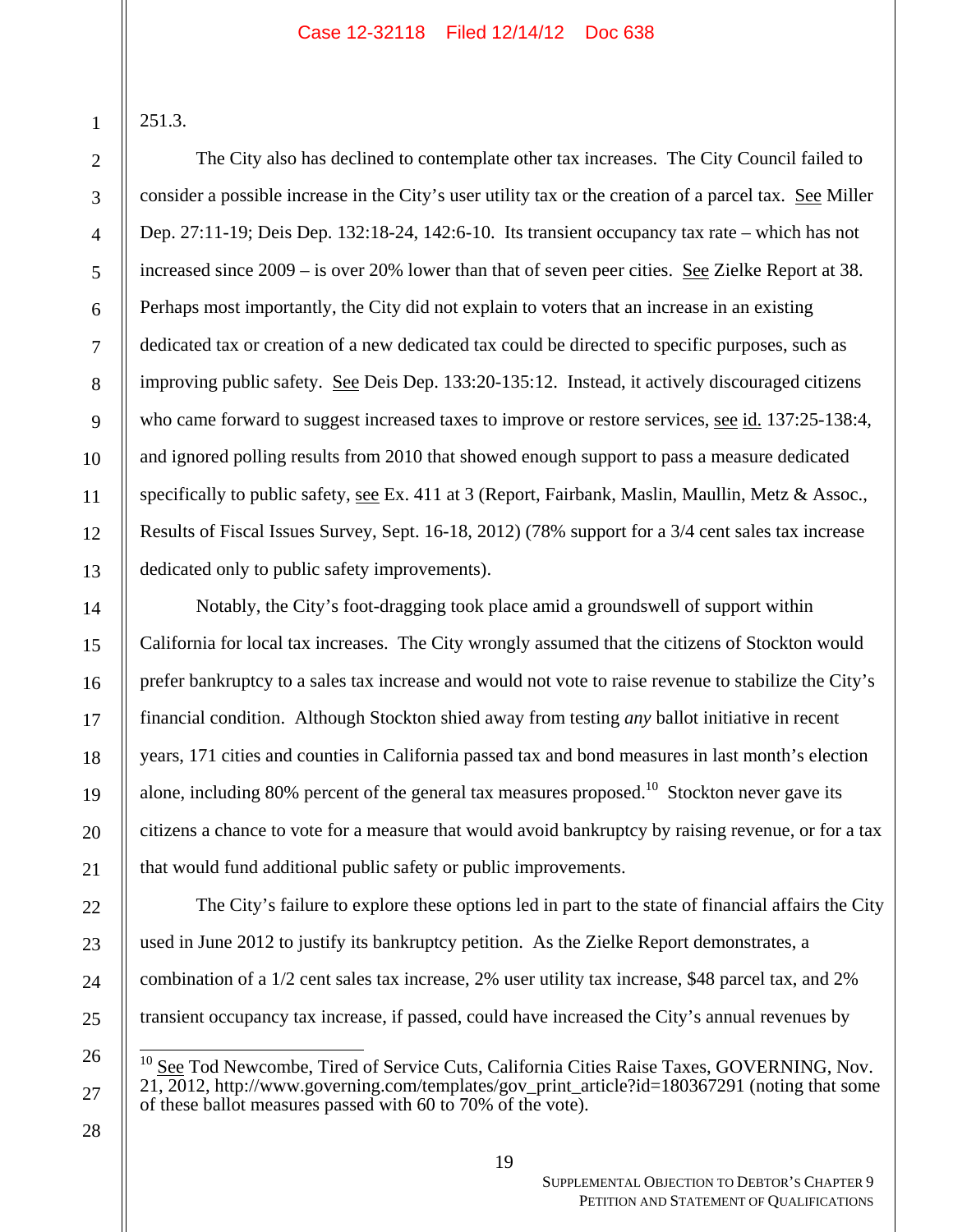approximately \$8.3 million in FY 2012-13 alone. For FY 2013-14 and FY 2014-15, the revenue increases would be considerably larger: annual revenues would increase by approximately \$33-\$34 million, respectively. See, e.g., Zielke Report at 44.

ii. The City Has Not Charged For Reimbursable Services.

In addition to raising taxes, the City could and should charge fees for providing certain services. For example, Stockton has not enacted any measures to defray the costs of emergency response services. Stockton could increase revenues by, for example, filing insurance claims against drivers who cause motor vehicle accidents requiring an emergency response from police or fire services. See Zielke Report at 39. Other "recoverable" costs include responding to building fires and performing other special rescues. Id. at 39-40. If Stockton were to charge for all of these activities, as do other cities identified in the Zielke Report, the City could add approximately \$800,000 in FY 2012-13 and \$1.6 million in additional annual revenues in both fiscal years 2013- 14 and 2014-15. Id. at 44.

iii. The City Has Not Evaluated Its Saleable Property.

The City has identified a small number of real properties as "non-essential," see Ex. 48 (City of Stockton Non-Essential Real Estate), but it has made little progress in valuing these properties and no progress in marketing them for sale or lease. See Locke Dep. 48:3-49:4, Nov. 8, 2012. Only *after* filing for protection under Chapter 9 did the City hire a consultant with experience dealing in this type of property.  $\underline{Id}$ . 48:10-11. The City did not complete any formal analysis of the possible value of these properties prior to the Petition Date, id. 55:22-56:4, nor did it even request any assessment evaluation from the San Joaquin County Assessor's Office, id. 78:19-79:20. To date, outside the rough estimate provided in former Deputy City Manager Michael Locke's Declaration, see Ex. 47  $\P 5$ ,<sup>11</sup>, the City continues to have very little understanding of the value of these properties, Locke Dep. 48:1-49:4, and remains unprepared to lease or sell any of them.

 The reliability of Mr. Locke's \$1 million estimate for all "non-essential" properties is dubious in light of the fact that just one of those properties was recently appraised for  $$625,000$ . See Locke Dep. 49:23-50:24.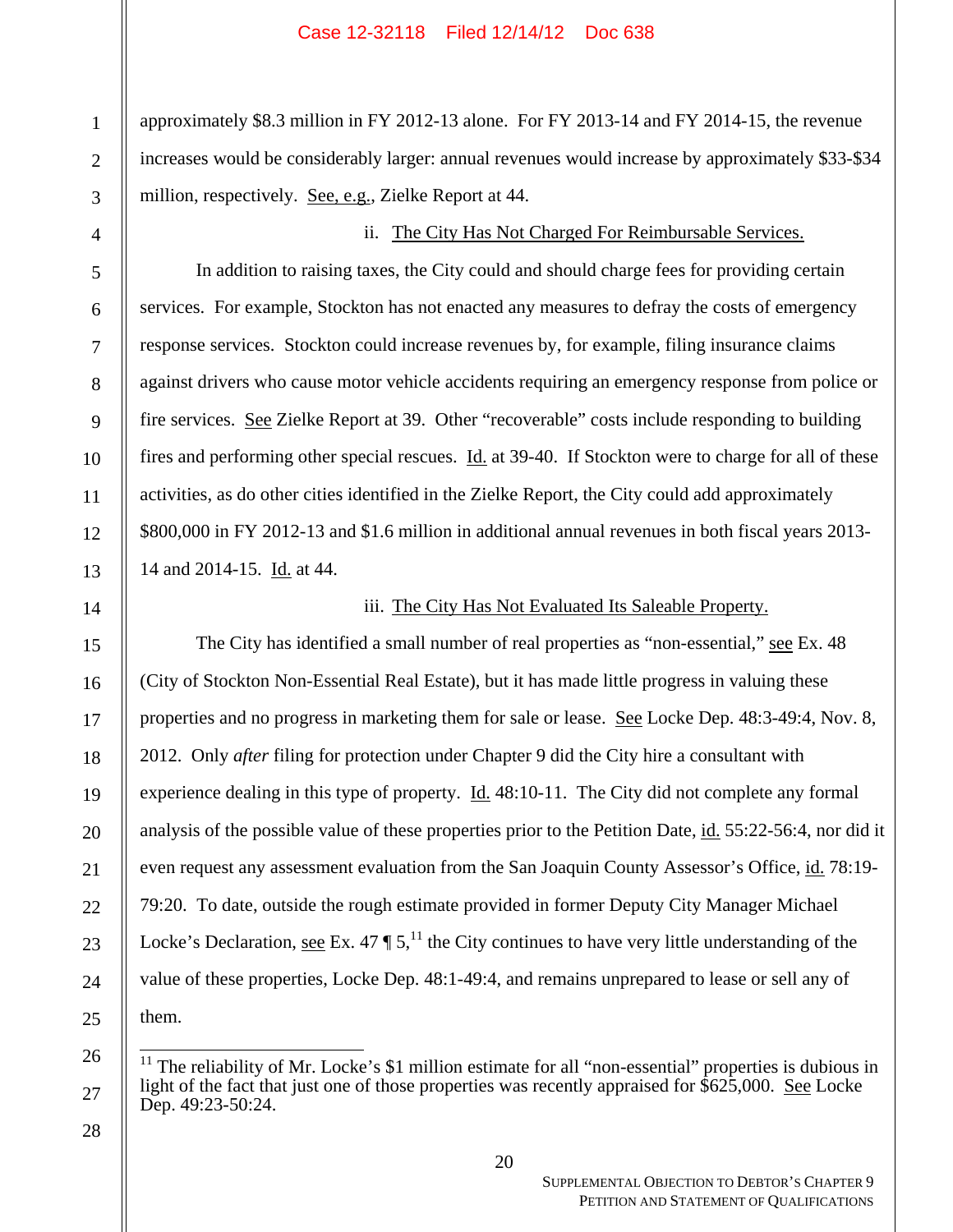Equally disconcerting is the very narrow group of properties the City labels "non-essential." Exhibit 48 omits a number of important, though nonetheless "non-essential," assets owned by the City, such as the Marina, the Bob Hope Theatre, the Stockton Events Center, and others. See Zielke Report at 42-43. Disposing of many of these properties would not only raise money in the short term, it would relieve the City of the substantial cost of maintaining them. <u>See id.</u> Thus, the City could add money to its budget from both short-term revenues and a decrease in short- and long-term expenses.

## **2. Stockton Has No Grasp On Its Finances.**

Because Stockton bears the burden of proving it was insolvent on the Petition Date, it must provide "credible proof" of its insolvency. Town of Westlake, 211 B.R. at 867. The City's delayed financial reporting and poor financial controls undermine both its ability to make this showing and its overall "trust us" approach – the testimony of City management and the City's recent financial results illustrate that the City both lacked a fair picture of the City's finances in the lead-up to the Petition Date and remains unable to generate accurate reporting and reliable projections.

# a. Stockton Cannot Produce Timely Or Accurate Financial Reports.

In September 2011, then-CFO Susan Mayer described the failures of the administrative services department as "challenges [that] approach gross negligence that has built up over the past years and decades. . . . Basic and essential process and controls are simply not in place." Ex. 163 at 2 (Mem., S. Mayer to L. Montes, Resource Plan for Administrative Services Department, Sept. 12, 2011). Some of the many reported shortcomings of the City's financial management include:

- failure to reconcile bank accounts for years;
- failure to reconcile a housing portfolio of \$100 million to its general ledger since 2008;
- the accumulation of an "astonishing" \$130 million in inter-fund borrowings through June 2010; and
	- over-commitment of the capital program in excess of \$20 million.

Id. at 3-4. Ms. Mayer also expressed that, due to the City's financial mismanagement, she was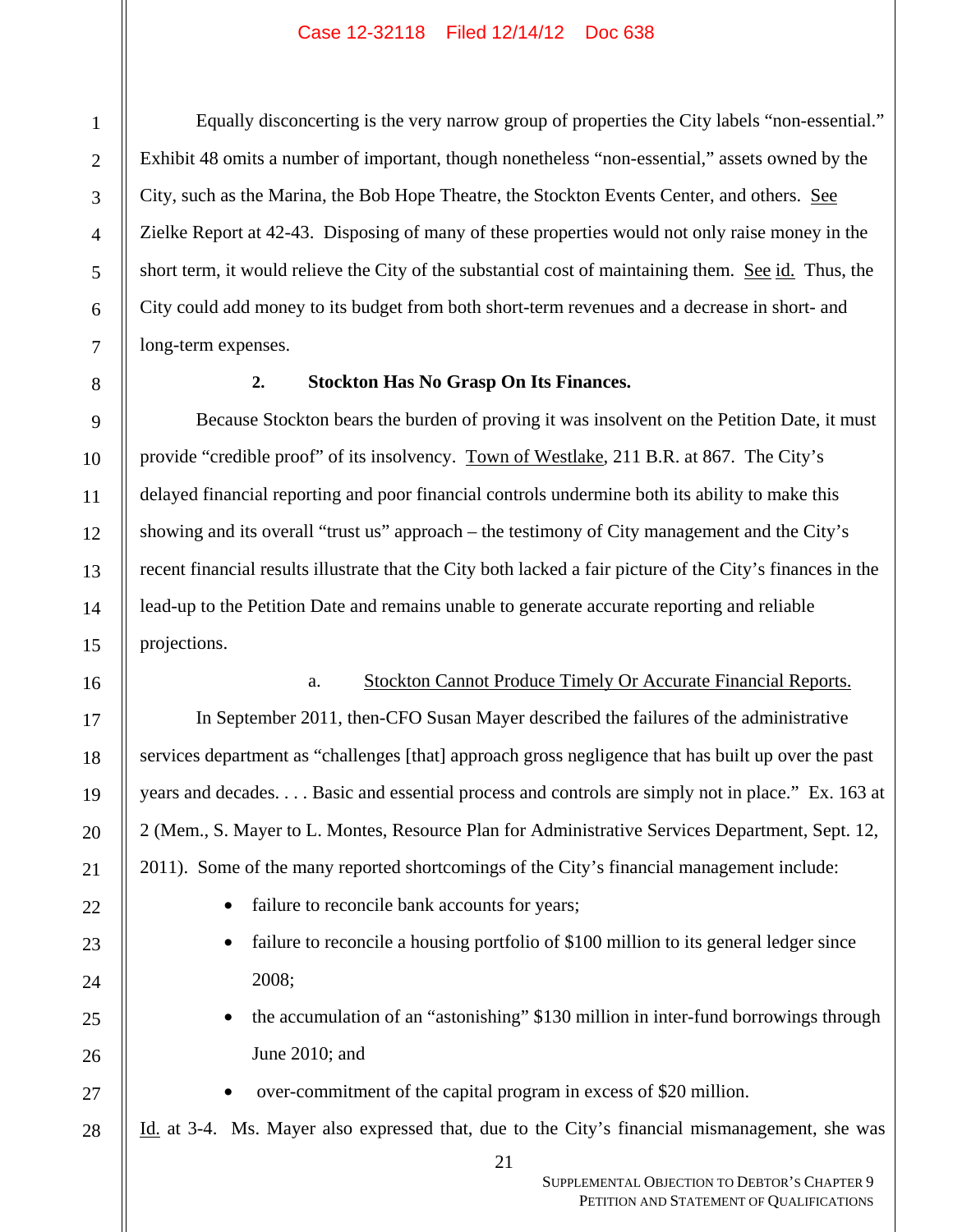"challenged to cobble together the reliable financial data points necessary to support program and executive team decisions." Id. at 2.

In November of 2011, the City's internal auditor, Maze & Associates, identified several issues that "raise[d] doubts about the adequacy of procedures and the accuracy of certain balances and transactions," finding that the deficiencies affected "bank reconciliations, investment income allocations, accounts receivable, cash collection site controls, notes and loans receivable, accounts payable, accrued compensated absences, payroll taxability and interfund balances." Ex. 223 (Letter, C. Biggs to Stockton City Auditor F. Taylor, Nov. 4, 2011). As a result of unexpectedly finding Stockton's fiscal management systems in shambles, the auditor requested a contract amendment to increase the scope of work, noting that "[*i*]*n my 30 years in auditing local government, this is the first time I have had to request a contract amendment because of the identification of so many potential errors and issues which affect prior years.*" Id. at 2 (emphasis added).

As a result of this uncovered gross negligence, Mr. Deis requested that the City Council authorize him to conduct an investigation, as it had become "apparent that there may have existed in certain past fiscal years non-standard financial practices engaged in, either intentionally or negligently, by City administrators and/or or contractors that were not disclosed to the Council and that have also contributed to the City's current financial situation." Ex. 68 at 251.36. To date, however, the City has made no public findings regarding this investigation nor issued any remediation policies or guidance to prevent such misconduct in the future. Just this April, the California State Controller initiated its own audit investigation into the financial practices and reporting of the City, noting there is "reason to believe that the City's ability to provide reliable and accurate financial information relating to the required financial reports is questionable." Ex. 309 (Investigation Letter, J. Chiang to R. Deis, Apr. 2, 2012). The State's audit is on-going.

# b. The FY 2010-11 CAFR Was Substantially Delayed And

# Demonstrates Severe Problems With The City's Financial Controls.

The City's financial reporting past is prologue. The City's Charter requires the City to prepare "[a]t the conclusion of each fiscal year, a comprehensive Annual Financial Statement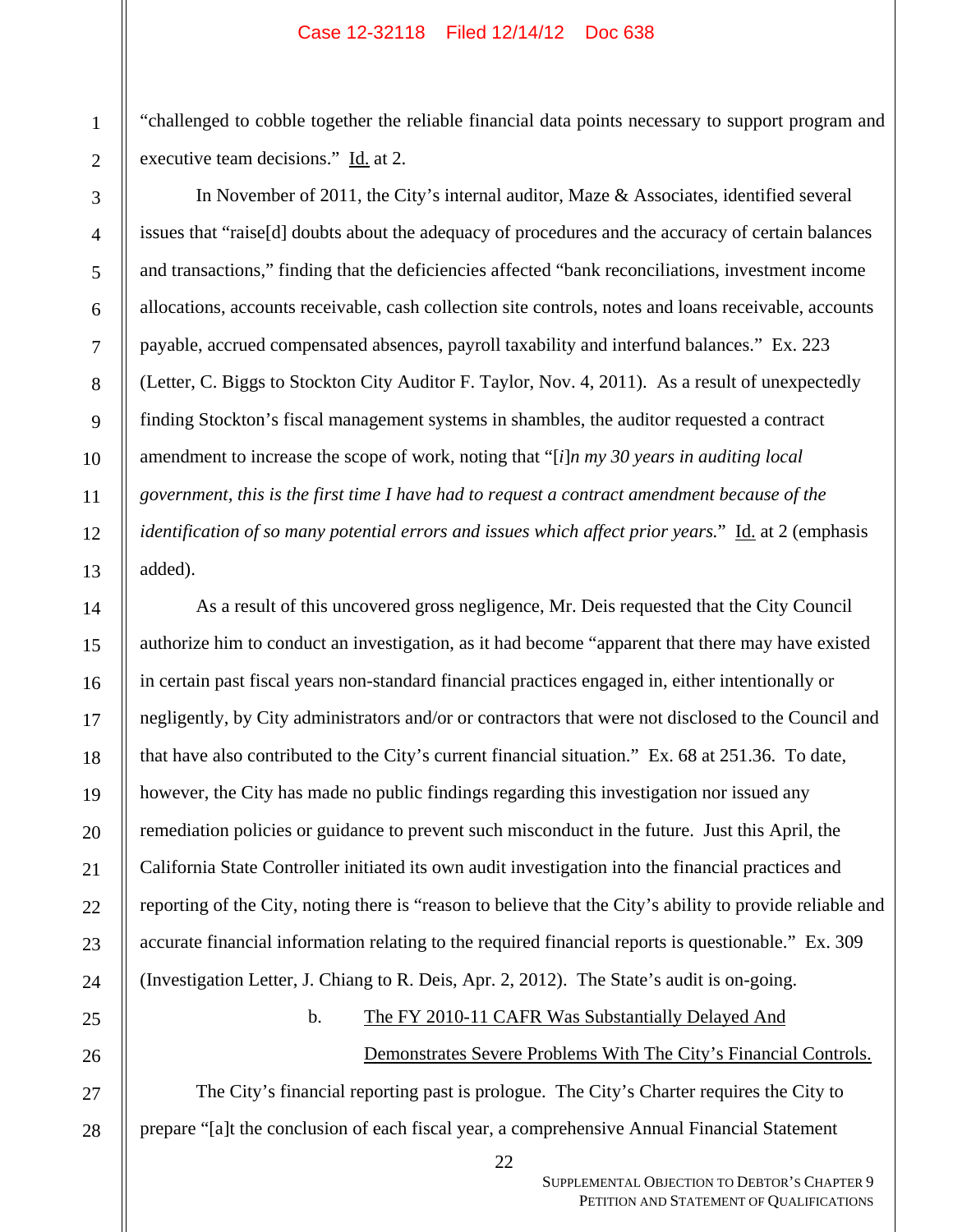[more commonly termed a Comprehensive Annual Financial Report or "CAFR"] . . . in sufficient detail to show the financial condition of the City's funds for the preceding year." Stockton City Charter § 1910. Despite this requirement, Stockton did not publish its FY 2010-11 CAFR until December 11, 2012, nearly 18 months after the fiscal year ended on June 30, 2011. Nor is there any indication that the City has begun work on its FY 2011-12 CAFR, suggesting yet another lengthy delay.

The delay in finalizing the FY 2010-11 CAFR becomes even more significant in light of the serious financial controls problems described within. The CAFR identified "Prior Period Adjustments" leading to a reduction of the General Fund balance by \$15.1 million. FY 2010-11 CAFR at 536-39; Zielke Report at 12. The CAFR also described 12 material weaknesses<sup>12</sup> and 25 significant deficiencies<sup>13</sup> in the City's financial controls, as well as other issues with its financial reporting. See FY 2010-11 CAFR at 647-86; see also Zielke Report at 10-12 (discussing problems). These results call the City's current and future results into serious question.

14 15 16 17 18 19 20 21 22 23 c. Stockton's Current Financial Management Continues Past Mistakes. The City likes to claim that it is under new management, but new management is making many of the same mistakes as prior City administrations. As explained in the Zielke Report, best practices in local government financial management emphasize the importance of producing both accurate and timely financial reports, because financial reports must be timely and accurate "to meet the needs of decision makers." See Zielke Report at 14; see also Bobb Report at 15-16. Accordingly, industry standards call for financial reports to be published "as soon as possible after the end of the reporting period." Zielke Report at 14. Despite years of attempting to get its "fiscal house in order," Stockton to this day remains unable to produce accurate financial reports within a reasonable time period, even to its City Council or senior staff.

  $12$  "A material weakness is a deficiency, or a combination of deficiencies, in internal control, such that there is a reasonable possibility that a material misstatement of the City's financial statements will not be prevented, or detected and corrected on a timely basis." FY 2010-11 CAFR at 647.

26 27

24

25

1

2

3

4

5

6

7

8

9

10

11

12

<sup>&</sup>lt;sup>13</sup> "A significant deficiency is a deficiency, or a combination of deficiencies, in internal control that is less severe than a material weakness, yet important enough to merit attention to those charged with governances." Id.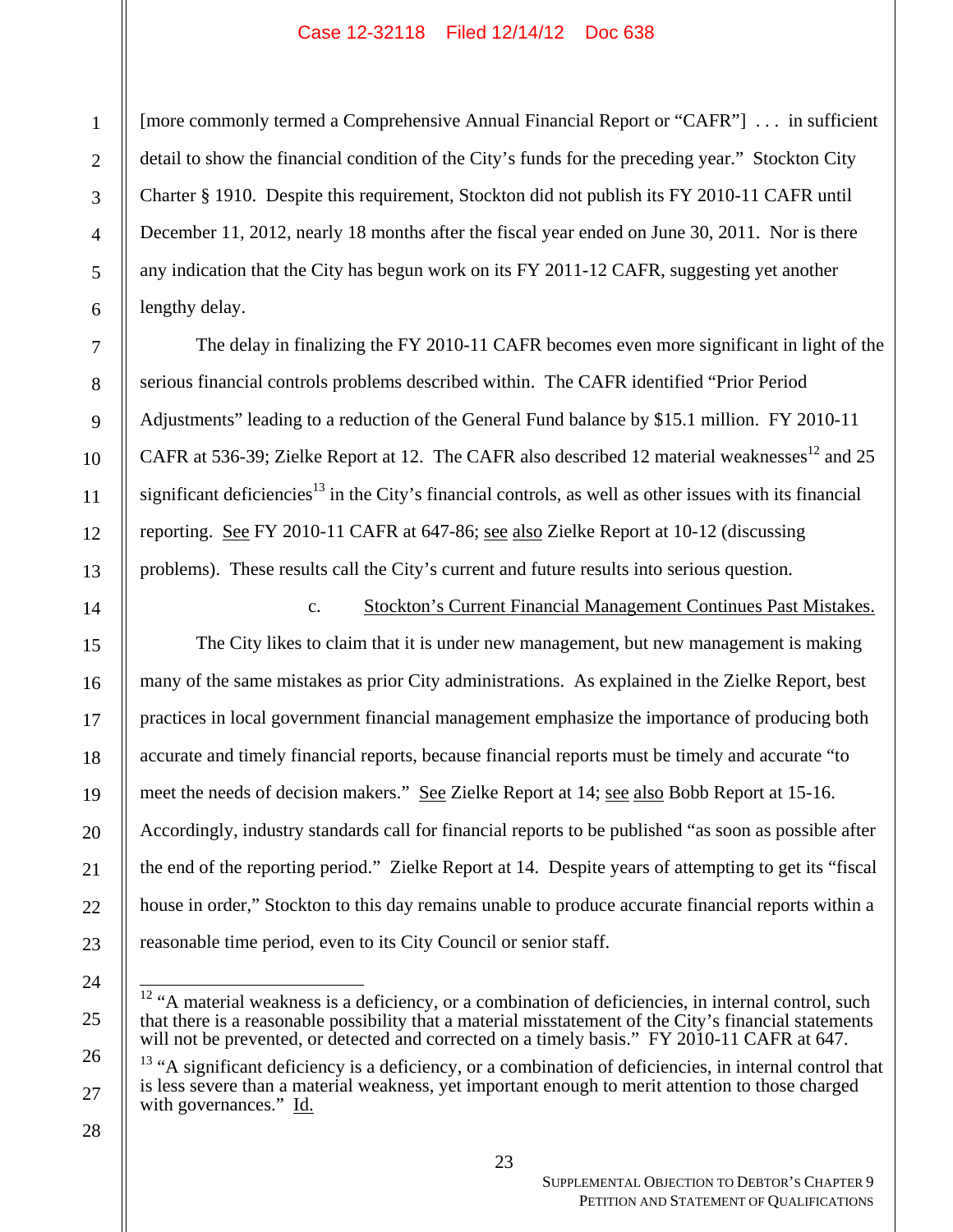### i. The City Council And City's Management Remain In The Dark.

Although the importance of understanding mistakes made in the past cannot be overemphasized, the City's focus on cleaning up past errors has come at the expense of producing accurate and timely financial reports to the City Council this year. The City endeavors to reconcile its accounts each month, but it continues to lag far behind what is needed to inform the City Council of the City's current financial position. Burke Dep. 25:17-18, Nov. 15, 2012 ("We are behind schedule due to the CAFR and the cleanup of the prior years."). According to current-CFO Vanessa Burke, the monthly accounting period should close fifteen days after the period's actual end date, followed shortly thereafter by reconciliation. However, the City has failed to close any period within this 15-day window since Ms. Burke was hired, id. at 25:14-21, and as of today, the last period for which the City closed and reconciled its accounts was June 2012.

Additionally, budget-to-actual data and fund balance information is not provided on a monthly or even quarterly basis to the City Council, but instead is provided on a "periodic" basis. Id. 49:6-50:15. In practice, this means that financial data is presented to the Council when staff needs its approval of a budget adjustment or appropriation, a practice that led to expensive problems for the City in the past. See, e.g., Goodrich Dep.  $189:6-18$ , Nov. 6,  $2012$  (describing how, for several years, the City's Human Resources department allowed more than the one permitted dependent to enroll in the City's retiree medical program, and at a vastly undervalued premium, without the City Council's knowledge or approval).

Equally problematic, there is no procedure in place currently to ensure that reliable, up-todate financial information is provided to other members of senior management on a regular basis. The monitoring of budget-to-actual collections is done at the departmental level, but the CFO does not know "what the departments do to monitor" their budgets or expenditures, Burke Dep. 55:8-15, and department heads do not have access to real time, up-to-date budget or spending data, id. 56:2-6. Neither weekly nor monthly monitoring reports are sent to the CFO for review, id. 57:18-58:4; and overviews of the financial performance of the City's funds are only provided to the City Manager "periodically," typically at his request. <u>Id.</u> 49:6-22, 50:12-15. Cash balance reports are prepared monthly, but they are not collected on a centralized basis or provided to the City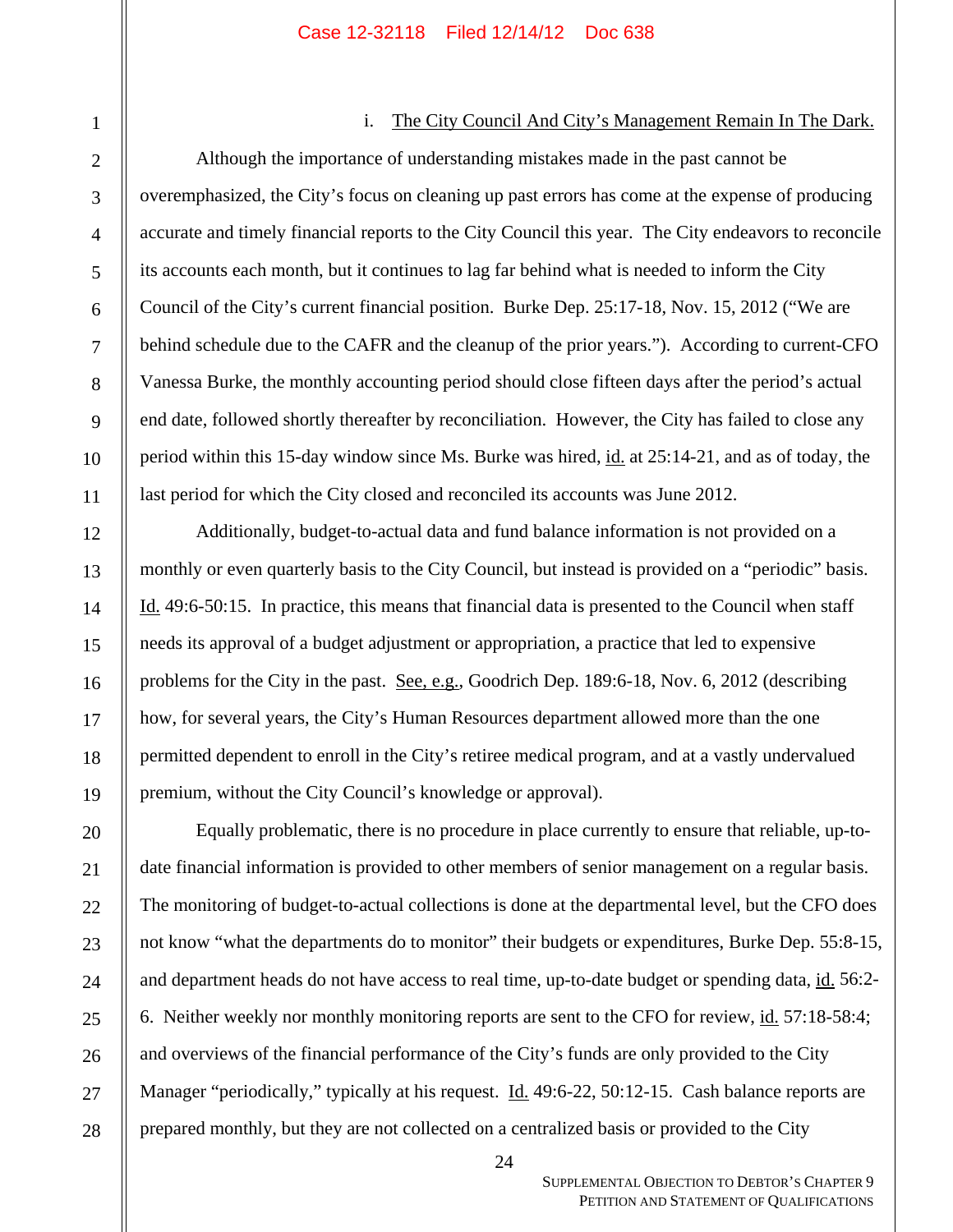Manager. Id. 50:16-51:8.

1

2

3

4

5

6

7

8

9

10

11

12

13

14

15

16

17

18

19

20

21

22

23

24

25

26

27

It is unclear how the City Council and City Manager can understand the financial condition of the City or sufficiently advise the City Council without regularly provided budget-to-actual, cash flow, or fund balance reports. Mr. Bobb explains that "in a financial crisis, the heart and soul of what a crisis manager does is managing the city's financial resources, and a manager must have an accurate picture of revenues and expenditures to carry out that responsibility." Bobb Report at 12; accord Zielke Report at 10-17. The City has provided no evidence that anyone in City management had "an accurate picture of revenues and expenditures" in the lead-up to bankruptcy (or since), and thus the City cannot reasonably expect either creditors or this Court to accept at face-value its financial information or its decisions.

# ii. The City Still Cannot Produce Timely And Accurate Financial Information.

Last week, the City staff presented to the City Council for its approval the year-end numbers for FY 2011-12. Casting still more doubt on the City's understanding of its finances, this report shows that the City actually ended FY 2011-12 with a General Fund surplus of over \$6.2 million.<sup>14</sup> See Dec. 2012 Budget Update at 690. In addition, FY 2012-13 first quarter results show revenues coming in ahead of targets, while expenditures have been below budgeted amounts. Id.; see also Deis Dep. 74:4-76:8. These results not only impeach the City's credibility with respect to its financial reporting, they independently undermine the City's case that it was "insolvent" on the Petition Date and that it was legally required to file for bankruptcy at the end of June.

The City's plans for its unexpected surplus also underscore its intention in this case to cramdown on non-labor creditors. Instead of using surplus funds to pay claims of creditors, the City proposes to roll the entire amount<sup>15</sup> into a "reserve for chapter 9 associated costs" for FY 2012-13. See Dec. 2012 Budget Update at 698-99. In essence, the City proposes to fund a war

 <sup>14</sup> This \$6.2 million comprises (i) approximately \$566,000 in budgeted, but unexpended, AB 506 funds and (ii) \$5.6 million in other, unexpected revenue gains and cost savings.

<sup>&</sup>lt;sup>15</sup> The City contends that the  $$566,000$  in unused AB 506 funds should be considered alreadyappropriated for Chapter 9 costs. Dec. 2012 Budget Update at 690.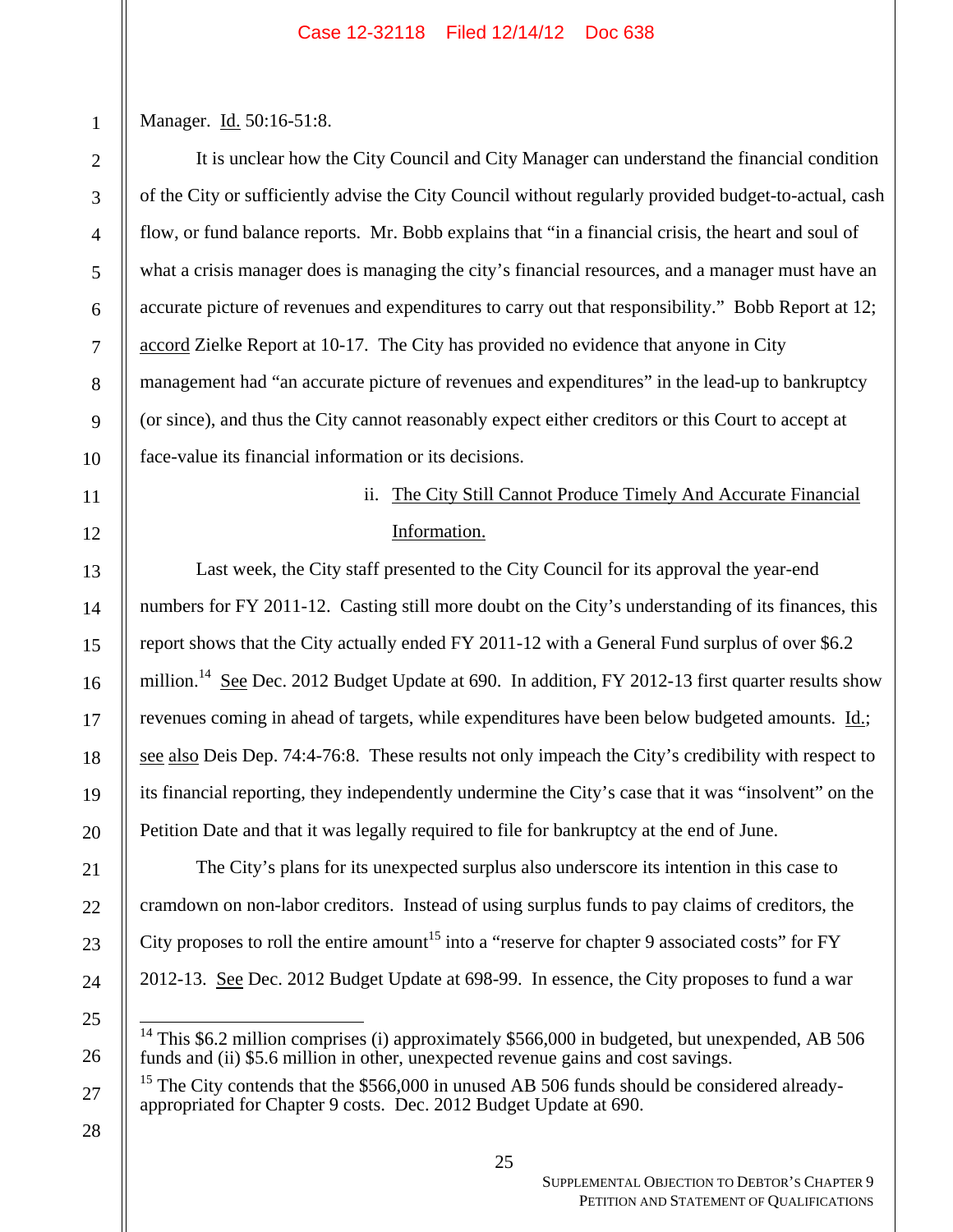chest for the City's bankruptcy counsel. However, the FY 2012-13 budget already included a total appropriation for bankruptcy costs of over \$5.4 million, \$4 million of which will come from the General Fund. Adding another \$6.2 million is an excessive commitment of resources that could be used to repay creditors, particularly because the City was well below budget projections in FY 2011-12 for its AB 506 expenses and litigation costs, and both its bankruptcy and litigation costs are significantly under budget for the first quarter of FY 2012-13. See id. at 705. In light of all of these facts, the City's reservation of an additional \$6.2 million for bankruptcy costs is completely unreasonable; these funds should be treated as what they are  $-$  a cash surplus demonstrating that the City was not insolvent on the Petition Date and continues to beat its budget.

**B. Stockton Has Failed To Satisfy The Negotiation Requirements For Eligibility.** 

Stockton has also failed to carry its burden on the two separate negotiation requirements for eligibility. First, Stockton failed to satisfy the Bankruptcy Code's negotiation requirement, either by proving that it "negotiated in good faith with creditors" or that such negotiation was impracticable. See In re City of Stockton, 475 B.R. at 725 (citing 11 U.S.C.  $\S$  109(c)(5)); Eligibility Br. at 38-41. Second, Stockton failed to satisfy AB 506's requirement that the City negotiate in "good faith" with creditors, and because it thereby failed to satisfy California's authorizing statute, Stockton is not eligible to be a Chapter 9 debtor under 11 U.S.C. § 109(c)(2).<sup>16</sup> These failures provide additional bases for dismissal.

19

1

2

3

4

5

6

7

8

9

10

11

12

13

14

15

16

17

18

20

21

22

23

24

25

26

27

# **1. The City Failed To Negotiate With CalPERS.**

The City's forecast of a nearly \$100 million budget shortfall after ten years demonstrates that the City cannot afford its CalPERS liability without raising substantial revenues. See Ask at 58. Despite this enormous, planned deficit – brought about by a projected 94% increase in the City's long-term pension benefit costs – the City left its CalPERS liability off the table. Id. at 9. The testimony of the City's management indicates that the City did not seek or even

 <sup>16</sup> As fully briefed in Assured's Preliminary Objection, the City's failure to provide complete and accurate financial information during the AB 506 Process violated the good faith requirement of AB 506 and therefore renders this bankruptcy filing without state authorization. Because the City therefore cannot demonstrate it is eligible under section 109(c)(2), its bankruptcy petition should be dismissed. See Preliminary Objection at 18-19.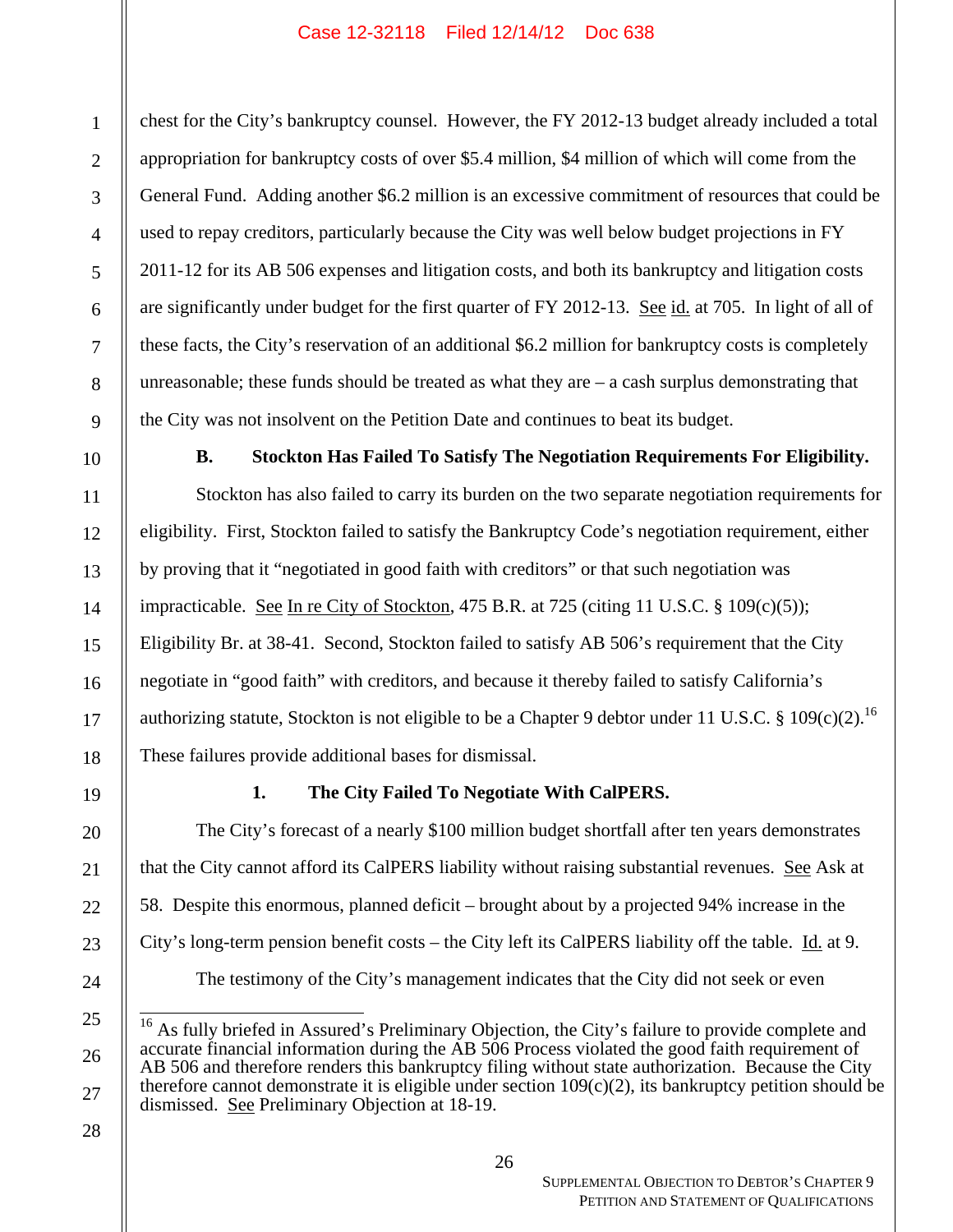consider seeking a reduction from CalPERS during the course of the AB 506 Process. See Haase Dep. 129:15-24; Deis Dep. 213:7-13, 214:3-6. Apart from conversations with CalPERS concerning the implementation of the second tier system and a post-petition conversation relating to the logistics of a hardship exemption, Human Resources Director Teresia Haase testified that she could not recall any other conversations with CalPERS regarding the potential modification or reduction of the City's pension obligations. Haase Dep. 129:15-24.<sup>17</sup> Indeed, the City waited until ten days ago to seek a hardship exemption that might reduce Stockton's CalPERS payment by \$4.5 million over a three-year period, including \$1.25 million in the current fiscal year alone. <u>See</u> Ex. 507 at 4 (Resolution of CalPERS Bd. of Admin. ACT-96-05E, Actuarial Policies – Amortization Periods, Apr. 20, 2005); see also Ex. 508 at 2 (Mem., D. Lamoureux to CalPERS Benefits Program and Admin. Comm., Review of 30 Year Amortization Extension Policy Guidelines, Sept. 14, 2010); Ex. 510 at 2 (Attachment 2, Review of 30 Year Amortization Extension Policy Guidelines).<sup>18</sup> CalPERS' General Counsel attended only one AB 506 meeting – with the mediator – and spoke only briefly with the City's bankruptcy counsel for the first time on October 30, 2012, while walking back from a bankruptcy court hearing. Mixon Dep. 63:4-25, Dec. 5, 2012.

Nor did the City conduct any financial or other analysis prior to its decision to leave pension and CalPERS off the negotiating table. Ms. Haase testified that she was not aware of any effort to study alternative benefit structures with other pension administrators or agencies to replace the City's participation in CalPERS. Haase Dep. 89:8-13. Nor did the City ever consider withdrawing from CalPERS and placing its existing pension funds on deposit with another pension

 $\frac{1}{4}$ <sup>17</sup> Although the City sent a letter to CalPERS in mid-June "to initiate conversations  $\dots$  to understand the potential savings to the City as well as the process that will need to be completed in order to limit the annual COLA for Miscellaneous Employees to a maximum of 2 percent," see Ex. 183 at 1-2 (Letter to CalPERS dated June 7, 2012), the City did not actually request any relief from CalPERS or give CalPERS enough time to respond in any event before the City filed for bankruptcy. The City's belated attempt to create a paper trail does not evidence any attempt at negotiation with CalPERS.

 $18$  To the extent the City belatedly argues that any negotiations with CalPERS would have been fruitless or "impracticable," the facts indicate otherwise. The City invited CalPERS to attend the AB 506 Process, and CalPERS did not decline. Further, CalPERS' governing statute gives its board broad discretion to work with municipalities, to adjust discount rates, and to stretch repayment horizons, and the City's failure to even request a hardship exemption from CalPERS indicates it was not interested in even exploring any options CalPERS might be able to facilitate.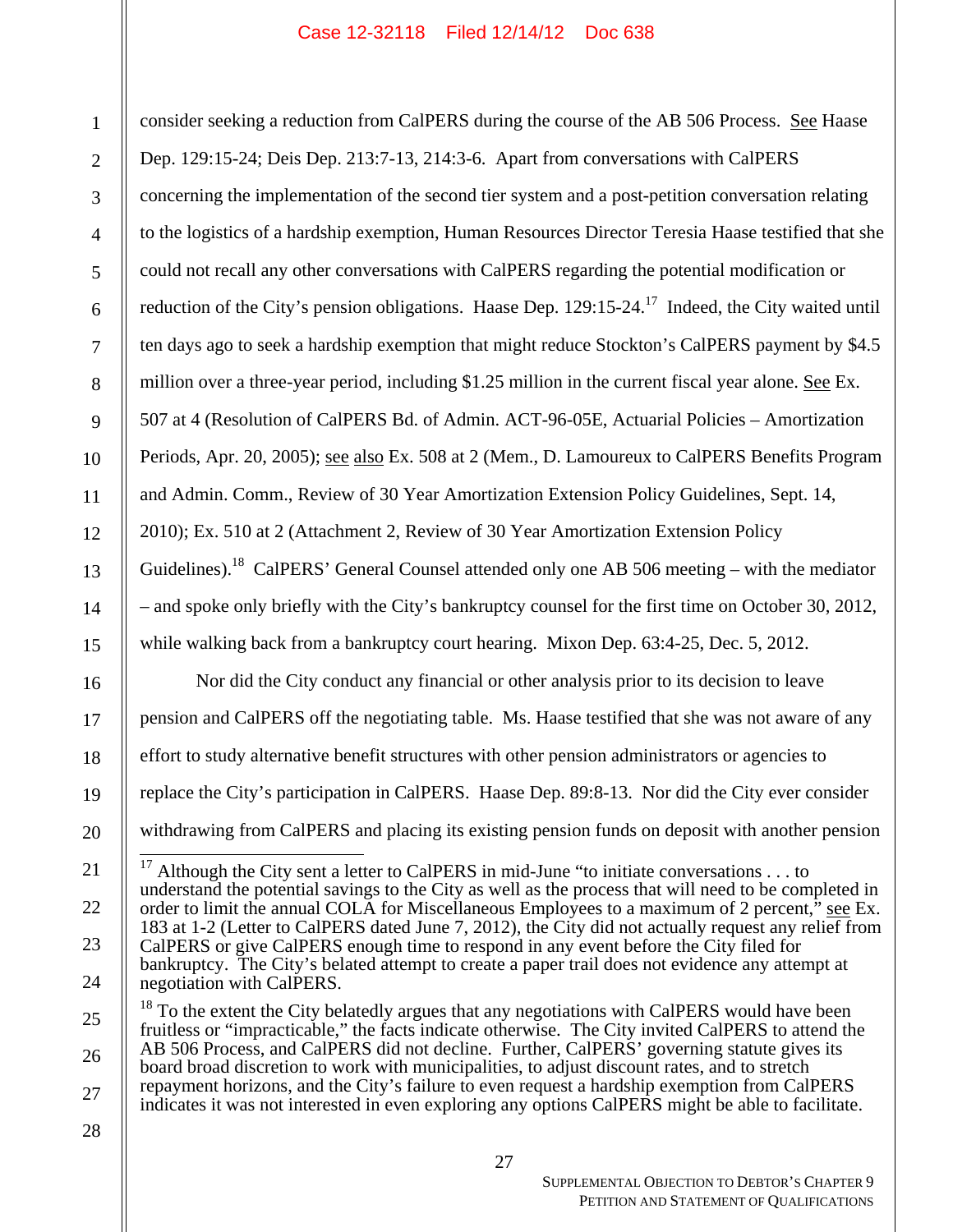administrator, such as what was done in San Francisco. See Lamoureux Dep. 93:19-97:3, Nov. 16, 2012. In fact, it was not until August – over a month after the Petition Date – that the City began to develop justifications for "remaining current and in good standing with CalPERS." See Ex. 154 (Meeting Notes re: CalPERS Business Case, Aug. 8, 2012). The City's hands-off approach to CalPERS – the City's largest creditor – is far from mediation process required by AB 506. See, e.g., Cal. Gov't Code §§ 53760.3(d)-(i) (emphasizing the neutral evaluator's important role in establishing the good faith of municipal bankruptcy negotiations). By failing to negotiate at all with CalPERS, the City cannot claim to have negotiated in good faith for purposes of 11 U.S.C.  $§$  109(c)(5).

# a. The City Manager's *Ex Post Facto* Concern Over A "Mass Exodus" And "Municipal Chaos" Is Unfounded and Mere Pretext.

The City may seek to excuse its failure to negotiate with CalPERS by arguing that any alteration in pension benefits would trigger a "mass exodus" of Stockton employees and "municipal chaos." See, e.g., Ex. 109; Deis Dep. 191:22-192:1. To be clear, Assured has a significant stake in the stability and future viability of Stockton. However, Assured disagrees with the City's assumption that if it tackled its biggest financial problem – CalPERS pension benefits – disaster would result. As illustrated below, neither credible evidence nor studies support the City's claimed fear of a "mass exodus" or "municipal chaos." See Brann Report at 10-18; Neumark Report at 6-19.

The City previously has claimed that any reduction in pension benefits for existing or future retirees would likely result in "an employee mass exodus." Ex. 109 at 4. That assertion ignores the fact that Stockton, with an October 2012 unemployment rate of 13.6%, Zielke Report at 25, and only eight (8) open positions listed on its website, City of Stockton Employment Opportunities, http://www.stocktongov.com/government/departments/humanResources/oppPos.html (last visited Dec. 13, 2012), has no problem recruiting or retaining workers. In reality, Stockton's actual contention is that it must retain its CalPERS plan for all 1,400 employees – not due to concerns of a "mass exodus" – but due to its concern over the unlikely departure of 20-40 experienced police officers.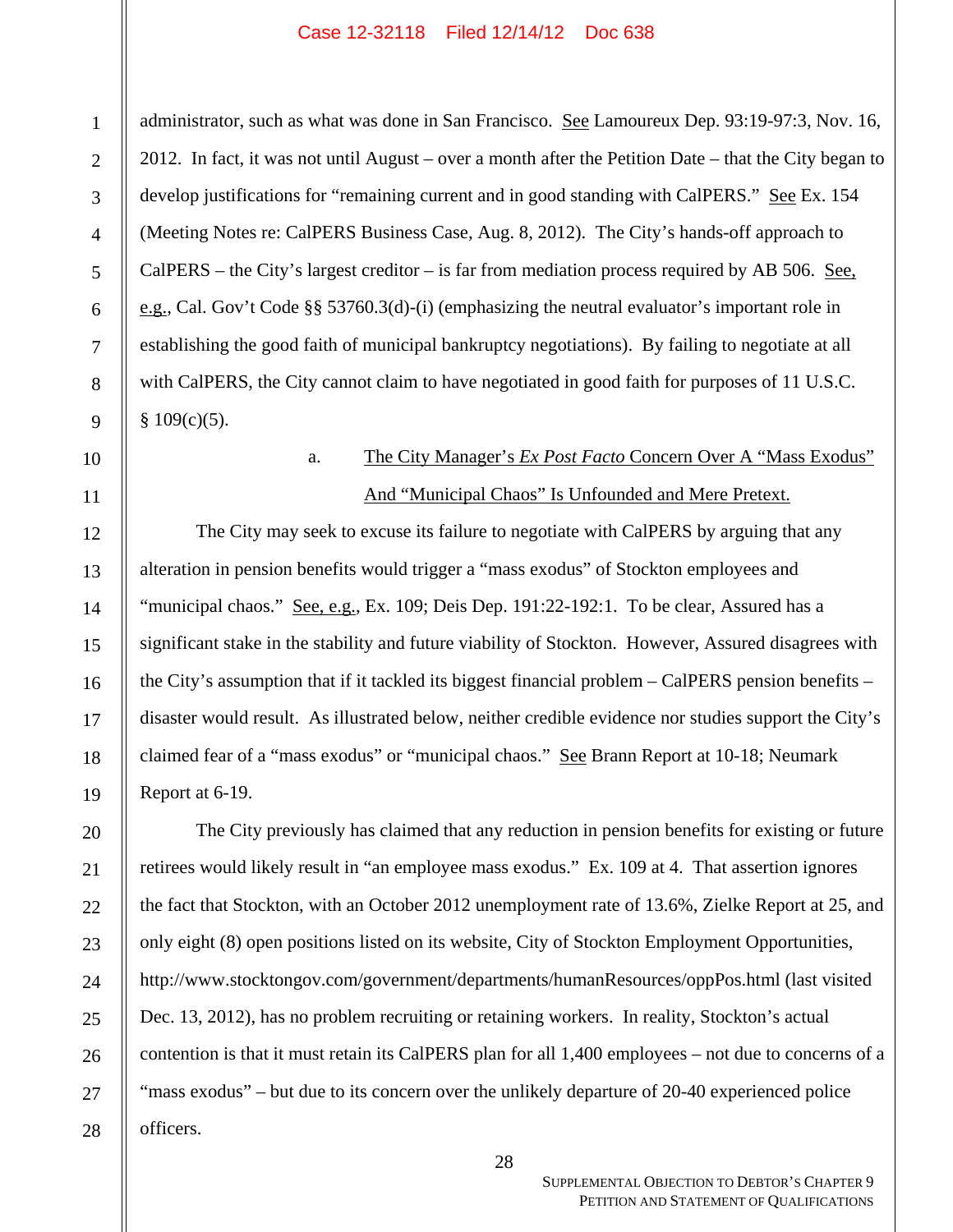Stated differently, the City is willing to assume hundreds of millions of dollars of pension liabilities (which it states it cannot afford) and remain in the CalPERS system because it believes that doing so may help the City retain 20-40 experienced police officers and possibly recruit other experienced officers. Jones Dep. 132:4-133:6. No doubt there are other, far less costly, means by which the City could address attrition and police recruitment without boxing the City and its citizens into paying hundreds of millions in future pension liabilities. See Neumark Report at 21- 22.

The City has provided no evidence that a modest reduction in pension benefits would cause senior police officers to leave.  $\underline{Id}$  at 16. In fact, the City has conducted no analysis whatsoever concerning what level of impairment would endanger officer retention. Jones Dep. 211:17-23. Instead, it complains based on anecdotal evidence that experienced senior officers have already gone to other police departments because of pay and benefit cuts. See Jones Dep. 128:16-21. Data produced by the City shows that 27 officers transferred this year to other jurisdictions, 16 with more than a decade of experience. See Report, Stockton Police Department, Sworn Officer Count, at 32-35 (current through Nov. 26, 2012) ("SPD Sworn Officer Count"); Report, Stockton Police Department, Sworn Officers Leaving from 2008 through Sept. 11, 2012 ("SPD Sworn Officer Experience Levels"). Between 2008-2012, 21 officers with more than 10 years of experience have transferred. Compare SPD Sworn Officer Count with SPD Sworn Officer Experience Levels. These transfer rates are consistent with transfer rates throughout California and elsewhere and do not support a concern of "mass exodus." Brann Report at 16 (discussing studies conducted in California and elsewhere and comparison to Stockton).

Looking at the Stockton data, the vast majority of lateral departures over the past five years have been transfers away from the economically-depressed Central Valley. These are essentially lifestyle changes and relocations to agencies in geographically advantageous locales, such as those along the Pacific coast, in the Bay Area, or the mountains. Brann Report at 12; Neumark Report at 8. Decisions to relocate to a different geographic area clearly were based on a number of factors, and such lifestyle transfers cannot be blamed on a concern with either past wage and benefit cuts or possible pension changes. Brann Report at 12; Neumark Report at 10 ("[M]any factors besides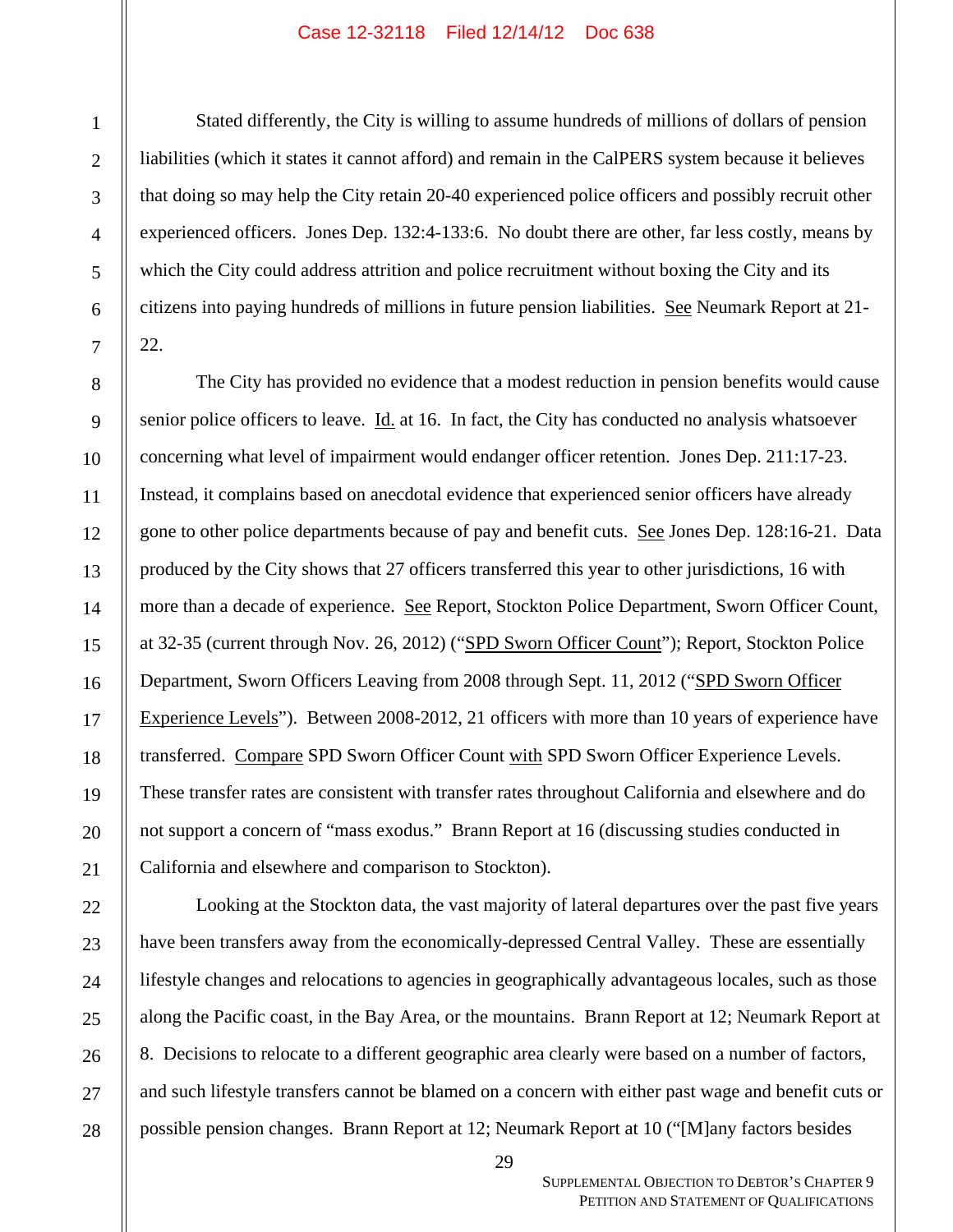economic gains influence migration and decisions about where to work.").

Indeed, employees take into account, not just pensions, but a wide range of factors when considering a job move. See Neumark Report at 8-11. First, police officers may have departed in the past because of the police union's turbulent relationship with the City, but the recent Citypolice union agreement offers the prospect of labor peace that would likely reduce lateral transfers. See Jones Dep. 134:10-20; Brann Report at 13-14. Second, ties to community, housing costs, and many other factors unrelated to compensation discourage police officers from moving for a new job. See Neumark Report at 9, 12, 17-19. Third, seniority is a strong factor that discourages lateral transfers, as the transferring officers lose their seniority and must start anew next to the rookies at the new agency, getting the worst shifts and assignments. Brann Report at 14. Fourth, the adoption by many California police agencies of lower second tier pension benefits that may apply to a transferee reduces the likelihood that experienced officers will leave for another agency that offers those lower pension benefits. Brann Report at 15. Finally, an officer's transfer to another agency would not have any effect whatsoever on a reduction to that officer's Stockton pension benefits, as Stockton alone remains liable for benefits accrued during the employee's tenure with the City. Lamoureux Dep. 132:2-23.

In short, the City tilts at a "mass exodus" windmill, even though many factors provide a strong incentive for officers to stay in Stockton and no credible evidence supports the City's fears.

b. The Evidence Refutes The City's Claim That It Cannot Recruit New Officers Given The Uncertainty Over Pensions.

The City also argues that pension reductions would hinder police recruitment, Ex. 109 at 4, and that "recruitment has become in [2012] a progressively worse problem." Jones Dep. 171:11- 12. This is false, as the evidence shows that the City can and, in fact, does, recruit candidates to meet staffing needs.

First, the City's own data and testimony shows that it has hired "upwards of 70 new officers" this year. See Jones Dep. 163:13-14. In fact, the number of sworn officers hired by the City during 2012 is at least 77. See SPD Sworn Officer Count (showing 2012 sworn officer hiring statistics of 18 [1Q], 18 [2Q], 13 [3Q], and 15 [4Q] through November 26, 2012); Dec. 2012

1

2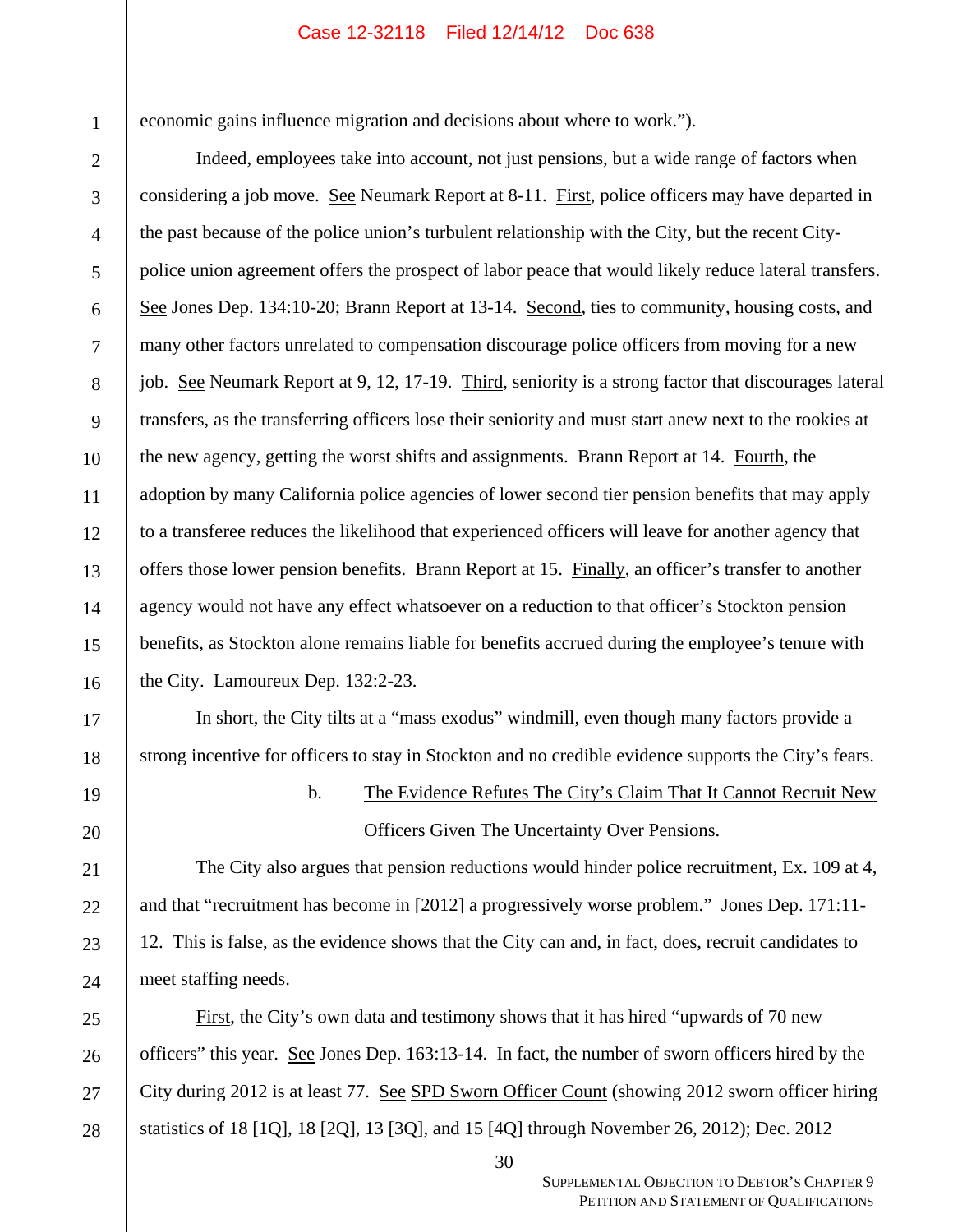Budget Update at 12 (additional 4 academy graduates and 9 academy trainees hired in December). Moreover, the SPD will reach its authorized staffing of 344 police officers by year's end, notwithstanding what Chief of Police Eric Jones deems to be below-market compensation and benefits. See Ex. 38 at 6:5-6 (Decl. of Eric Jones), see also Jones Dep. 204:18-20; Dec. 2012 Budget Update at 11-12. In fact, approximately 1,300 applicants underwent physical agility testing at an SPD recruiting event this week.<sup>19</sup>

Second, existing research indicates that most younger employees pay relatively little attention to pensions. Neumark Report at 14-16. The police department's internal documents bear this out. In the first nine months of 2012, academy graduate applications were four times higher than in 2008, undercutting any claim that applicants were concerned about pension uncertainty. See Report, Stockton Police Department, Sworn Officer Hiring Statistics (2008-9/17/2012). The new pension law<sup>20</sup> also makes the City's pension concern irrelevant, as all new police officers hired after January 1, 2013 statewide will receive the same reduced pension benefits. Thus, the City's claims about pension uncertainty harming both recruitment and retention are not credible.

# **2. Stockton Failed To Negotiate With Assured.**

Stockton also failed to satisfy  $\S 109(c)(5)$  because it refused to negotiate with Assured. Throughout the AB 506 Process, Assured attempted to engage the City in productive discussions regarding repayment options on the Pension Obligation Bonds and potential efficiencies and sources of revenue the City could access. Assured offered to make its financial advisor (Alvarez  $\&$ Marsal) available to the City to discuss alternatives to avoid bankruptcy. The City repeatedly rebuffed all attempts to discuss any repayment of the Pension Obligation Bonds other than the proposal set forth in the Ask, which was based on ten-year projections prepared without the benefit of a completed CAFR or other timely and reliable financial information. In other words, the City  $\frac{1}{4}$ 

28

1

2

3

4

5

6

7

8

9

10

11

12

13

14

15

16

17

18

19

20

21

22

23

24

<sup>&</sup>lt;sup>19</sup> "Record Number of Stockton Police Hopefuls," THE RECORD, available at http://www.recordnet.com/apps/pbcs.dll/article?AID=/20121213/A\_NEWS/212130322 (Dec. 13, 2012) (quoting Stockton Police Department spokesman, Joe Silva).

<sup>26</sup>  27  $20$  On September 12, 2012, Assembly Bill 340 (AB 340), the California Public Employees' Pension Reform Act of 2013 (PEPRA) was signed into law. PEPRA will introduce substantial changes to pension benefits for new public employees hired after January 1, 2013, and some changes that affect current public employees.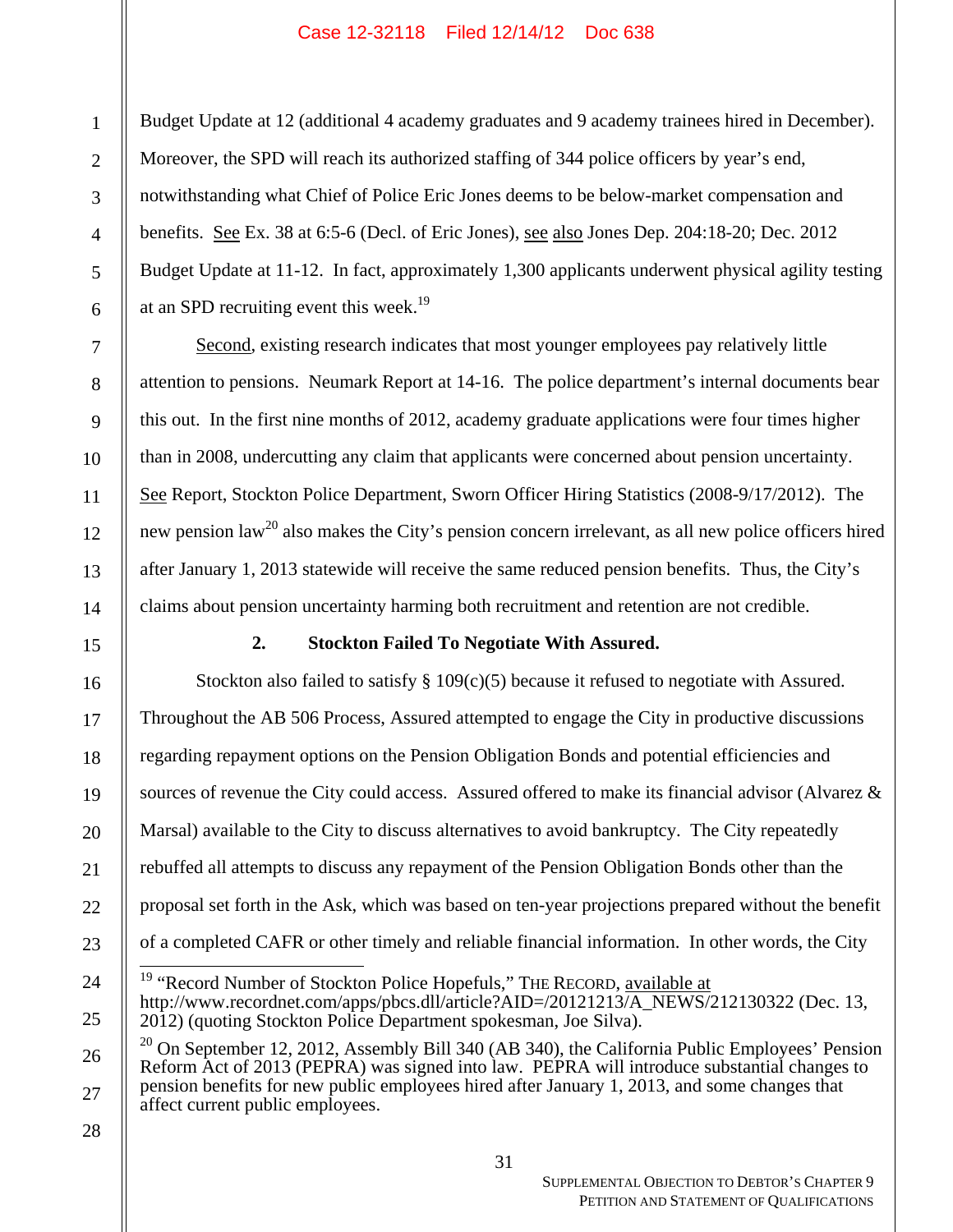told Assured to "trust it." As illustrated by the City's latest financials, even the City's short-term projections are consistently untrustworthy and cannot be the basis for either reasoned decisionmaking or permanent impairment. See In re Bridgeport, 129 B.R. at 338 ("Obviously it is necessary for cities to make informed financial projections. It is just as obvious that the longer the projection, the less informed the conclusion.").

The City's take-it-or-leave it approach does not satisfy the standard for good faith negotiation. For example, in In re Ellicott School Building Authority, the court held that even though the debtor conducted three public meetings explaining its proposed plan of restructuring to bondholders, it did not negotiate in good faith because it indicated that the economic terms of its proposed plan were nonnegotiable. 150 B.R. 261, 266 (Bankr. D. Colo. 1992); see also Sullivan County, 165 B.R. at 78-79 ("The 'creditor protection' provided by *section*  $109(c)(5)$ *...* insures that the creditors have an opportunity to negotiate concerning a plan on a level playing field with the debtor before their rights are further impaired . . . ." (citation omitted)). Because Stockton refused to negotiate with Assured in good faith, its petition should be dismissed.

# **3. Negotiations Were Not Impracticable.**

The City alternatively argues that negotiations were unlikely to succeed "because (1) the number of parties competing for too few dollars made it highly unlikely that a global restructuring plan would be achieved in a voluntary setting; and (2) it could not bind its numerous retirees to any deal negotiated in the AB 506 process." Eligibility Br. at 40. However, the City refused to put on the table either its taxing power or any of the hundreds of millions of dollars it proposes to pay to CalPERS on account of its pension liability. The refusal to place two of its largest assets on the table cannot excuse Stockton from the need to negotiate in good faith with creditors. See, e.g., Sullivan County, 165 B.R. at 82 (concluding that municipal debtors did not negotiate in good faith because they filed for bankruptcy rather than attempting to exercise their assessment powers to pay debt obligations).

Likewise, the City cannot argue that it could not bind retirees to a modified retiree medical plan outside of a bankruptcy. The City has the power outside of bankruptcy to bind current retirees to negotiated changes in healthcare benefits. The Stockton City Charter provides that "[t]he City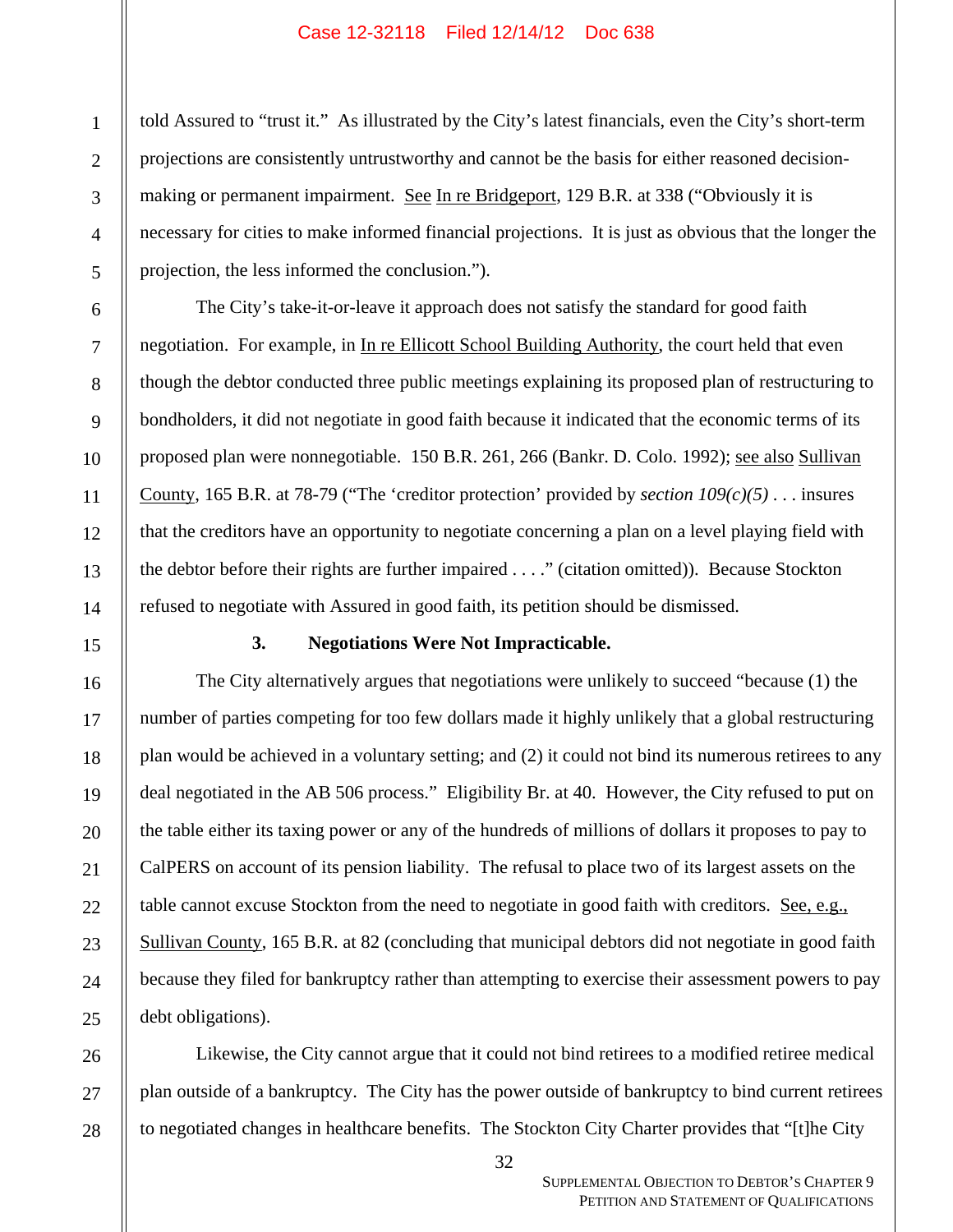Council shall provide for a retirement and death benefit plan for officers and employees of the City." City Charter § 2600. And the City's Collective Bargaining Agreements typically require the City to continue to provide coverage to certain retirees "under the City's Modified Employee Medical Plan." Yet these commitments do not prevent, and have not prevented, the City from negotiating changes to the Medical Plan that reduce the City's retiree medical expenses. In a Letter Agreement between the City and the Stockton City Employees Association dated Nov. 15, 2010, for example, the parties agreed to a variety of co-pay increases and increases in deductibles in the Medical Plan. See Ex. 497 (Letter Agreement Between Stockton and SCEA). Mr. Deis testified that through such agreements, which applied to both active employees and retirees, the City obtained a 30% reduction in employee medical expenses. See Deis Dep. 240:4-241:24. The City could have similarly negotiated substantial cost savings in its retiree medical plan during the AB 506 Process, and bound retirees thereby.

The mere possibility of litigation over the existence and scope of an entitlement does not create that entitlement or excuse the City from negotiating in good faith over the contours of any such entitlement. "In order to state a claim for a contractual right to [medical benefits in California, retirees] must plead specific resolutions or ordinances establishing that right." Harris v. County of Orange, 682 F.3d 1126, 1134 (9th Cir. 2012). The City's contracts and past practice give the City a strong legal position for modification through the collective bargaining process.

Neither the City Charter nor the parties' bargaining history establish that any particular level of retiree medical benefits and expenses had vested and could never be changed. See, e.g., id. at 1135 ("Retirees have failed to plead facts that suggest that the County promised, in the MOUs or otherwise, to maintain the Grant [of healthcare benefits] as it existed on the Retirees' respective dates of retirement."); Retired Employees Assn. of Orange County, Inc. v. County of Orange, 266 P.3d 287, 298 (Cal. 2011) ("Vesting remains a matter of the parties' intent."). In the Orange County case, the retirees argued that they had a vested right to have their premiums determined through a combined experience pool with the county's active employees, pointing, as evidence of that intent to vest, to a twenty-seven year uninterrupted history of the county utilizing such a unified pool. Id. at 289. The court cautioned that, "as with any contractual obligation that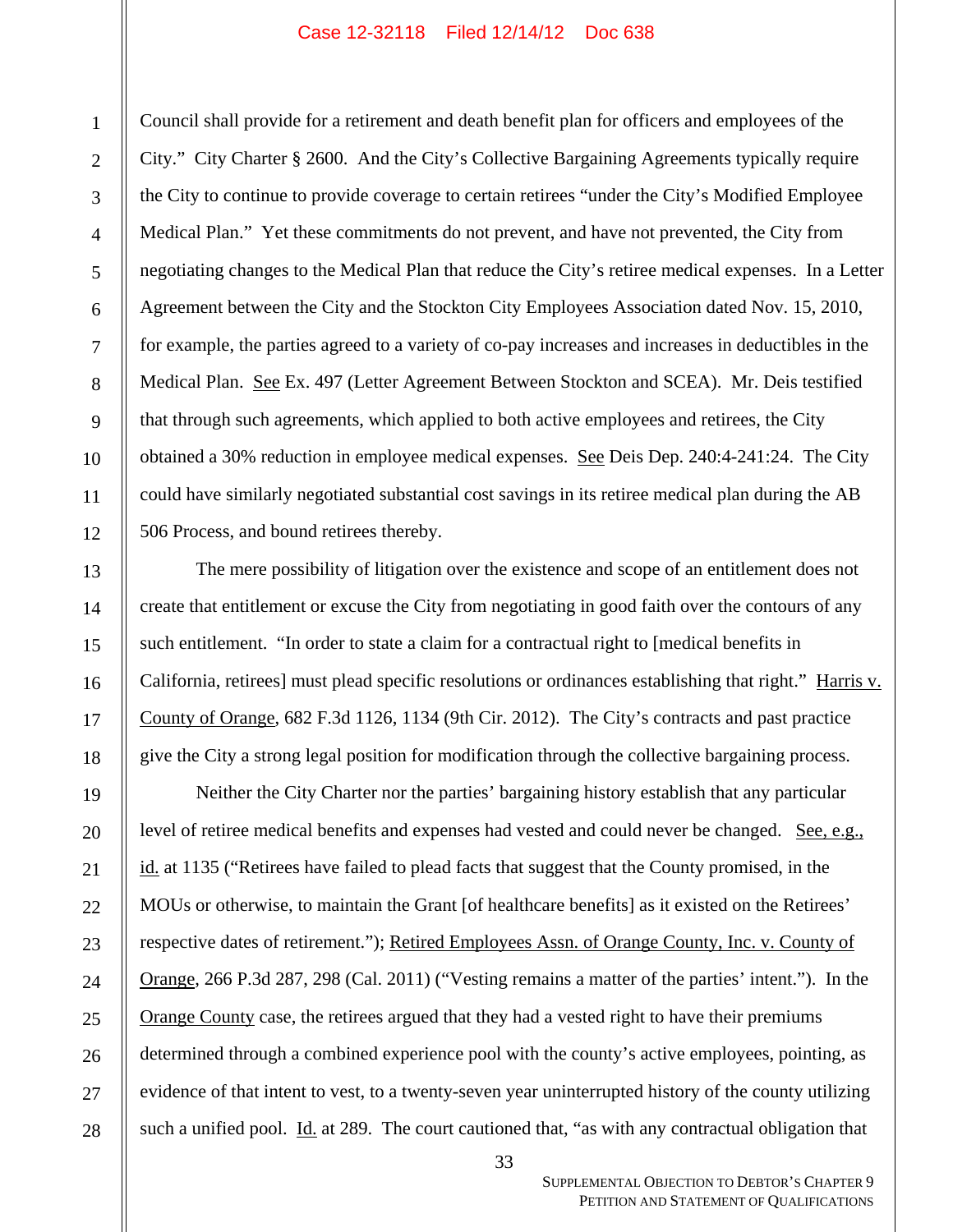would bind one party for a period extending far beyond the term of the contract of employment, implied rights to vested benefits should not be inferred without a clear basis in the contract or convincing extrinsic evidence." Id. at 299. Here, by contrast, the City substantially modified retiree medical benefits as recently as 2010 – bringing no lawsuit by retirees – which demonstrates that the City, the unions, and the retirees all intended and understood that such benefits would remain subject to negotiation.

It appears the City does not need bankruptcy to bind retirees to substantial changes in medical benefits. It has done so before, and it can do so again. It simply needed to negotiate the details of a modified Medical Plan in good faith with its unions. Through such negotiations, the City could, among other options, obtain needed co-insurance and deductible reforms, offer alternative plan structures (such as a high deductible or Kaiser plan), or work with the unions to develop other creative solutions (like what the City has proposed in its MOU with its police union). The City's failure to do so does not make it eligible for Chapter 9.

**C. Stockton Did Not File Its Petition In Good Faith Under 11 U.S.C. § 921(c).** 

Finally, the City's bankruptcy petition should be dismissed because the City did not file this case in good faith. The City's lack of good faith is evidenced in two ways.

First, the City's entire purpose in filing this case has been to force Assured and the other Capital Market Creditors to pay for otherwise-unfunded benefits for labor – including CalPERS' ever-increasing pension benefit costs. For a petition to be filed in good faith, "[t]he evidence needs to show that the 'purpose of the filing of the chapter 9 petition not simply be to buy time or evade creditors.'" In re City of Vallejo, 408 B.R. 280, 295 (B.A.P. 9th Cir. 2009) (citing COLLIER ON BANKRUPTCY ¶ 109.04[3][d]). Likewise, bankruptcy cannot be used to target one group of creditors for the comfort of another.

Second, as explained at length above, the City rushed into bankruptcy instead of making the hard decisions on revenues and expenses that would put its fiscal house in order. A municipal debtor must tenaciously pursue alternative avenues to bankruptcy before it can file in good faith for purposes of 11 U.S.C. § 921(c). See In re N.Y. Off-Track Betting Corp., 427 B.R. 256, 282 (Bankr. S.D.N.Y. 2010); COLLIER ON BANKRUPTCY ¶ 921.04[2]. Like the debtors in Sullivan